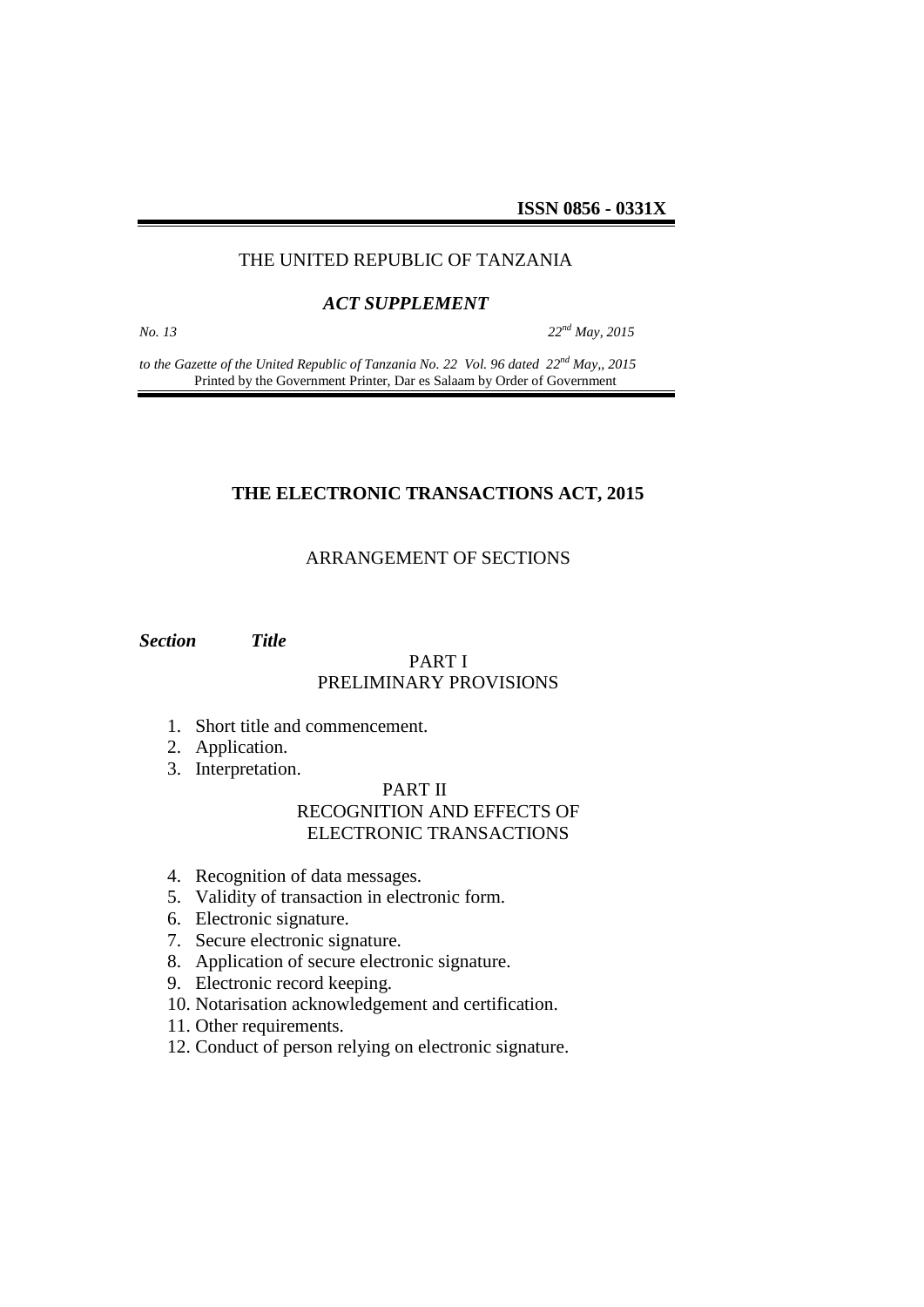#### **THE ELECTRONIC TRANSACTIONS ACT, 2015**

#### PART III E-GOVERNMENT SERVICES

- 13. Recognition of e-Government services.
- 14. Service by electronic means.
- 15. Payment of money and issuance of receipt in electronic form.
- 16. Publication of document*.*
- 17. Document in electronic form not mandatory.

#### PART IV

# ADMISSIBILITY AND EVIDENTIAL WEIGHT OF DATA MESSAGES

- 18. Admissibility of data message.
- 19. Attribution of electronic communication.
- 20. Production of original document in electronic form.

### PART V

# RECOGNITION OF ELECTRONIC CONTRACTS

- 21. Recognition of electronic contracts.
- 22. Time of dispatch and receipt of electronic communication.
- 23. Acknowledgement of receipt.
- 24. Place of dispatch and receipt of electronic communication.
- 25. Time and place of contract formation.
- 26. Contracts with interactive systems.
- 27. Online auction.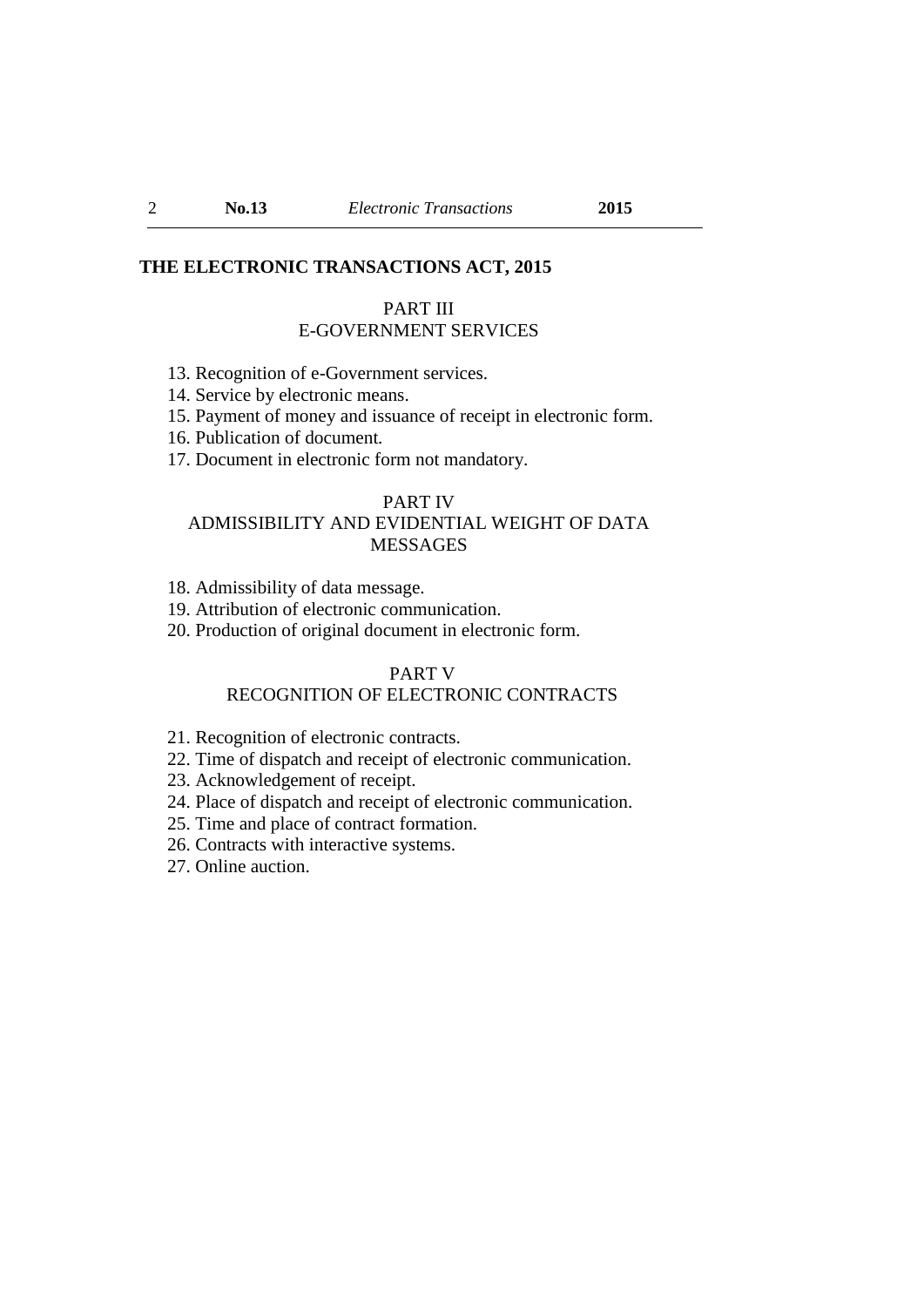### PART VI CONSUMER PROTECTION

- 28. Duties of suppliers to online consumers.
- 29. Time for execution of order.
- 30. Cancellation right.
- 31. Particulars to be provided in electronic communication.
- 32. Unsolicited goods, services or communications.

#### PART VII

### CRYPTOGRAPHIC AND CERTIFICATION SERVICE PROVIDERS

- 33. Cryptographic and certification services.
- 34. Functions of regulator.
- 35. Application for registration.
- 36. Prohibition to provide cryptographic or certification services.

# PART VIII

# GENERAL PROVISIONS

37. Powers to make regulations.

### PART IX CONSEQUENTIAL AMENDMENTS

### *(a) Amendment of the Law of Contract Act, Cap.345*

- 38. Construction.
- 39. Amendment of section 10.
- 40. Amendment of section 25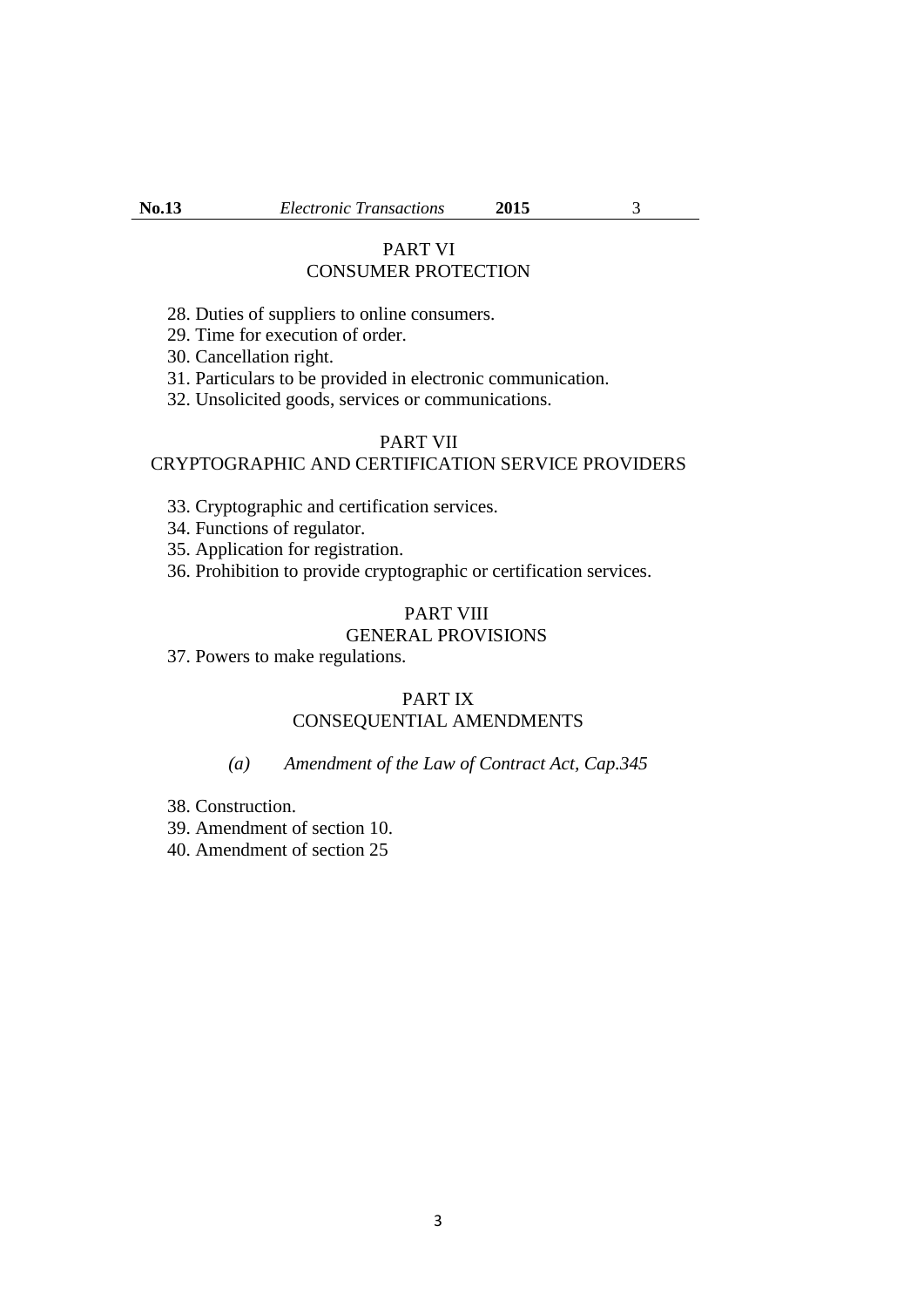*(b) Amendment of the Law of Evidence Act, Cap.6*

- 41. Construction.
- 42. Amendment of section 3.
- 43. Amendment of section 19.
- 44. Amendment of section 34.
- 45. Amendment of section 34B.
- 46. Amendment of section 64.
- *(c) Amendment of the Records and Archives Management Act, Cap.309*
- 47. Construction.
- 48. Amendment of section 2.

### *(d) Amendment of the Banking and Financial InstitutionsAct, Cap.342*

- 49. Construction.
- 50. Amendment of section 8.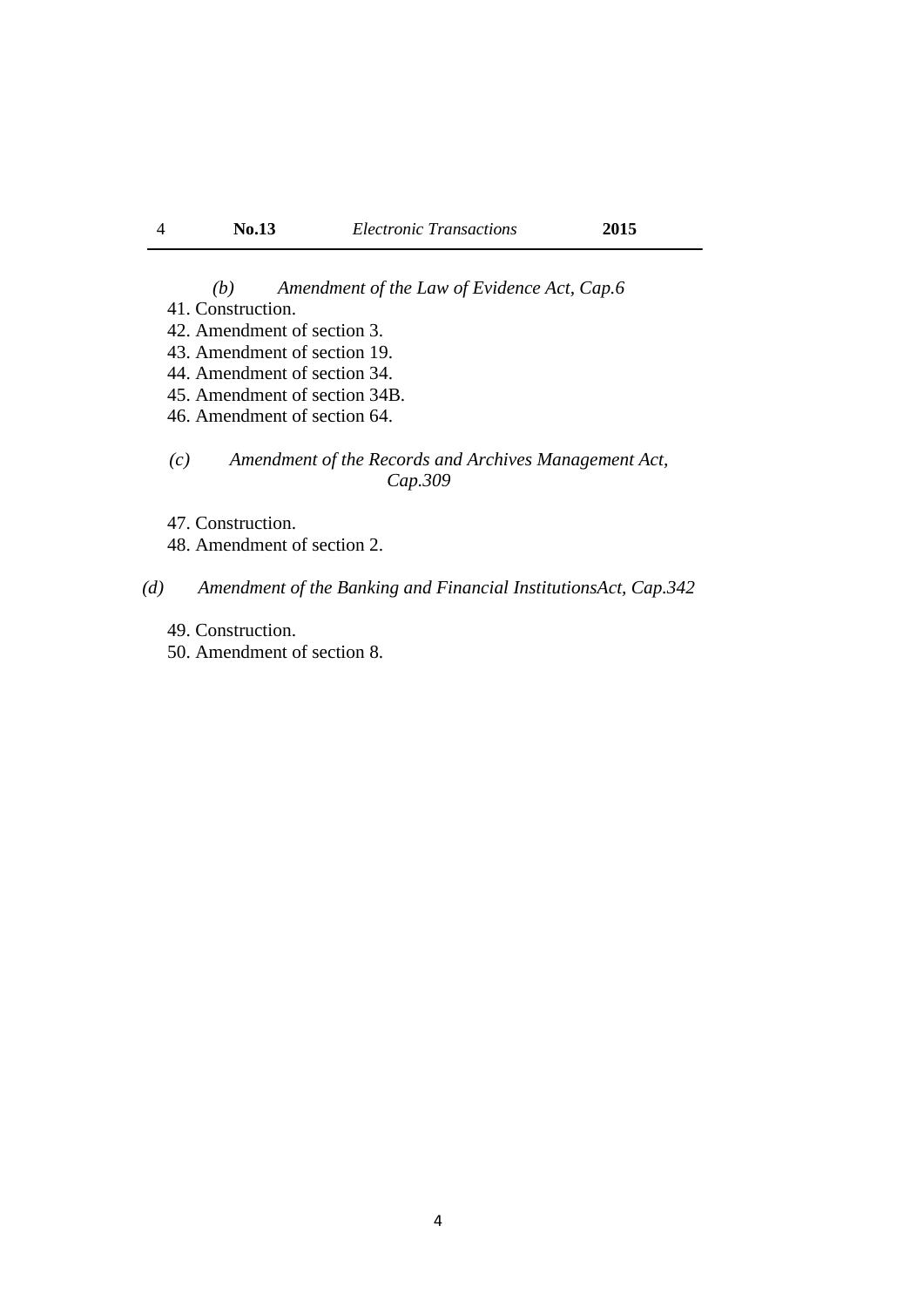### THE UNITED REPUBLIC OF TANZANIA



NO.13 OF 2015

I ASSENT,

# JAKAYA MRISHO KIKWETE

*President* 

 $25<sup>th</sup>$  April, 2015

**An Act to provide for the legal recognition of electronic transactions, e-Government services, the use of Information and Communication Technologies in collection of evidence, admissibility of electronic evidence, to provide for the facilitation of use of secure electronic signatures; and to provide for other related matters.**

**[……………………..]**

**ENACTED** by Parliament of the United Republic of Tanzania.

### PART I PRELIMINARY PROVISIONS

Short title and commencement **1.** This Act may be cited as the Electronic Transactions Act, 2015 and shall come into operation on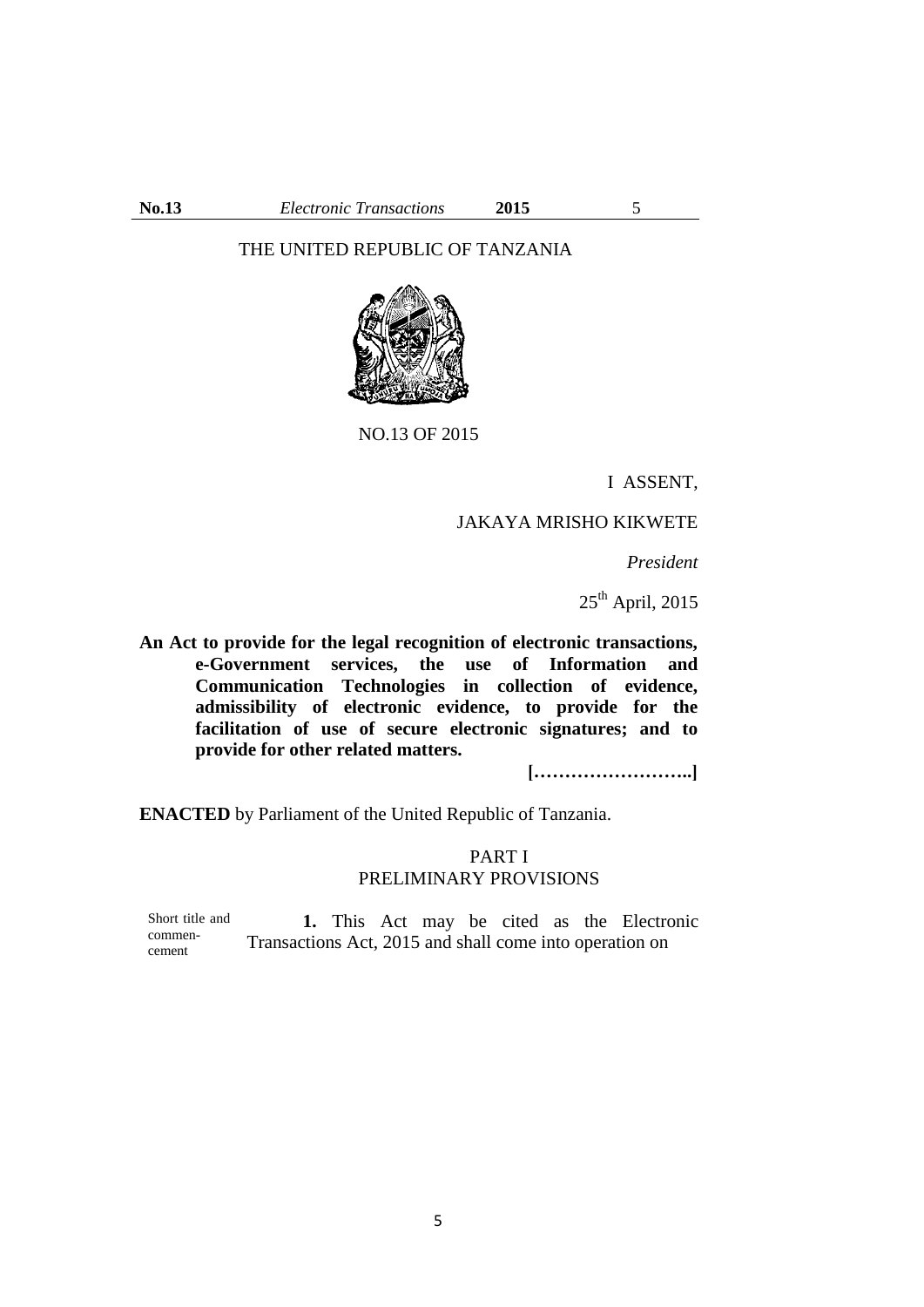such date as the Minister may, by notice published in the *Gazette*, appoint. Application **2**. Save for Part III, this Act shall apply to Tanzania Mainland as well as Tanzania Zanzibar. Interpretation **3**. In this Act, unless the context requires otherwise - "access" in relation to any computer system, means to gain entry to, instruct, communicate with, store data in, retrieve data from, or otherwise make use of any of the resources of the computer system or network or data storage medium; "addressee" means a person or party who is intended by the originator to receive an electronic communication, but does not include a party acting as an intermediary in respect of that electronic communication; "computer system" means a device or combination of devices, including network, input and output devices capable of being used in conjunction with external files which contain computer programmes, electronic instructions, input data and output data that perform logic, arithmetic data storage and retrieval communication control and other functions; "consumer" means any person who enters or intends to enter into an electronic transaction with a supplier as the end user of goods or services offered by the supplier; "cryptography" means the art of protecting information by transforming it into an unreadable format; " data" means any information presented in an electronic form; " data message" means data generated, communicated, received or stored by electronic, magnetic optical or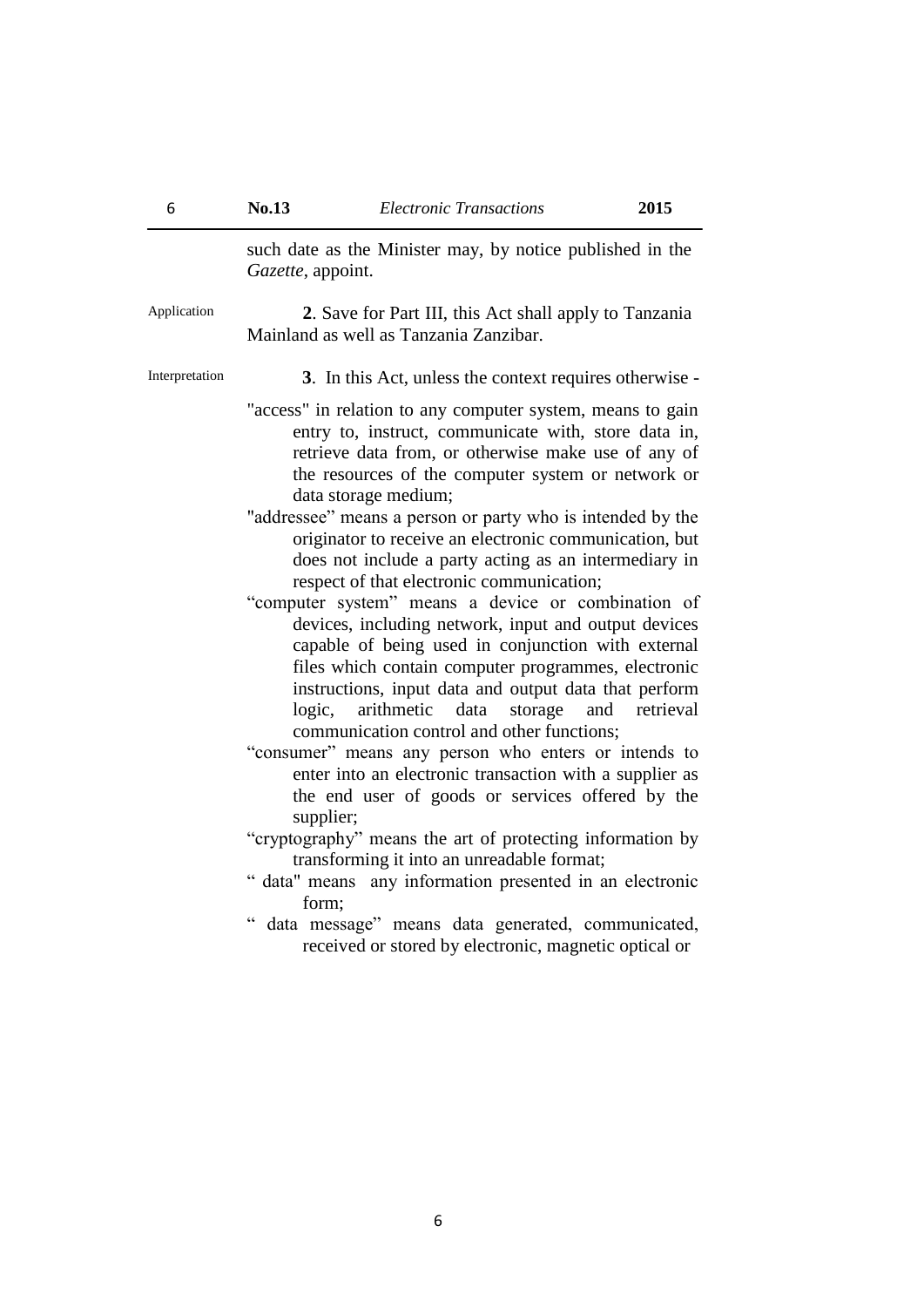other means in a computer system or for transmission from one computer system to another;

- "electronic communication" means any transfer of sign, signal, or computer data of any nature transmitted in whole or in part by a wire, r**a**dio, electromagnetic, photoelectronic, photo optical or in any other similar form;
- "electronic *Gazette*" means the *Gazette* referred to under section 16;
- "electronic record" means a record stored in an electronic form;
- "electronic signature" means data, including an electronic sound, symbol or process, executed or adopted to identify a party, to indicate that party's approval or intention in respect of the information contained in the electronic communication and which is attached to or logically associated with such electronic communication;
- "electronic transaction" means a transaction, action or set of transactions of a commercial or non-commercial nature, that takes place electronically;
- "interactive message system" means an automated system, or other pre-programmed system, used to, initiate an action, respond to electronic communications, or generate other performances in whole or in part without review or intervention by a party each time an action is initiated or a response is generated by the system;
- "Minister" means the Minister responsible for Information and Communication Technology;
- "originator" means a person from whom the electronic communication purports to have been sent or generated;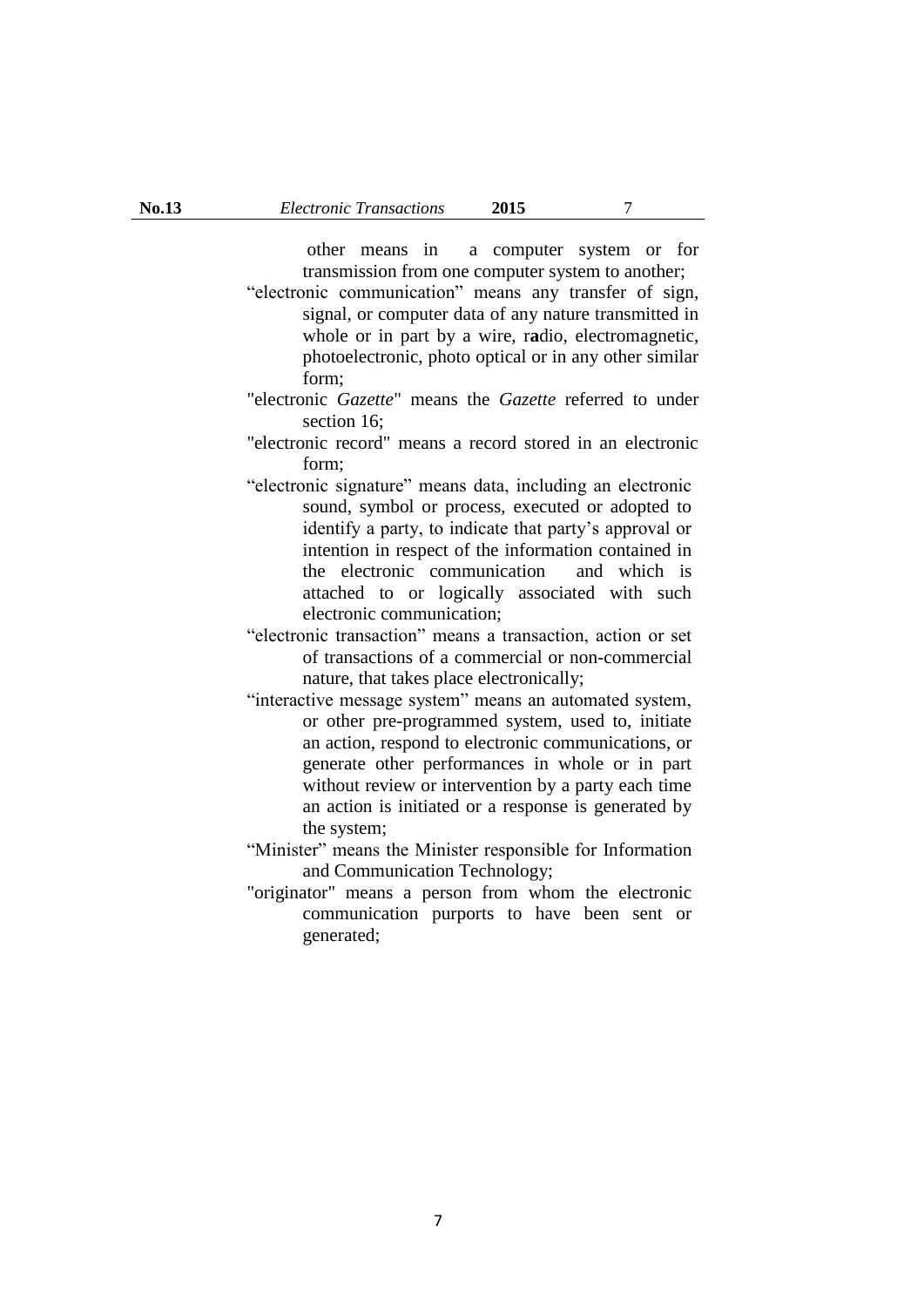"place of business" means any place where a party maintains a non-transitory establishment to pursue an economic activity other than the temporary provision of goods or services out of a specific location.

#### PART II

# RECOGNITION AND EFFECTS OF ELECTRONIC TRANSACTIONS

Recognition of data message

**4.** A data message shall not be denied legal effect, validity or enforceability on the ground that it is in electronic format.

Validity of transaction in electronic form

**5.**-(1) Where a law requires information or transaction to be in a prescribed non-electronic form or in writing, such requirement shall be met by an information or a transaction entered in electronic form that is -

- (a) organised in the same or substantially the same way as the prescribed non-electronic form;
- (b) accessible to the other person for subsequent reference; and
- (c) capable to be retained by the other person.

(2) Subsection (1) shall apply whether the requirement is in a form of an obligation or where the law only provides consequences for the information which is not in writing.

Electronic signature

**6.**-(1) Where a law requires the signature of a person to be entered, that requirement shall be met by a secure electronic signature made under this Act.

(2) The requirement for an electronic signature made under subsection (1) shall be met if-

> (a) the method is used to identify the person and to indicate the intention of that person in relation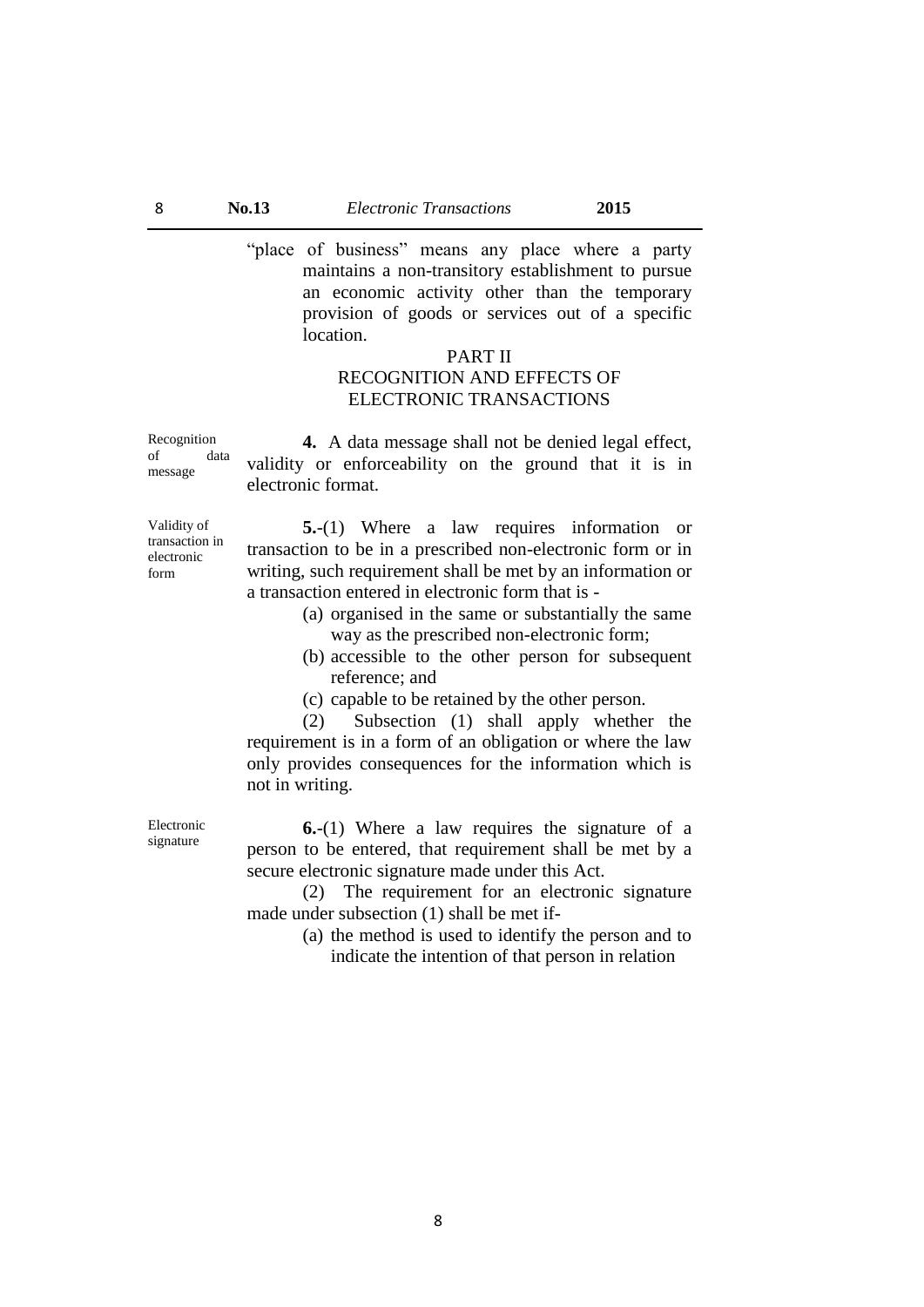with information communicated; and

(b) at the time the method was used, that method was reliable and appropriate for the purposes for which the information was communicated.

(3) Parties to a contract may agree to use a particular method of electronic signature as they deem appropriate unless it is otherwise provided by law.

Secure electronic signature **7**. An electronic signature shall be deemed to be secure if it-

- (a) is unique for the purpose for which it is used;
- (b) can be used to identify the person who signs the electronic communication;
- (c) is created and affixed to the electronic communication by the signer;
- (d) is under control of the person who signs ; and
- (e) is created and linked to the electronic communication to which it relates in a manner such that any changes in the electronic communication would be revealed.

Application of secure electronic **8.** A secure electronic signature shall be deemed to have been applied if it is-

- (a) applied by the holder of the secure electronic signature; and
- (b) affixed by the holder with the intention of signing or approving the electronic communication.

Electronic record keeping **9.**-(1) Where a written law requires that certain information or document be retained or kept, that requirement is deemed to have been met by electronic record keeping provided that-

signature

9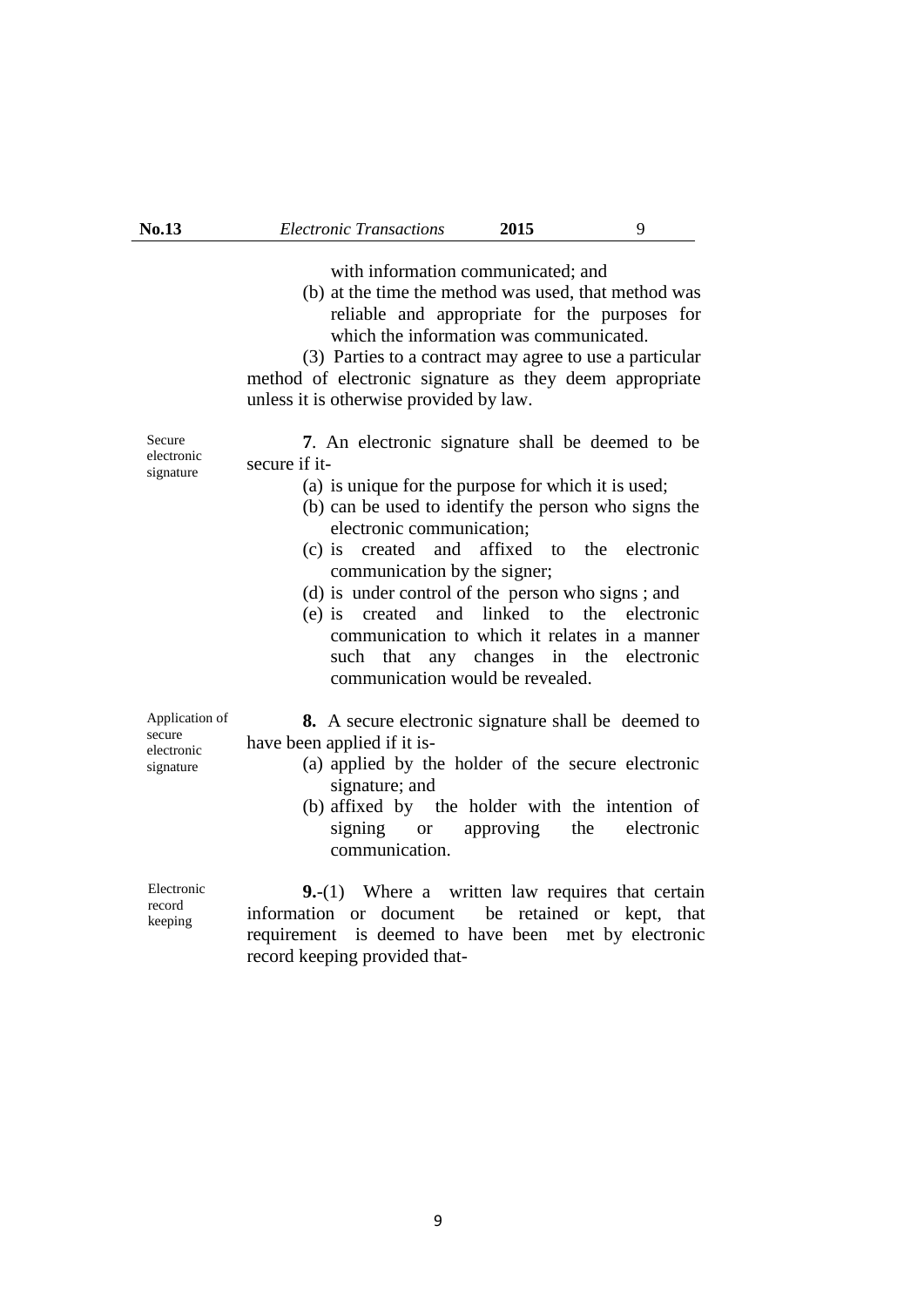- (a) the information contained in that record is in electronic form;
- (b) the electronic record is retained or kept in a format in which it was generated, sent or received, or in a format which can be demonstrated to represent that information accurately; and
- (c) such electronic record is retained or kept in a form that enables the identification of the origin and destination of an electronic record or electronic communication and the date and time when it was first generated, sent, received or retained.

(2) An obligation to retain or keep a document, record or information in accordance with subsection (1) shall not extend to any information of which the sole purpose is to enable the message to be sent or received.

Notarisation, acknowledge ment and certification

**10.** Where the law requires-

- (a) a signature, statement or a document to be notarized, acknowledged, verified or made under oath, that requirement shall be deemed to be met if the electronic signature of the person authorized to perform those acts is attached to, incorporated in or logically associated with an electronic signature or a data message; or
- (b) a person to provide a certified copy of a document and that document exists in an electronic form, the requirement shall be met if the person provides a certified print-out of the document.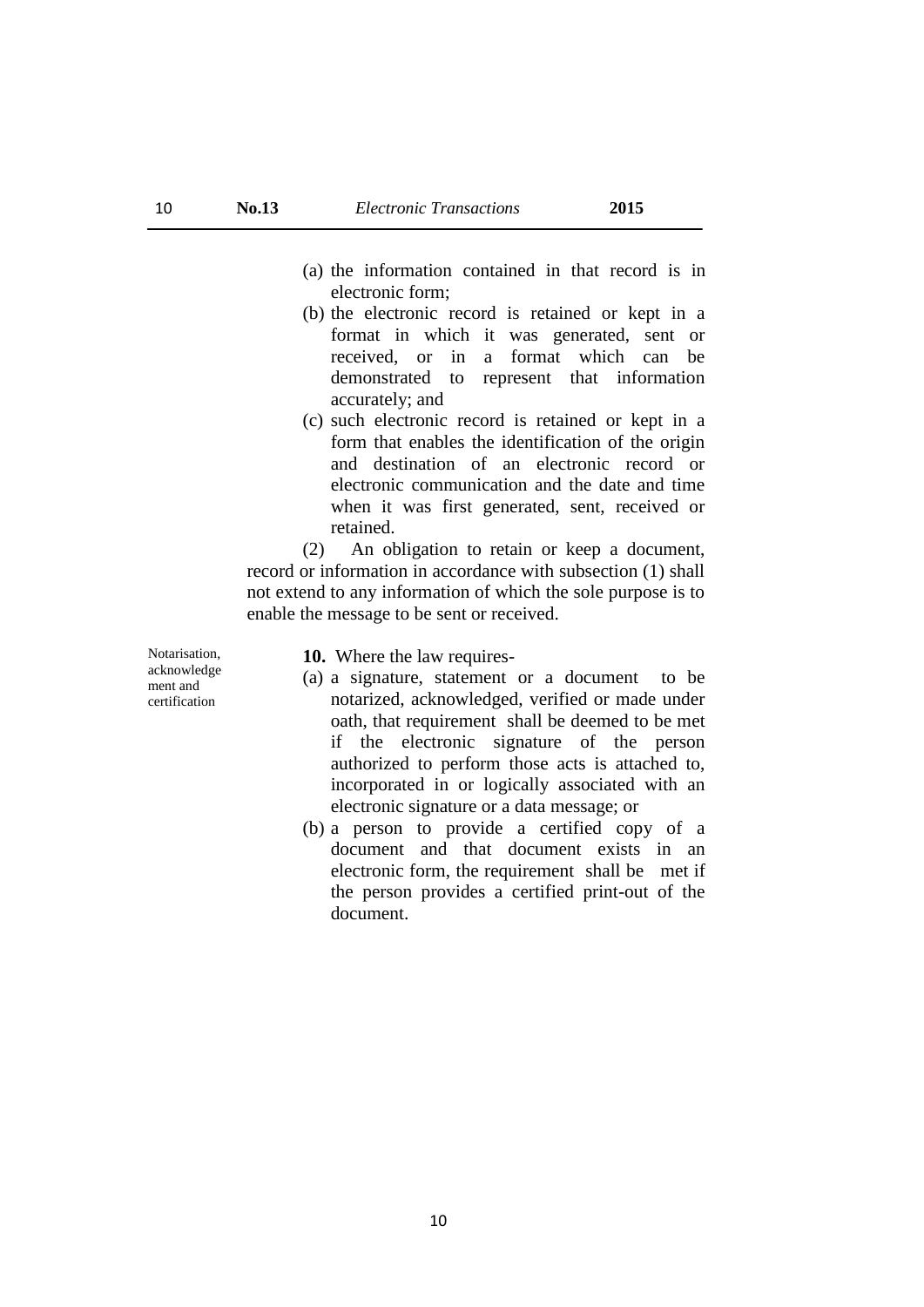**Other** requirements

**11.**-(1) Where the law requires –

- (a) submission of multiple copies of a document to a single addressee at the same time, that requirement is met by submission of a single electronic communication that is capable of being reproduced by that addressee;
- (b) a seal to be affixed and signature to a document and that law does not prescribe the method or form by which such a document may be sealed by electronic means, that requirement shall be met if the document is sealed and signed electronically by a person who was required to seal and sign that document; or
- (c) a person to send an information or a document by post or a similar service, that requirement shall be met if that information or document is sent in an electronic form.

(2) An expression in a written law, including the terms "document", "record", "file", "submit", "lodge", "deliver", "issue", "publish", "write in", "print" or words or expressions of similar effect, shall be interpreted so as to include or permit such form, format or action in relation to an electronic communication unless it is otherwise provided for in this Act.

Conduct of person relying on electronic signature

- **12**. A person who relies on an electronic signature shall bear the legal consequence of failure to take reasonable steps to verify the-
	- (a) authenticity of a electronic signature; or
	- (b) validity of a certificate or observe any limitation with respect to the certificate where an electronic signature is supported by a certificate.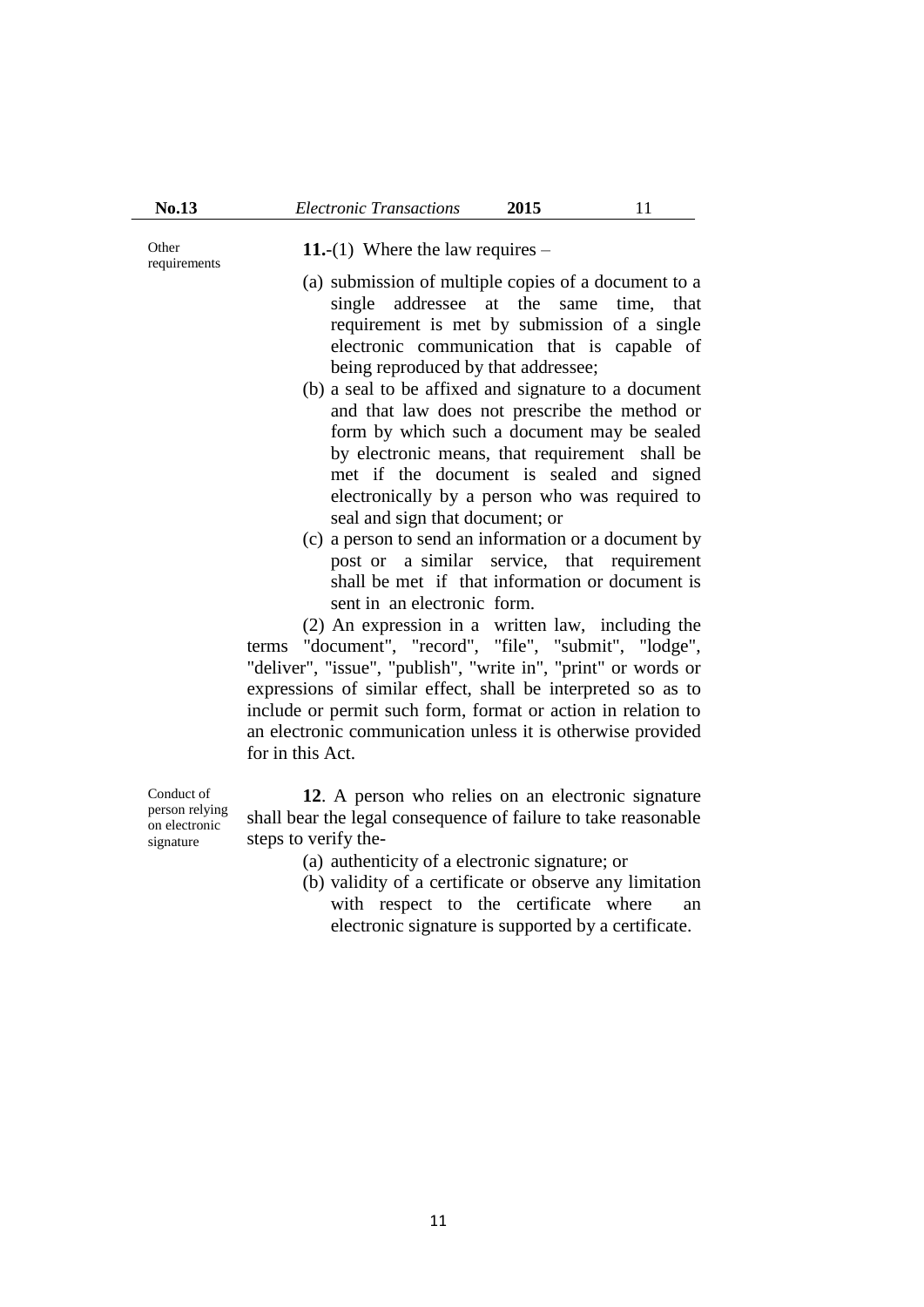# PART III E-GOVERNMENT SERVICES

Recognition of e-Government services

**13.-**(1) Without prejudice to any other law, where a public institution has power to deal with an information or a document or issue services, it may deal with that information or document or issue such services in electronic form in accordance with this Act.

(2) A requirement that information or document shall be made or given in writing or signed, does not in itself constitute an express prohibition of the use of electronic means.

(3) A public institution may take or receive payment in electronic form in a prescribed manner.

(4) For the purpose of subsection (1)**,** the Minister may, in consultation with the Minister responsible for e-Government, by notice published in the *Gazette,* issue guidelines specifying-

- (a) the manner and format in which the electronic transaction shall be made;
- (b) the type of electronic signature required, in cases where an electronic transaction has to be signed;
- (c) the manner and format in which the electronic signature may be attached or associated with an electronic transaction;
- (d) control processes and procedures to ensure integrity, security and confidentiality of the information;
- (e) the identity of or criteria to be met by an authentication service provider for e-government services;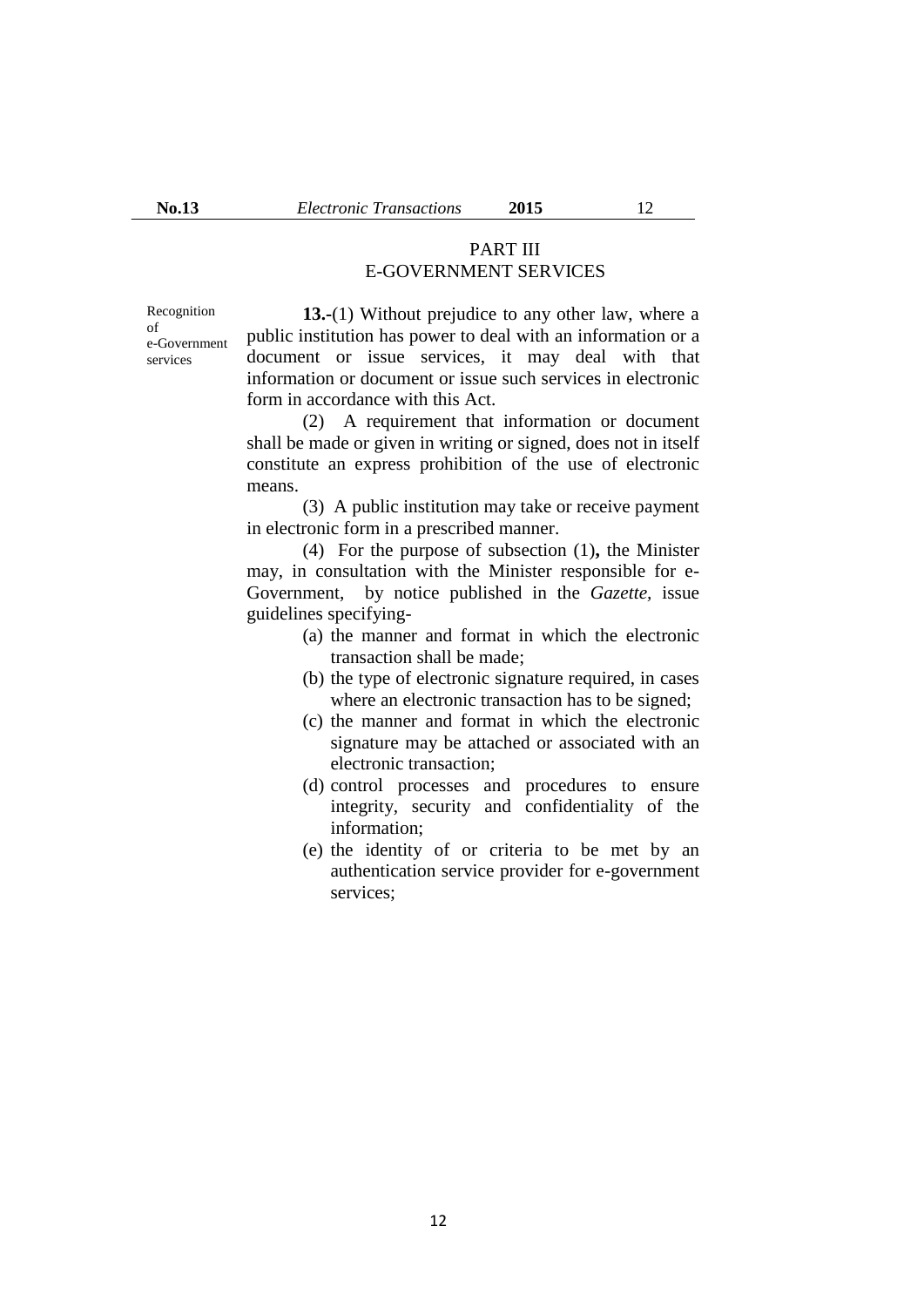- (f) the appropriate control process and procedure to ensure adequate integrity, security and confidentiality of an electronic transaction or an electronic payments; and
- (g) any other requirements that relates to electronic transaction.

(5) Notwithstanding subsection (4), any authorized public institution may adopt such other authentication procedures.

(6) For the purpose of this Part, "e-Government Services" means any Government services provided through the use of Information and Communication Technologies.

Service by electronic means

**14.**-(1) Where the law requires a document to be served, that requirement is met if the document is served in an electronic form.

(2) Subsection (1) shall apply where there is an information processing system which can-

- (a) identify the origin, destination, time and date of service, sending or delivery; and
- (b) acknowledge receipt of the document.

Payment of money and issuance of receipt in electronic form

**15**. Where the law requires –

- (a) payment to be made, that requirement shall be met if payment is made by an electronic means and complies with any conditions imposed by other relevant laws.
- (b) the issuance of any receipt of payment, that requirement shall be met if the receipt is in the form of an electronic message and the electronic message is accessible and intelligible so as to be usable for subsequent reference.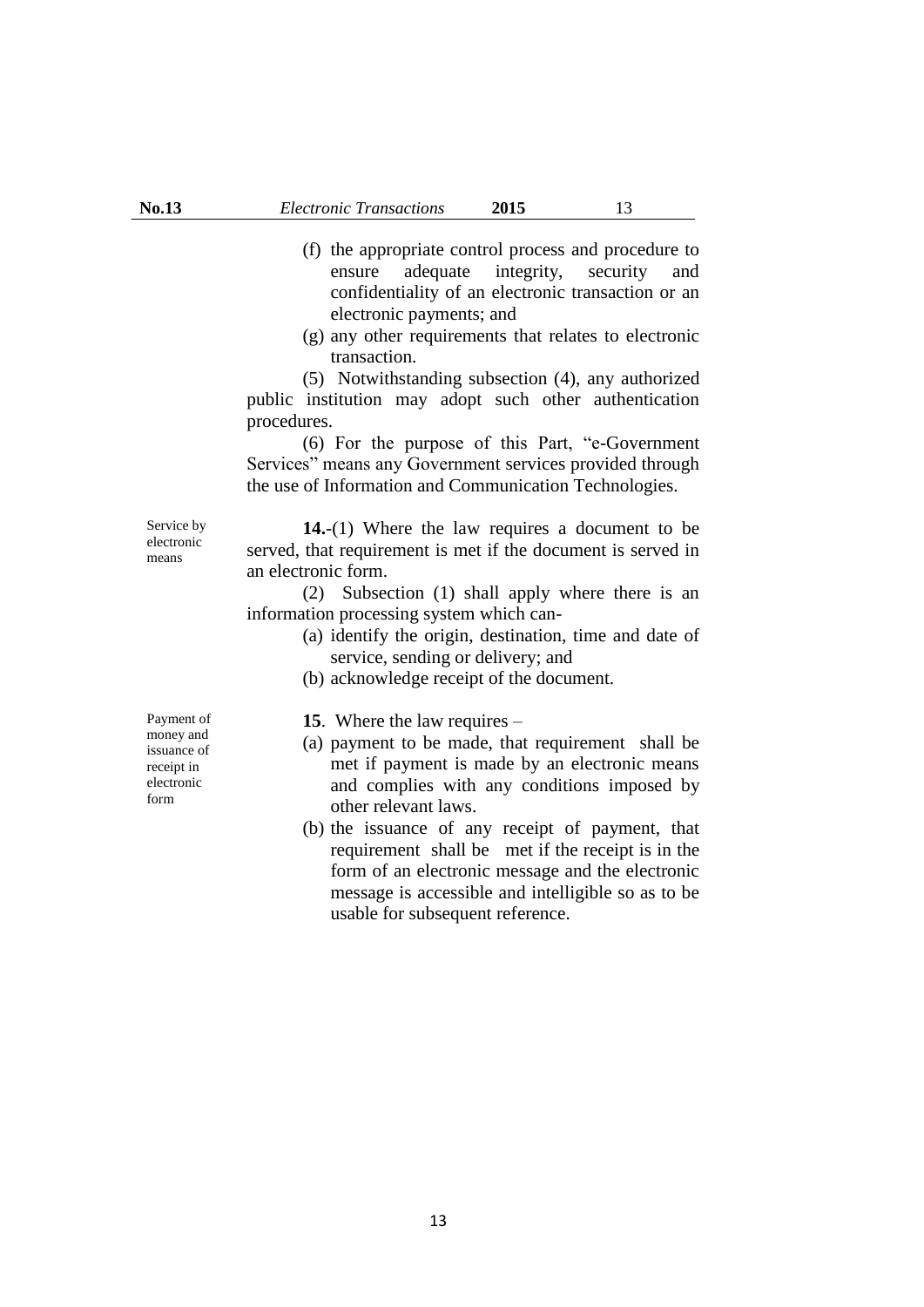Publication of document **16.** Where a written law provides that a document be published in the *Gazette*, such requirement shall be deemed to have been met if such document is published in an electronic *Gazette.* 

Document in electronic form not mandatory

**17.** This Act shall not confer a right upon any person to insist that any public institution shall deal with any document in electronic form.

#### PART IV

### ADMISSIBILITY OF EVIDENTIAL WEIGHT OF DATA MESSAGES

Admissibility of data message

**18.**-(1) In any legal proceedings, nothing in the rules of evidence shall apply so as to deny the admissibility of data message on ground that it is a data message.

(2) In determining admissibility and evidential weight of a data message, the following shall be considered-

- (a) the reliability of the manner in which the data message was generated, stored or communicated;
- (b) the reliability of the manner in which the integrity of the data message was maintained;
- (c) the manner in which its originator was identified; and
- (d) any other factor that may be relevant in assessing the weight of evidence.

(3) The authenticity of an electronic records system in which an electronic record is recorded or stored shall, in the absence of evidence to the contrary, be presumed where-

(a) there is evidence that supports a finding that at all material times the computer system or other similar device was operating properly or, if it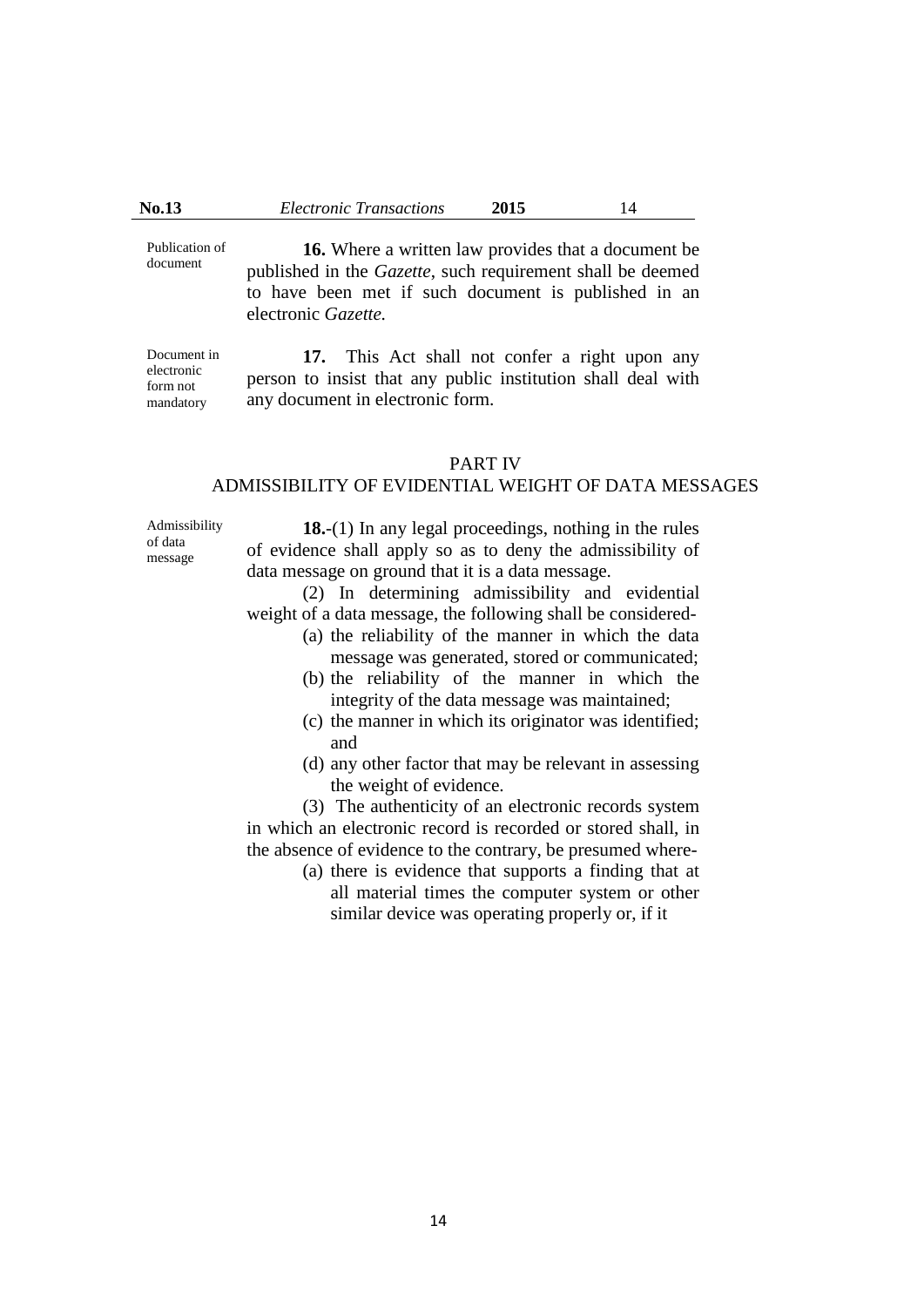was not, the fact of its not operating properly did not affect the integrity of an electronic record and there are no other reasonable grounds on which to doubt the authenticity of the electronic records system;

- (b) it is established that the electronic record was recorded or stored by a party to the proceedings who is adverse in interest to the party seeking to introduce it; or
- (c) it is established that an electronic record was recorded or stored in the usual and ordinary course of business by a person who is not a party to the proceedings and who did not record or store it under the control of the party seeking to introduce the record.

(4) For purposes of determining whether an electronic record is admissible under this section, an evidence may be presented in respect of any set standard, procedure, usage or practice on how electronic records are to be recorded or stored, with regard to the type of business or endeavours that used, recorded or stored the electronic record and the nature and purpose of the electronic record.

Attribution of electronic communication

**19.** An electronic communication shall be treated to be from originator if it is sent by-

- (a) the originator;
- (b) a person who is duly authorised by the originator to communicate in electronic form in respect of that data message; or
- (c) computer system programmed by or on behalf of the originator to operate automatically.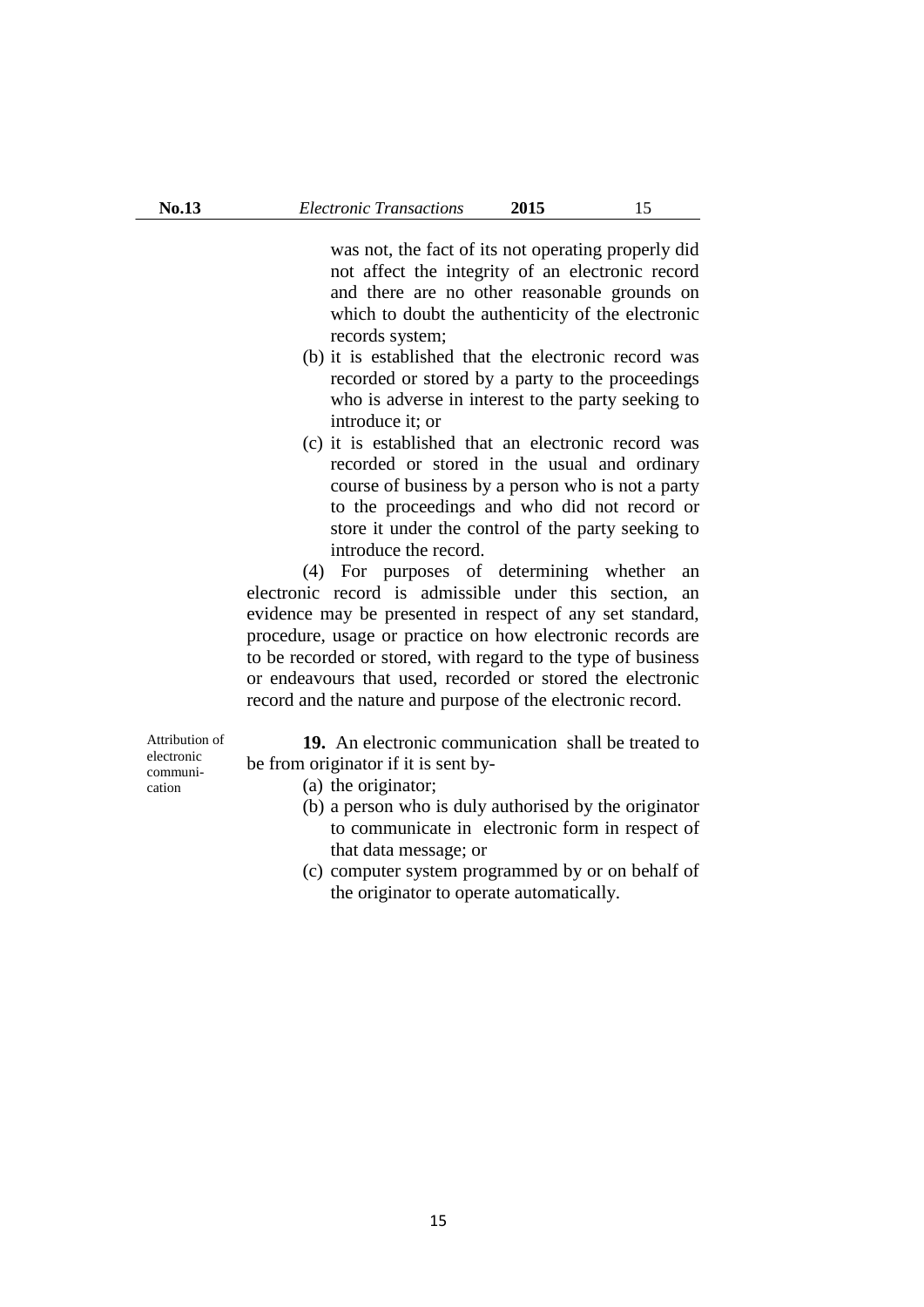Production of original document in electronic form

**20.**-(1) Where a written law requires a person to produce a document or information, that requirement is met  $if -$ 

- (a) the person produces, by means of an electronic communication, an electronic form of that document or information;
- (b) considering all the relevant circumstances, at the time that an electronic communication was sent, the method of generating the electronic form of the document provided a reliable means of assuring the maintenance of integrity of the information contained in the document; and
- (c) at the time that an electronic communication is sent, it is reasonable to expect that an information contained in the document or information would be readily accessible so as to be usable for subsequent reference.

(2) For the purposes of subsection (1), the integrity of the information contained in a document is maintained if the information has remained complete and unaltered, except for-

- (a) the addition of any endorsement; or
- (b) any immaterial change, which arises in the normal course of communication, storage or display.

#### PART V

### RECOGNITION OF ELECTRONIC CONTRACTS

Recognition of electronic contracts

**21.**-(1) For avoidance of doubt, a contract may be formed electronically unless otherwise agreed by the parties.

(2) Where an electronic record is used in the formation of a contract, that contract shall not be denied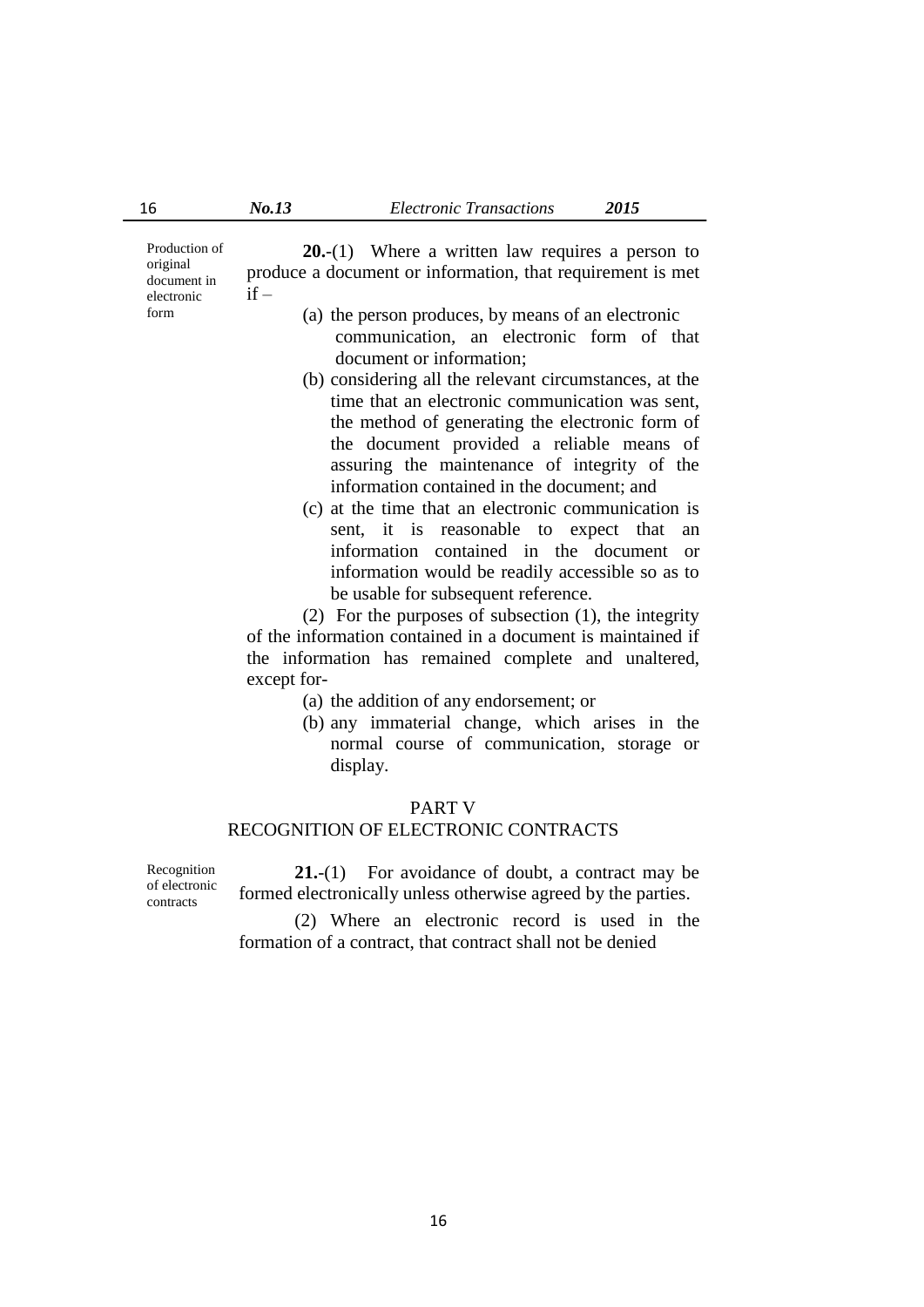validity or enforceability on the ground that an electronic record was used for that purpose.

Time of dispatch and receipt of electronic communicati on

**22**.-(1) Information in electronic form is dispatched when it enters a computer system outside the control of the originator or of the person who sent the electronic communication on behalf of the originator.

(2) Where the originator and the addressee are in the same computer system, information in electronic form is communicated when it is capable of being retrieved by the addressee.

(3) If the addressee has designated a computer system for the purpose of receiving electronic communication, that information is received at the time when the electronic communication enters the designated computer system.

(4) When the electronic communication is sent to an information system of the addressee that is not the designated computer system, that information is communicated –

- (a) at the time when the electronic communication is capable of being retrieved by the addressee at that address; and
- (b) the addressee becomes aware that the electronic communication has been sent to that address.

(5) Where the addressee has not designated an information system, receipt occurs when the electronic communication is retrieved by the addressee, or should reasonably have been retrieved by the addressee.

Acknowledgement of

**23.**-(1) Acknowledgement of receipt of an electronic communication may, where the originator has not agreed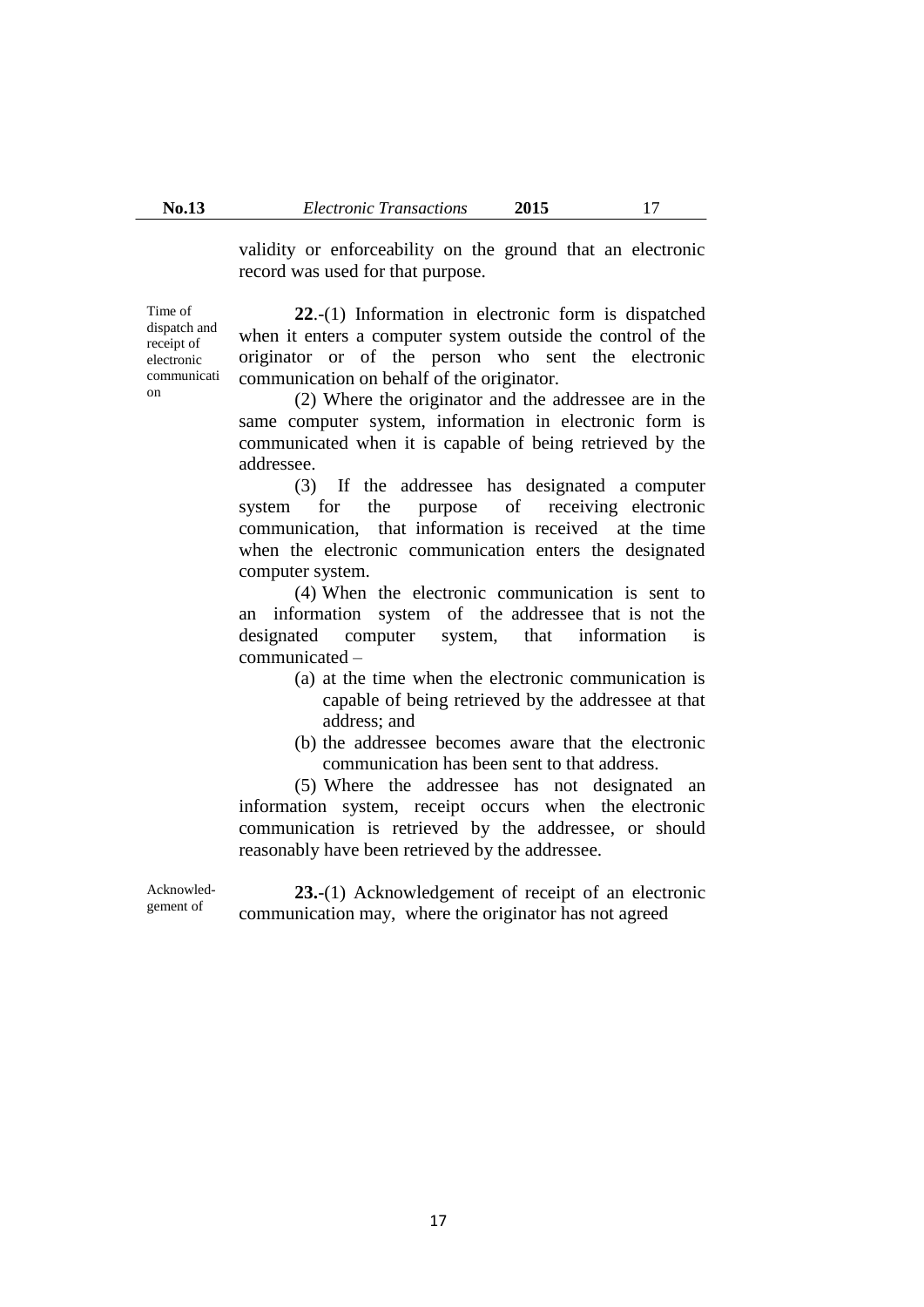receipt with the addressee on the form or method, be given by-

- (a) any electronic communication by the addressee, automated or otherwise; or
- (b) any act of the addressee, sufficient to indicate to the originator that the electronic communication has been received.

(2) Where the originator has stipulated that an electronic communication shall be binding only on receipt of an acknowledgment, and the acknowledgment has not been received, the originator shall -

- (a) within the time specified or agreed or, if no time has been specified or agreed to within a reasonable time, then the originator may give notice to the addressee stating that no acknowledgment has been received by him and specifying reasonable time by which the acknowledgment shall be received by him;
- (b) within the aforesaid time limit, he may after giving notice to the addressee, treat the electronic communication as though it has never been sent.

Place of dispatch and receipt of electronic communication

**24**.-(1) Unless otherwise agreed between the originator and the addressee, an electronic communication is deemed to be dispatched at the place where the originator has its place of business and is deemed to be received at the place where the addressee has its place of business.

- (2) Subsection (1) shall apply-
- (a) even if the originator or addressee was not at his usual place of business; and
- (b) to determine the place where a contract was concluded for the purposes of taxation.

(3) For the purpose of subsection (1), if the originator or the addressee-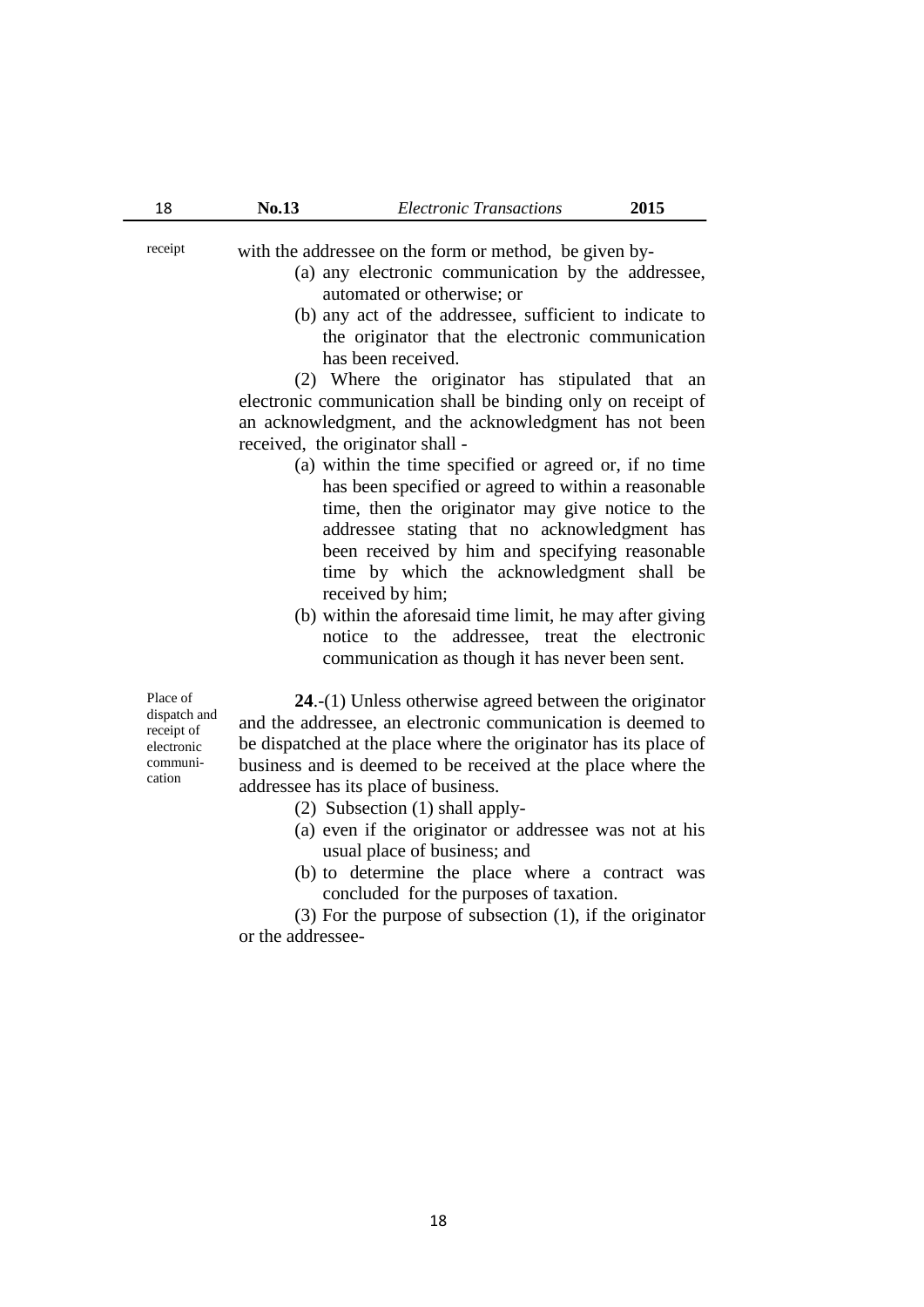- (a) has more than one place of business, the place of business is:
	- (i) that which has the closest relationship to the underlying transaction having regard to the circumstances known or contemplated by the parties at any time before or at the conclusion of the contract; or
	- (ii) where there is no underlying transaction, the principal place of business.
- (b) does not have a place of business, the place of business shall be his habitual residence.

(4) If a body corporate does not have a place of business, the place of business shall be the business address of the body corporate or the place where it is incorporated or otherwise legally constituted.

(5) This section shall apply notwithstanding that a place where a computer system supporting an electronic address is located is different from the place where the electronic communication is deemed to be dispatched or received.

**25.**-(1) Where parties conclude a contract electronically, that contract shall be formed at the time and place where acceptance of the offer becomes effective.

(2) An offer in the form of an electronic communication becomes effective at the time it is received by the offeree.

**26.-**(1) A contract formed by the interaction of an interactive system and a person, or by interaction of interactive systems, shall not be denied legal effect, on the

Time and place of contract formation

**Contracts** with interactive

systems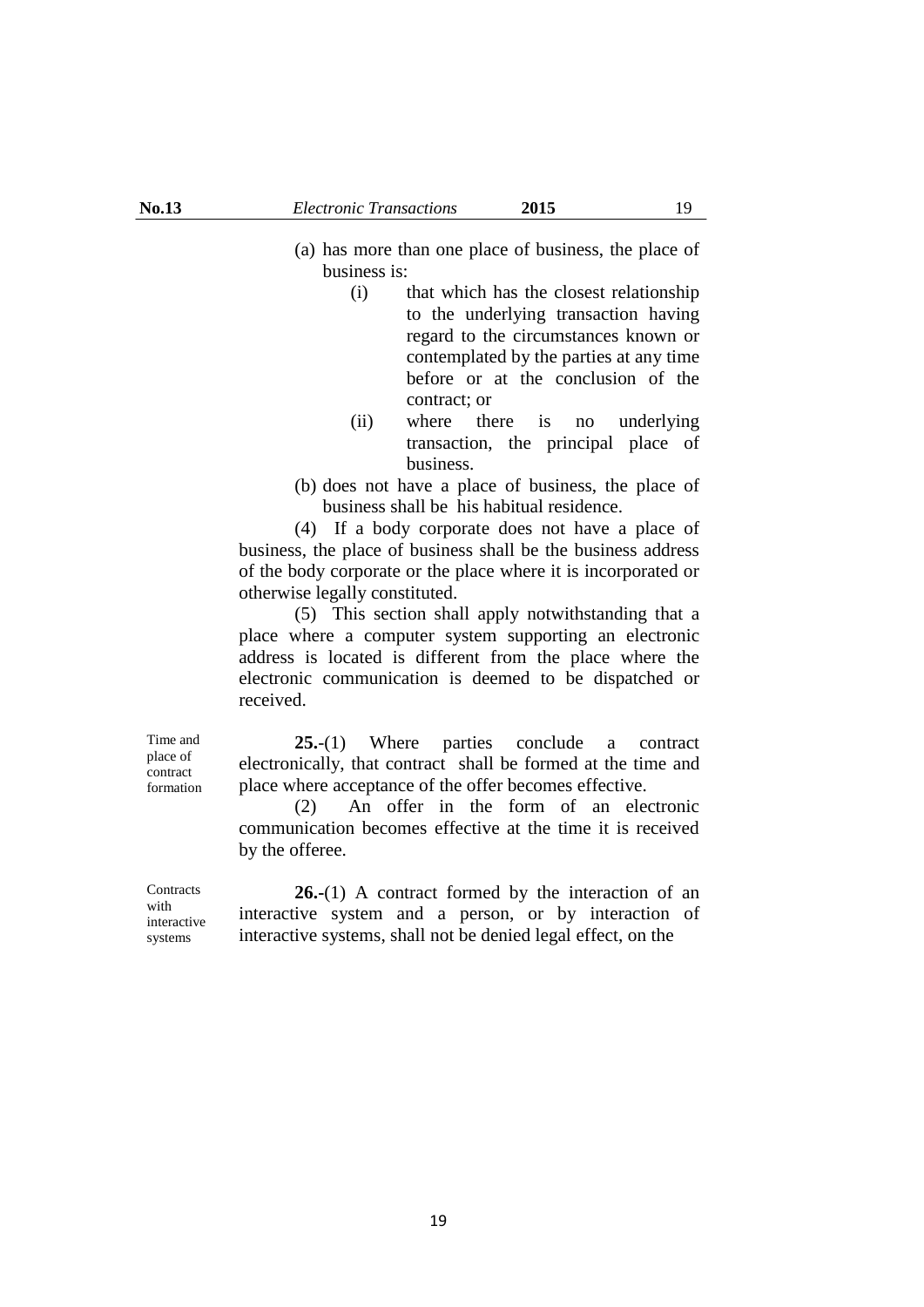ground that no person reviewed each of the individual actions carried out by the interactive systems.

(2) An interactive system shall provide an opportunity for a person to correct an input error made in an electronic communication exchanged with the interactive system of another party.

(3) Where a person makes an input error in an electronic communication exchanged with the interactive system of another party and an interactive system does not provide the person with an opportunity to correct the error, that person has the right to withdraw the electronic communication in which the input error was made if the person-

- (a) notifies the other party of the error as soon as practicable after having learned of the error and intends to cancel the contract or cancel the input error;
- (b) takes reasonable steps, to comply with instruction by the other part to return the goods or services received as a result of the error, or to destroy the goods or services, or to cancel the input error; and
- (c) has not used or received any material benefit or value from the goods or services, or the input error, from the other party.

(4) A person who has paid for goods or services prior to exercising a right under subsection (1), is entitled to a full refund of such payment within thirty days upon cancellation of the transaction.

(5) Nothing in this section shall affect the application of any law that may govern the consequences of any errors made during formation or performance of the type of contract in question other than an input error that occurs in the circumstances under subsection (3).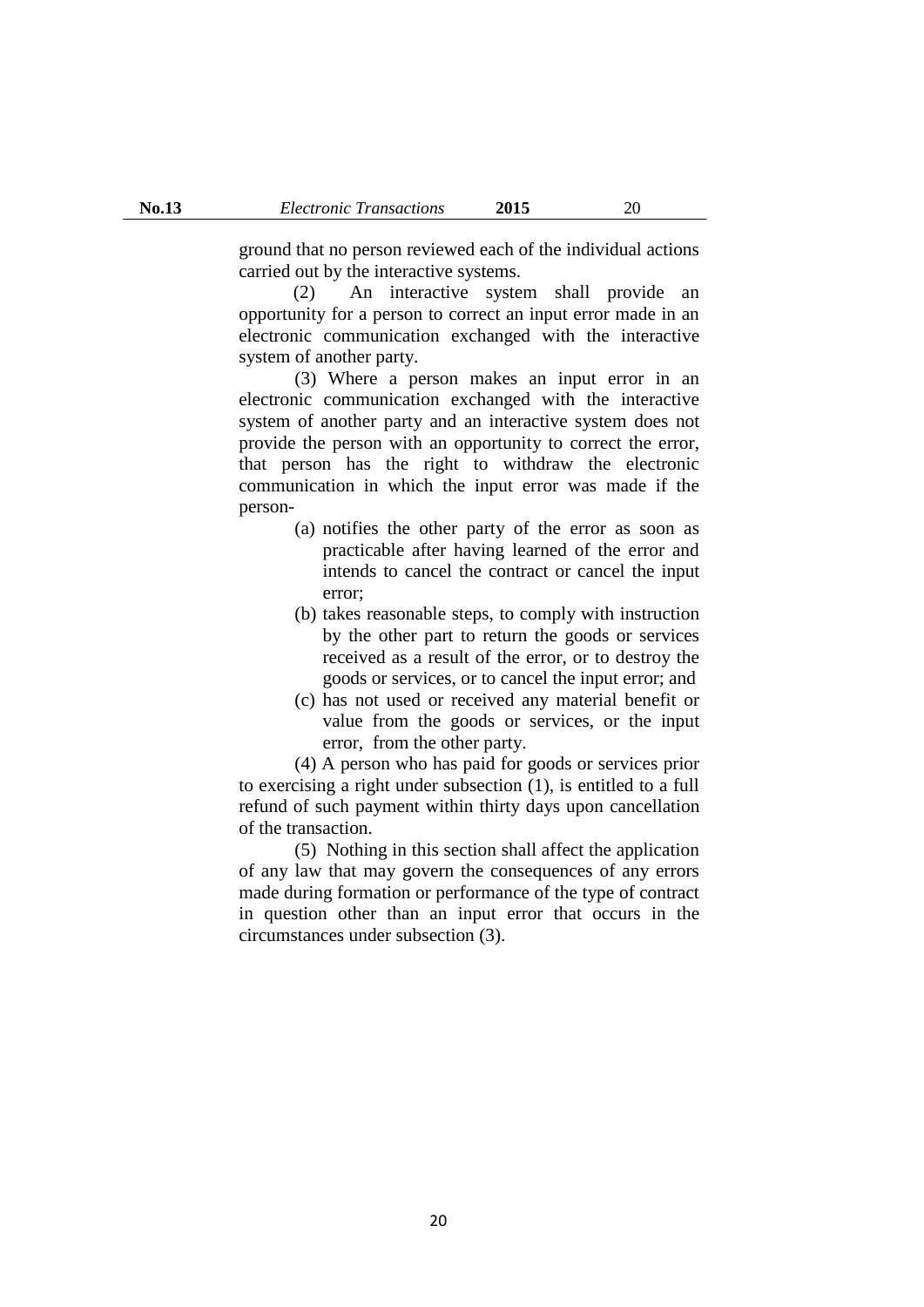Online auction

**27.** Where a written law requires a contract of sale by auction, the requirement of the fall of hammer is met in an online auction using the time at which an electronic communication was received as the time limit as the means of selecting the last bidder.

#### PART VI

# CONSUMER PROTECTION

Duties of suppliers to online consumers

**28**.-(1) A supplier offering goods or services for sale, hire or for exchange electronically, shall provide the following information to consumers-

- (a) full name, legal status and place of business;
- (b) contact details including physical address, telephone and e-mail addresses;
- (c) a full description of the goods or services offered;
- (d) the price of the goods or services;
- (e) information on the payment mechanisim that complies with other written laws; and
- (f) any other relevant information.

(2) Before a consumer places an order, the supplier shall provide the consumer with an opportunity to-

(a) review the entire electronic transaction;

- (b) correct any mistake; and
- (c) withdraw from the transaction.

(3) Where a supplier contravenes this section, the consumer may, within fourteen days of receiving the goods or services, cancel the transaction.

Time for

execution of order

**29.**-(1) Unless the parties have agreed otherwise, the supplier shall execute the order within thirty days from the day on which the supplier received the order.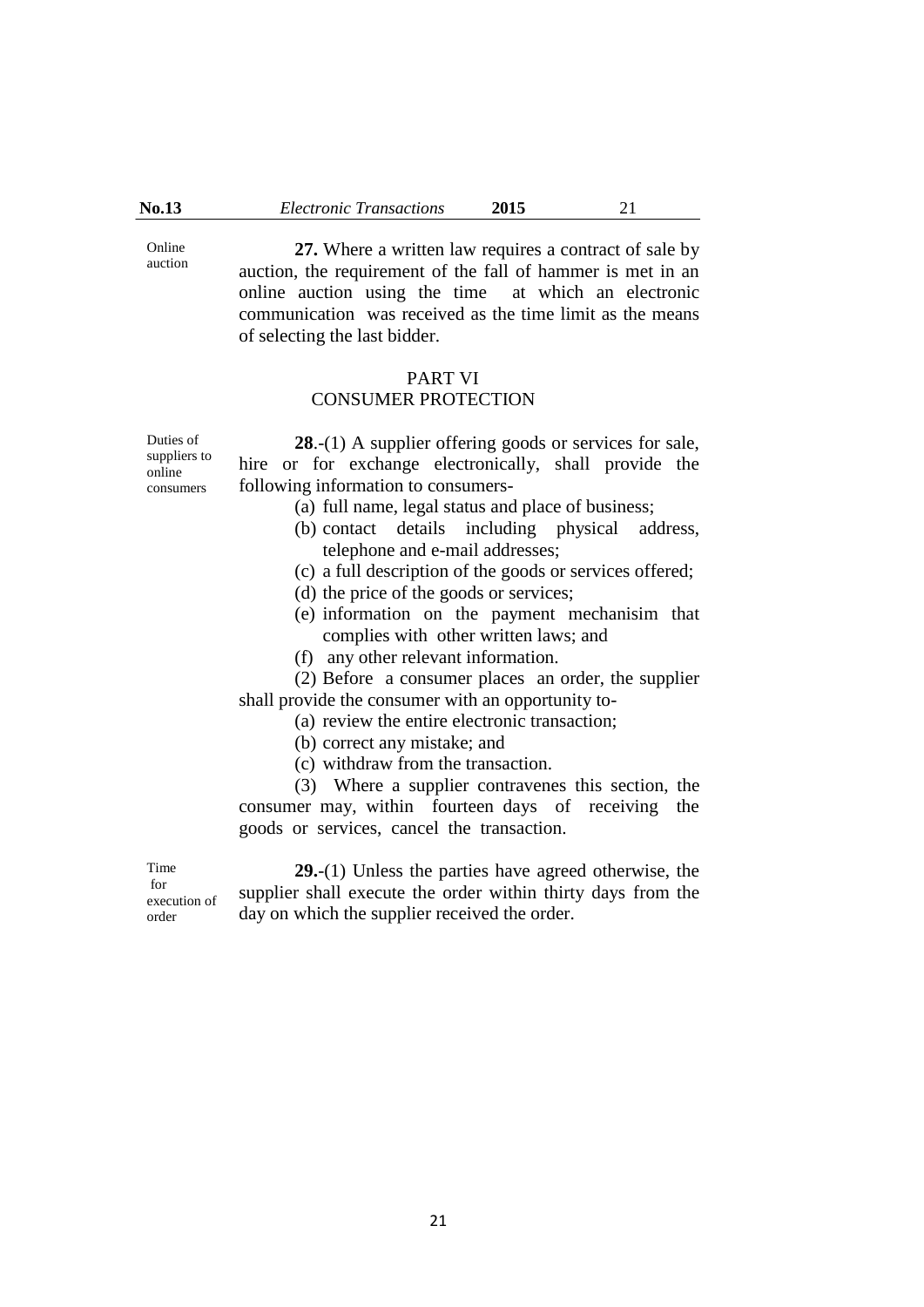(2) Where a supplier fails to execute the order within time specified under subsection (1), the consumer may cancel the agreement by giving a seven days notice.

(3) Where a supplier is unable to perform the contract on the grounds that goods or services ordered are unavailable, the supplier shall within thirty days notify the consumer and the supplier shall refund any payment that has been made.

**30**.-(1) Without prejudice to any other law, a consumer may, within seven days or longer period specified in the agreement**,** after receiving the goods or conclusion of the agreement and the consumer has not received any material benefit from the transaction, cancel the agreement for supply of goods or provision of service.

(2) Where a consumer has cancelled the agreement under subsection (1), he shall pay direct cost of returning the goods.

(3) Where a consumer has paid for the goods or services prior to exercising a right under subsection (1) the consumer is entitled to a refund.

(4) The refund under subsection (3) shall be made within thirty days after the date of cancellation of transaction.

(5) This section shall not apply to electronic transactions-

- (a) for financial services;
- (b) by way of an auction;
- (c) for the supply of foodstuffs, beverages or other goods intended for daily consumption;
- (d) for services which began with the consent by the consumer before expiration of the seven-day period;

Cancellation right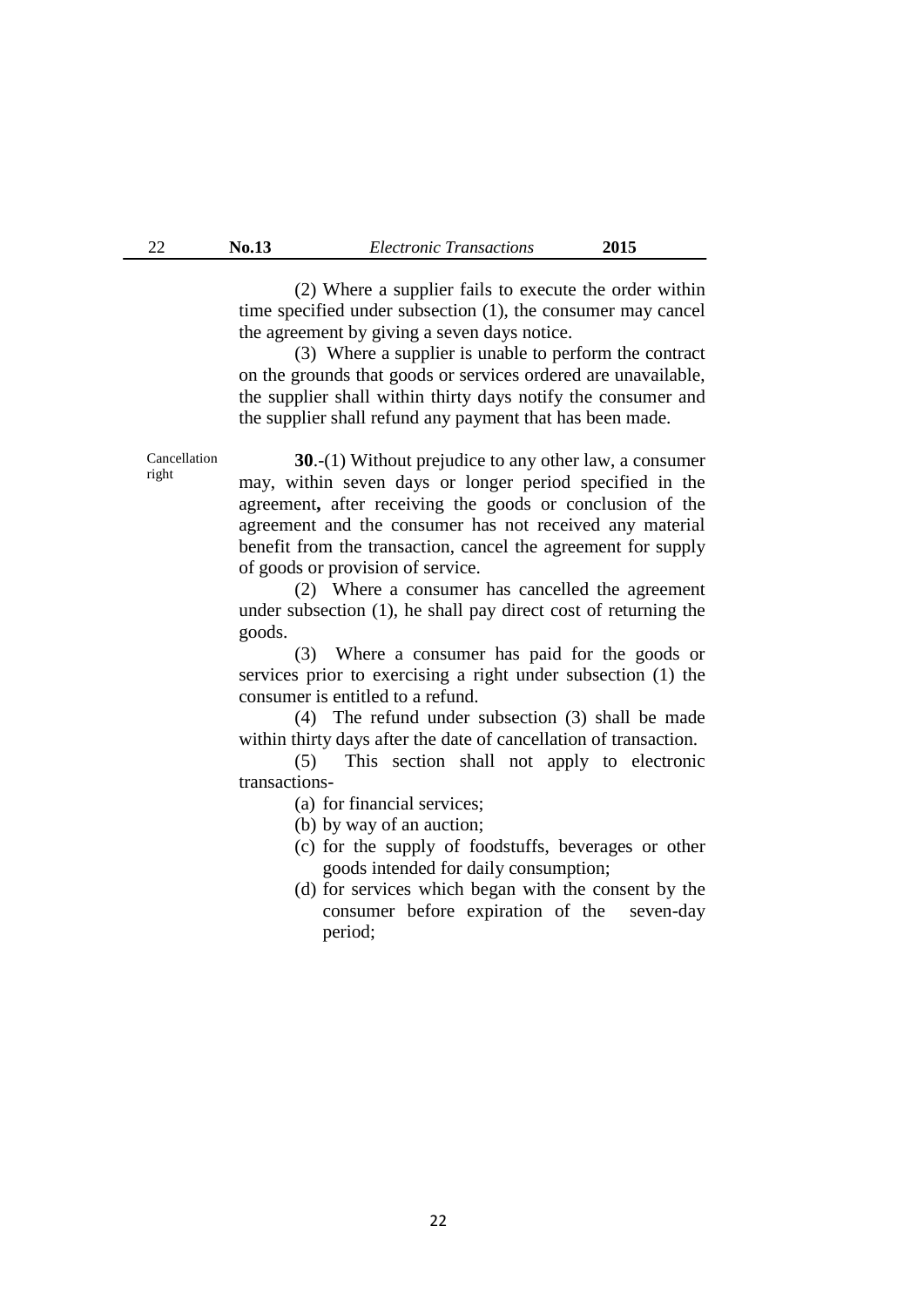- (e) where the price for the supply of goods or services is dependent on fluctuations in the financial markets and which cannot be controlled by the supplier;
- (f) where the goods-
	- (i) are made to the consumer's specifications;
	- (ii) are clearly personalised;
	- (iii) by their nature, cannot be returned; or
	- (iv) are likely to deteriorate or expire rapidly;
- (g) where audio or video recordings or computer software were downloaded or unsealed by the consumer;
- (h) for the sale of newspapers, periodicals, magazines and books;
- (i) for the provision of gaming and lottery services;
- (j) for online gambling;
- (k) for the provision of accommodation, transport, catering; and
- (l) any other transactions as the Minister may, by notice published in the *Gazette* prescribe.

(6) For the purpose of this section "direct costs" means, costs incurred and include transport costs or postage when returning goods or services but exclude any handling fees.

**31**. A person who offers goods or services electronically shall provide the addressee with-

- (a) an identity of the originator and contact details;
- (b) a valid and operational opt-out facility from receiving similar communications in future; and
- (c) the particulars of the source from which the originator obtained the personal information of the addressee.

Particulars to be provided in an electronic communicati on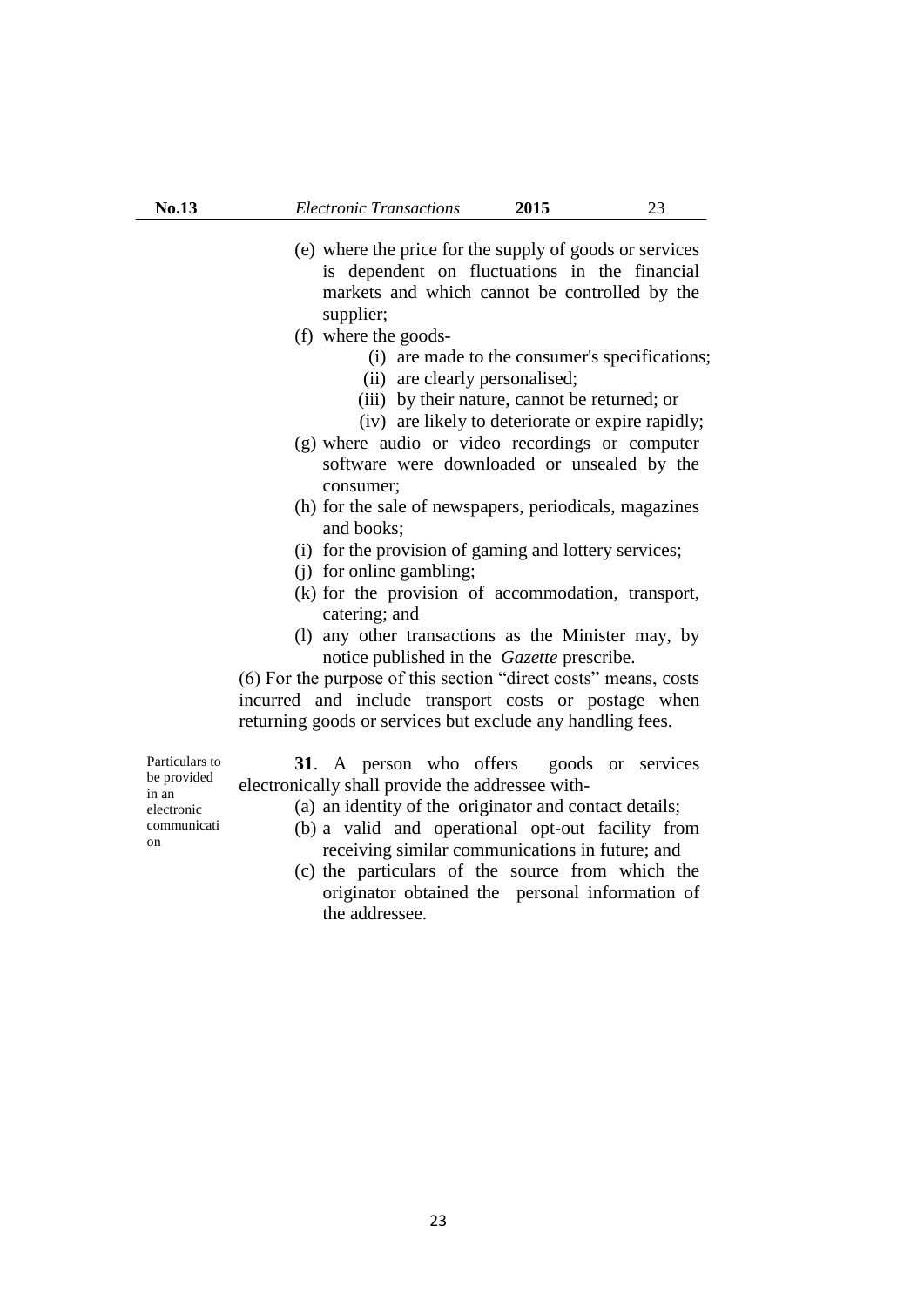| Unsolicited<br>goods,<br>services or<br>communi-<br>cations | $32-(1)$ A person shall not send unsolicited commercial<br>communication on goods or service unless-<br>(a) the consumer consents to the communication;                      |
|-------------------------------------------------------------|------------------------------------------------------------------------------------------------------------------------------------------------------------------------------|
|                                                             | (b) at the beginning of the communication, the<br>communication discloses the identity of sender and<br>its purpose; and                                                     |
|                                                             | (c) that communication gives an opt-out option to                                                                                                                            |
|                                                             | reject further communication.                                                                                                                                                |
|                                                             | (2) The consent requirement is deemed to have been                                                                                                                           |
|                                                             | met where-                                                                                                                                                                   |
|                                                             | (a) the contact of the addressee and other personal<br>information were collected by the originator of the<br>message in the course of a sale or negotiations for<br>a sale; |
|                                                             | (b) the originator only sends promotional messages<br>relating to its similar products and services to the                                                                   |

24 **No.13** *Electronic Transactions* **2015** 

- relating to its similar products and services to the addressee; (c) the originator offered the addressee the opportunity to opt-out and the addressee declined to opt-out;
- and (d) an opportunity to opt-out is provided by the
- originator to the addressee with every subsequent message.

(3) An originator who contravenes this section commits an offence and shall, upon conviction, be liable to a fine of not less than ten million shillings or to imprisonment for a term not less than one year or to both.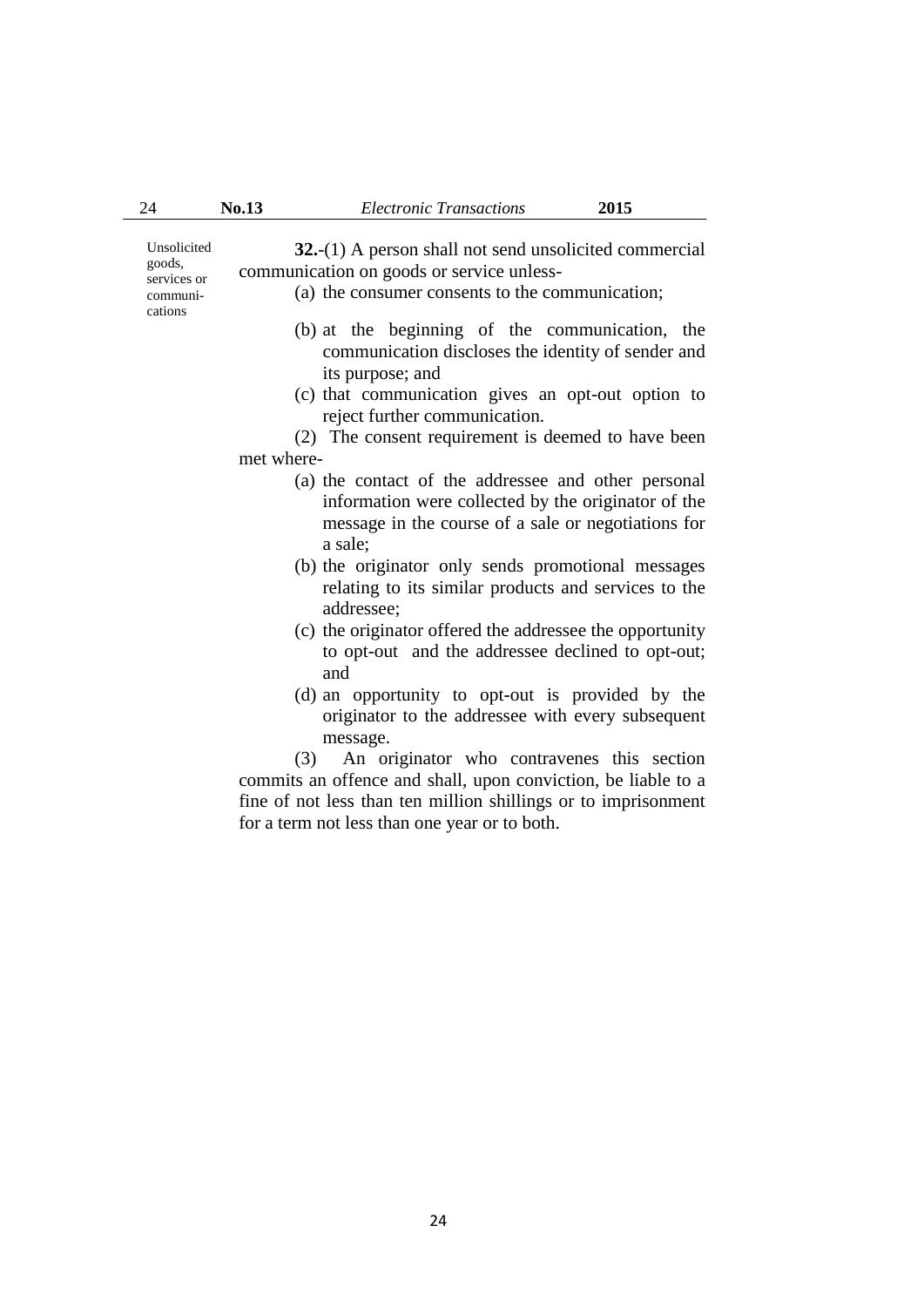# PART VII

# CRYPTOGRAPHIC AND CERTIFICATION SERVICE PROVIDERS

Cryptographic and certification services

**33.** The Minister may, by notice published in the *Gazette*, designate a government institution under the Ministry responsible for Information and Communication Technology to be a regulator of Cryptographic and Certification Services.

Functions of regulator

- **34**. The functions of the regulator shall be to-
- (a) license and regulate cryptographic and certification services;
- (b) prescribe security standards for cryptography and electronic signatures;
- (c) determine standards to be maintained by certification authorities;
- (d) keep and maintain a register of cryptographic and certification service providers; and
- (e) do such other things necessary for the implementation of this Part.

Application for registration

**35**.-(1) A person who intends to offer cryptographic or certification services shall apply to the regulator.

- (2) The application made under subsection (1) shall consist of the following information-
	- (a) name and contact, including the physical address, telephone and e-mail;
	- (b) a description of the type of service to be provided;
	- (c) a description of the purpose to which the service will be applied;
	- (d) a description of the technology to be applied in the services; and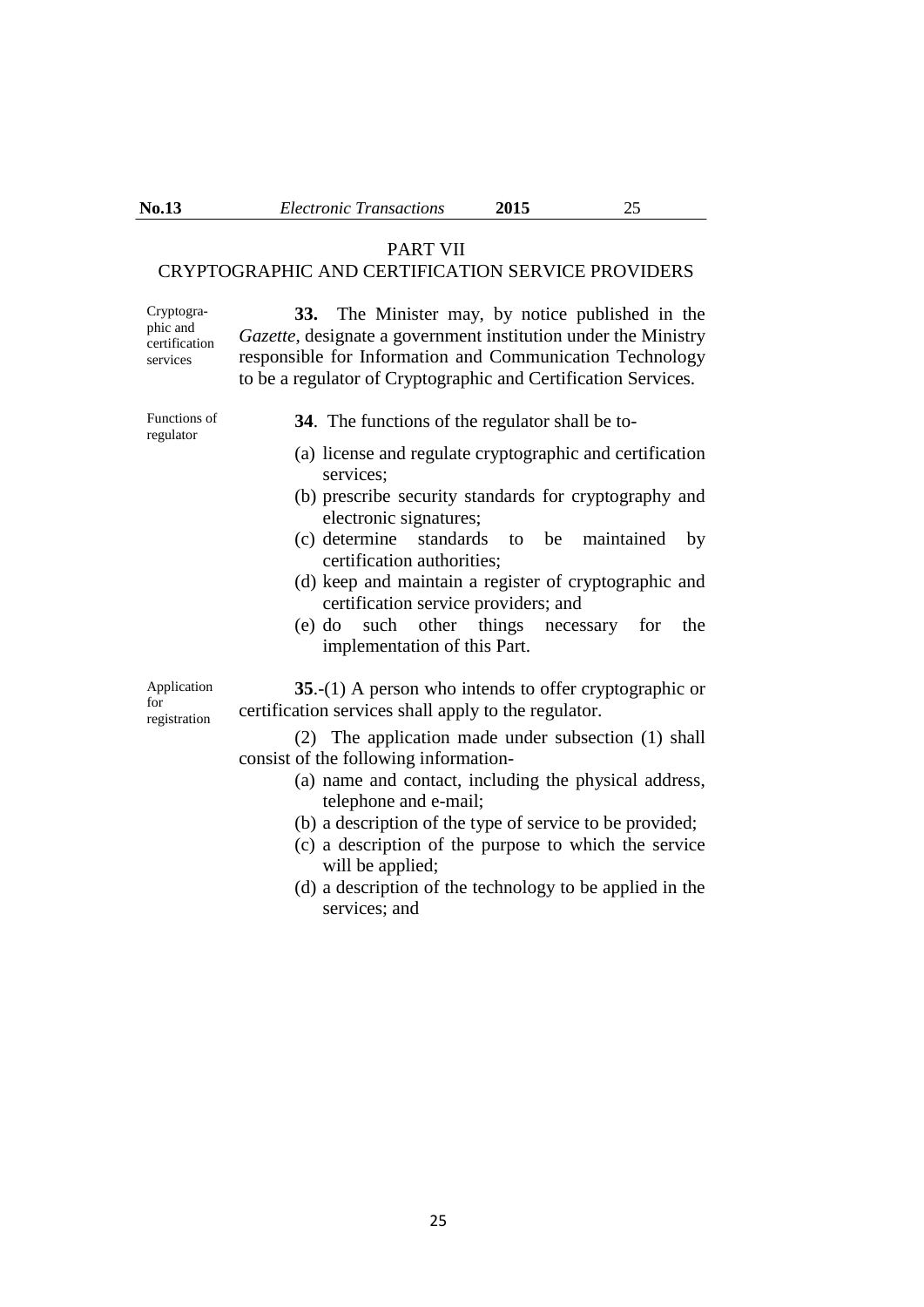(e) any other relevant particulars as may be prescribed by the regulator.

**36.**-(1) A person shall not provide cryptographic or certification services without a licence.

(2) A person who contravenes subsection (1) commits an offence and shall, upon conviction be liable to a fine **of not**  not less than ten million shillings or to imprisonment for a term not less than five years or to both.

#### PART VIII

### GENERAL PROVISIONS

Powers to make regulations

**37.** The Minister may make regulations generally for or with respect to any matter which by this Act is required to be prescribed or which is necessary for giving effect to this Act.

#### PART IX

### CONSEQUENTIAL AMENDMENTS *(a) Amendment of the Law of Contract Act, Cap. 345*

Construction Cap.345

Amendment of section 10

**38.** This Part shall be read as one with the Law of Contract Act, hereinafter referred to as the "principal Act".

**39.** The principal Act is amended in section 10 by inserting the words "or in electronic form" immediately after the words "in writing" appearing in the proviso of that section.

**40.** The principal Act is amended in section 25, by –

26

Amendment of section 25

Prohibition to provide cryptographic or certification services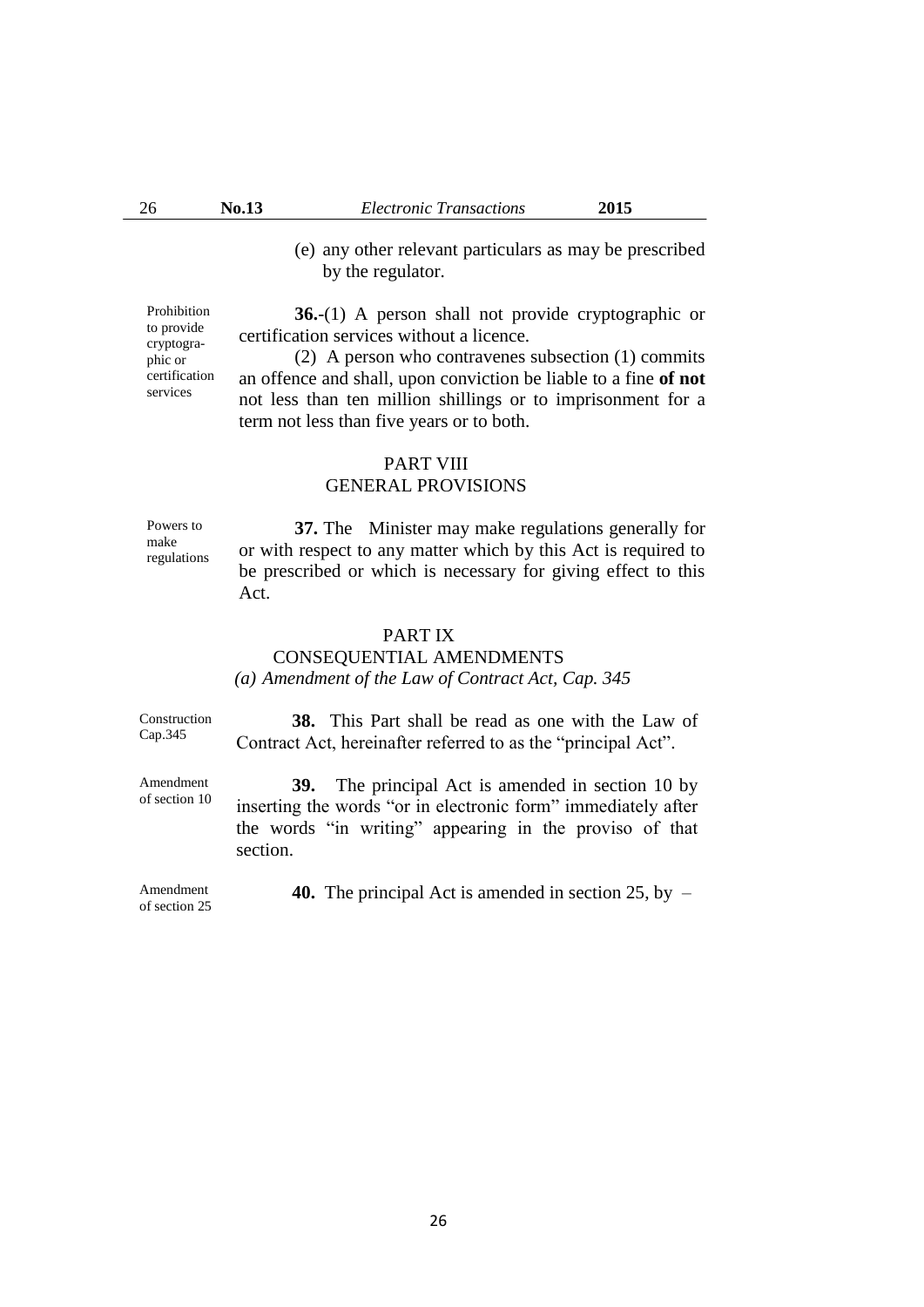the following:

"Agreement without consideration is void"

- (a) inserting the words "in electronic form" immediately after the word "writing" appearing in paragraph (a);
- (b) inserting the words "or electronic form" immediately after the word "writing" appearing in paragraph (c);

#### *(b) Amendment of the Law of Evidence Act, Cap.6*

Construction Cap. 6

**41.** This Part shall be read as one with the Law of Evidence Act, hereinafter referred to as the "principal Act".

Amendment of section 3

**42.** The principal Act is amended in section 3 by deleting the definition of the term "document" and substituting for it with the following:

"document" means any writing, handwriting, typewriting, printing, Photostat, photography, computer data and every recording upon any tangible thing, any form of communication or representation including in electronic form, by letters, figures, marks or symbols or more than one of these means, which may be used for the purpose of recording any matter provided that recording is reasonably permanent and readable;.

Amendment of section 19 **43.** Section 19 of the principal Act is amended by inserting the word " electronic" immediately after the word "oral":

Amendment of section 34 **44.** Section 34 of the principal Act is amended by inserting the word " electronic" immediately after the word "written":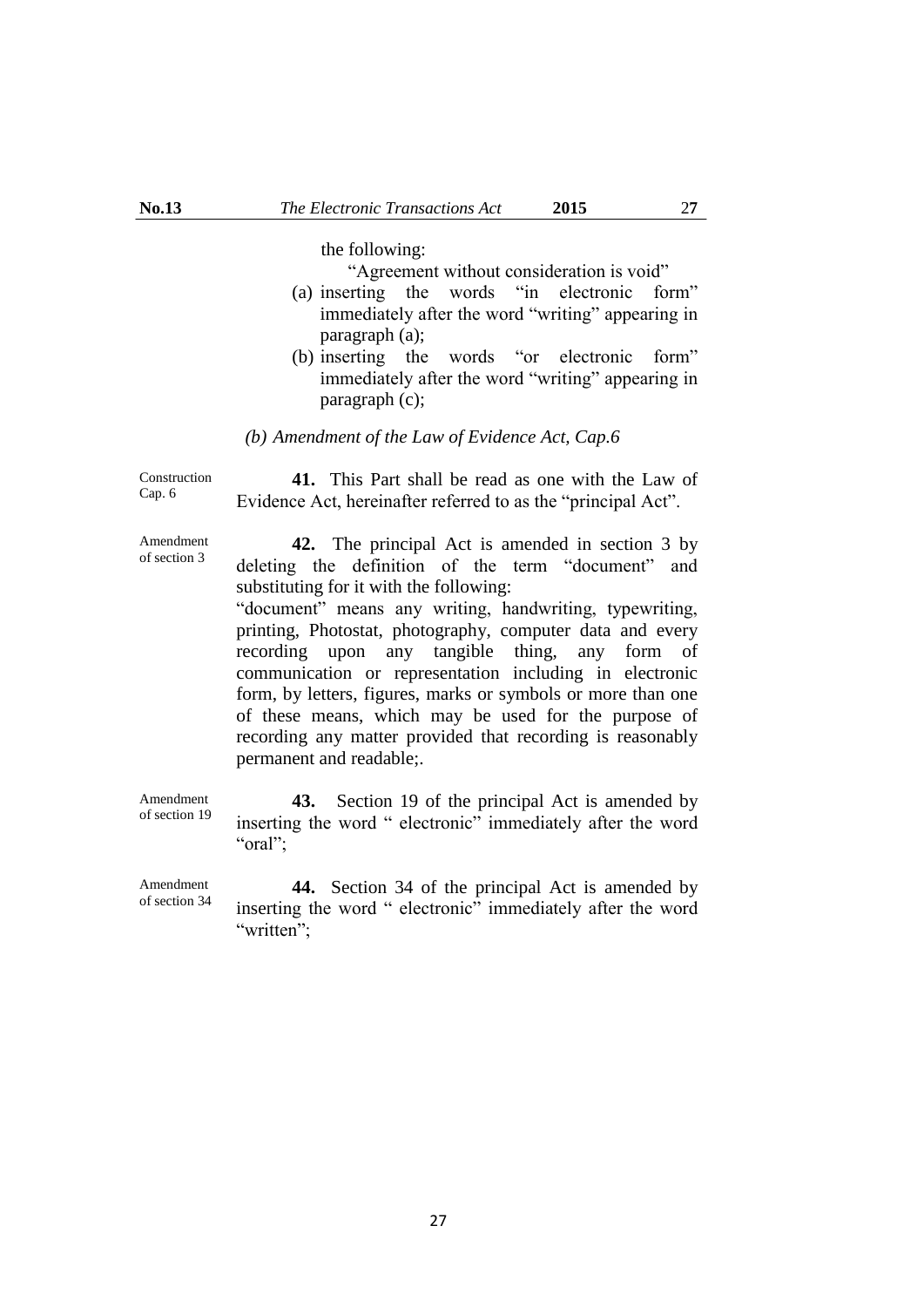Amendment of section 34B

Addition of section 64A

**45.** Section 34B of the principal Act is amended by inserting the words "or electronic" between the words "written" and "statements" wherever" they appear in that section.

**46**. The principal Act is amended by adding a new section 64A as follows:

> "Admisibility of electronic evidence **64A**.-(1) In any proceedings, electronic evidence shall be admissible.

> > (2) The admissibility and weight of electronic evidence shall be determined in the manner prescribed under section 18 of the Electronic Transaction Act, 2015.

> > (3) For the purpose of this section, "electronic evidence" means any data or information stored in electronic form or electronic media or retrieved from a computer system, which can be presented as evidence."

### *(c) Amendment of the Records and Archives Management Act, Cap.309*

Construction Cap.309 **47.** This Part shall be read as one with the Records and Archives Management Act, hereinafter referred to as the "principal Act".

Amendment of section 2 **48.** The principal Act is amended in section 2 by inserting the words "or electronic" immediately after the word "recorded" appearing in the definition of the term "record".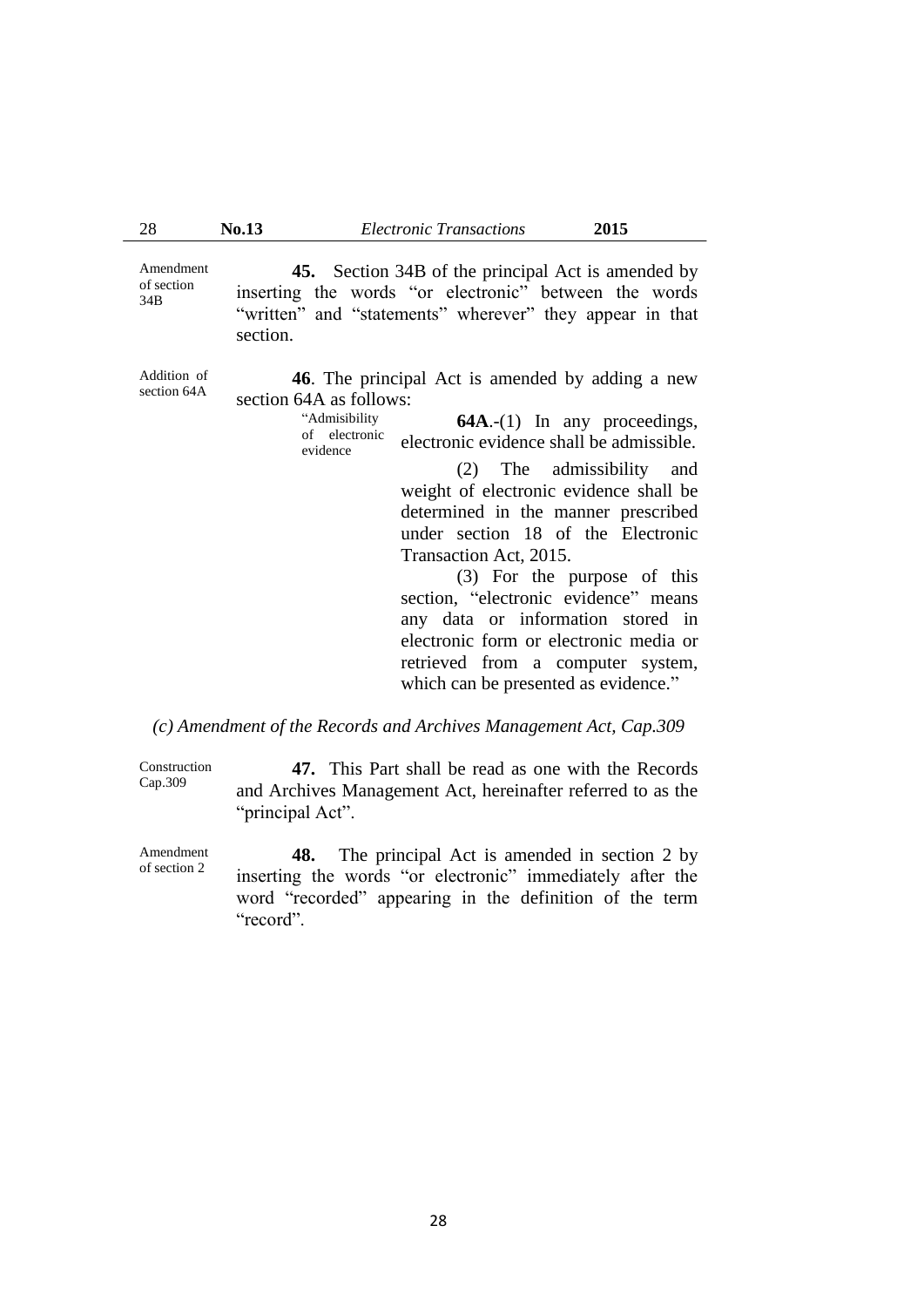Cap.342

### *(d) Amendment of the Banking and Financial Institutions Act, Cap.342*

Construction **49.** This Part shall be read as one with the Banking and Financial Institutions Act, hereinafter referred to as the "principal Act".

Amendment of section 8 **50.** The principal Act is amended in section 8 by inserting the words "or in electronic form" between the words "writing" and "and", appearing in subsection (1).

Passed in the National Assembly on the 1<sup>st</sup> day of April, 2015

THOMAS D. KASHILILAH Clerk of the National Assembly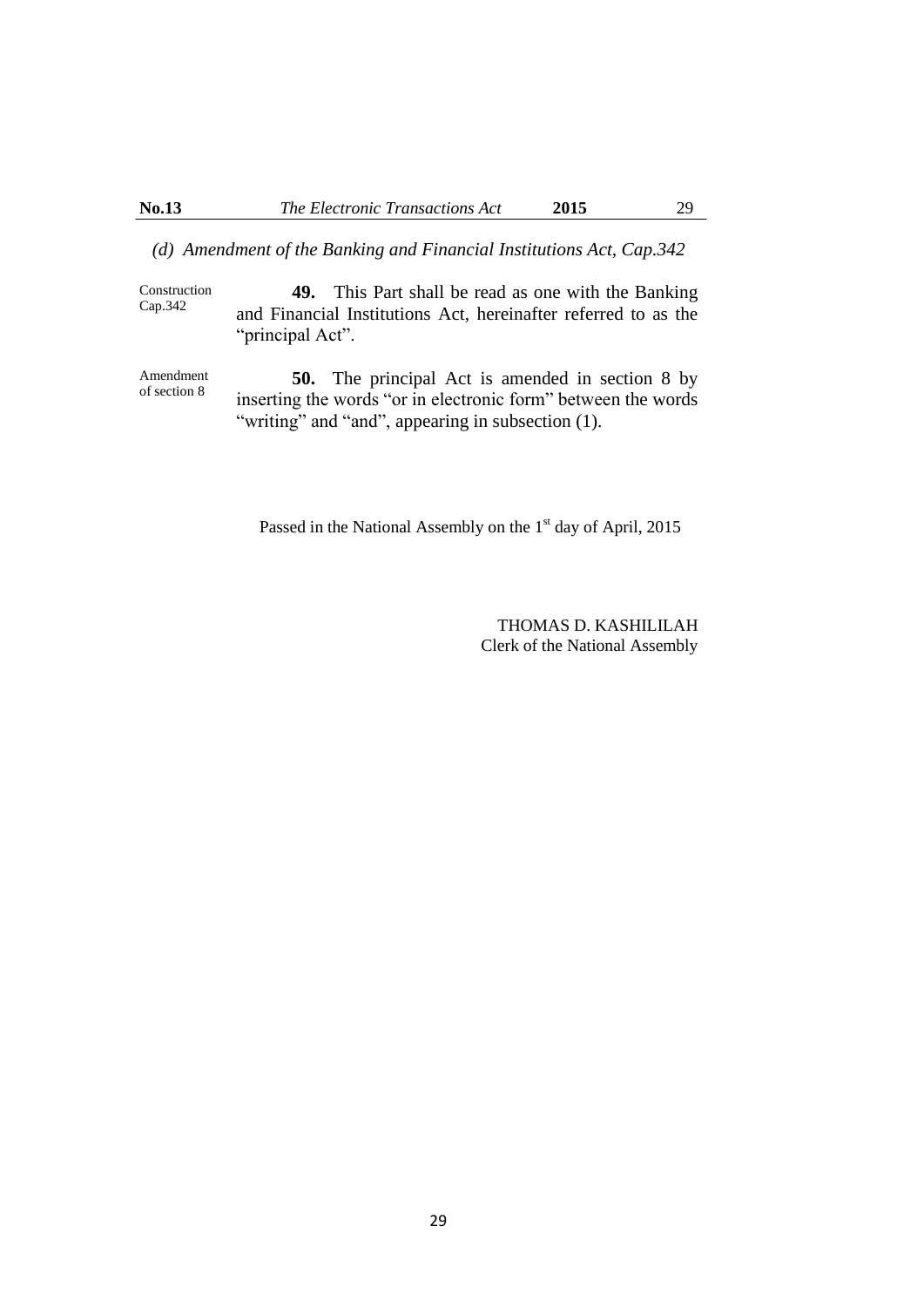### SHERIA YA MIAMALA YA KIELEKTRONIKI, 2015

### MPANGILIO WA VIFUNGU

# SEHEMU YA KWANZA MASHARTI YA UTANGULIZI

*Kifungu Kichwa cha habari*

- 1. Jina na tarehe ya kuanza kutumika.
- 2. Matumizi.
- 3. Tafsiri.

# SEHEMU YA PILI UTAMBUZI NA MATOKEO YA MIAMALA YA KIELEKTRONIKI

- 4. Utambuzi wa ujumbe wa data.
- 5. Uhalali wa muamala wa kielektroniki.
- 6. Saini ya kielektroniki.
- 7. Usalama wa saini ya kielektroniki.
- 8. Matumizi salama ya saini ya kielektroniki.
- 9. Utunzaji wa kumbukumbu kielektroniki.
- 10. Uthibitisho.
- 11. Mahitaji mengineyo.
- 12. Mwenendo wa mtu anayet**umia** saini ya kielektroniki.

#### SEHEMU YA TATU HUDUMA ZA SERIKALI MTANDAO

- 13. Utambuzi wa huduma za Serikali Mtandao.
- 14. Uwasilishaji wa nyaraka kwa njia ya kielektroniki.
- 15. Malipo ya fedha na utoaji wa stakabadhi kwa njia ya kielektroniki.
- 16. Uchapishaji wa nyaraka.
- 17. Nyaraka katika mfumo wa kielektroniki haitakuwa shuruti.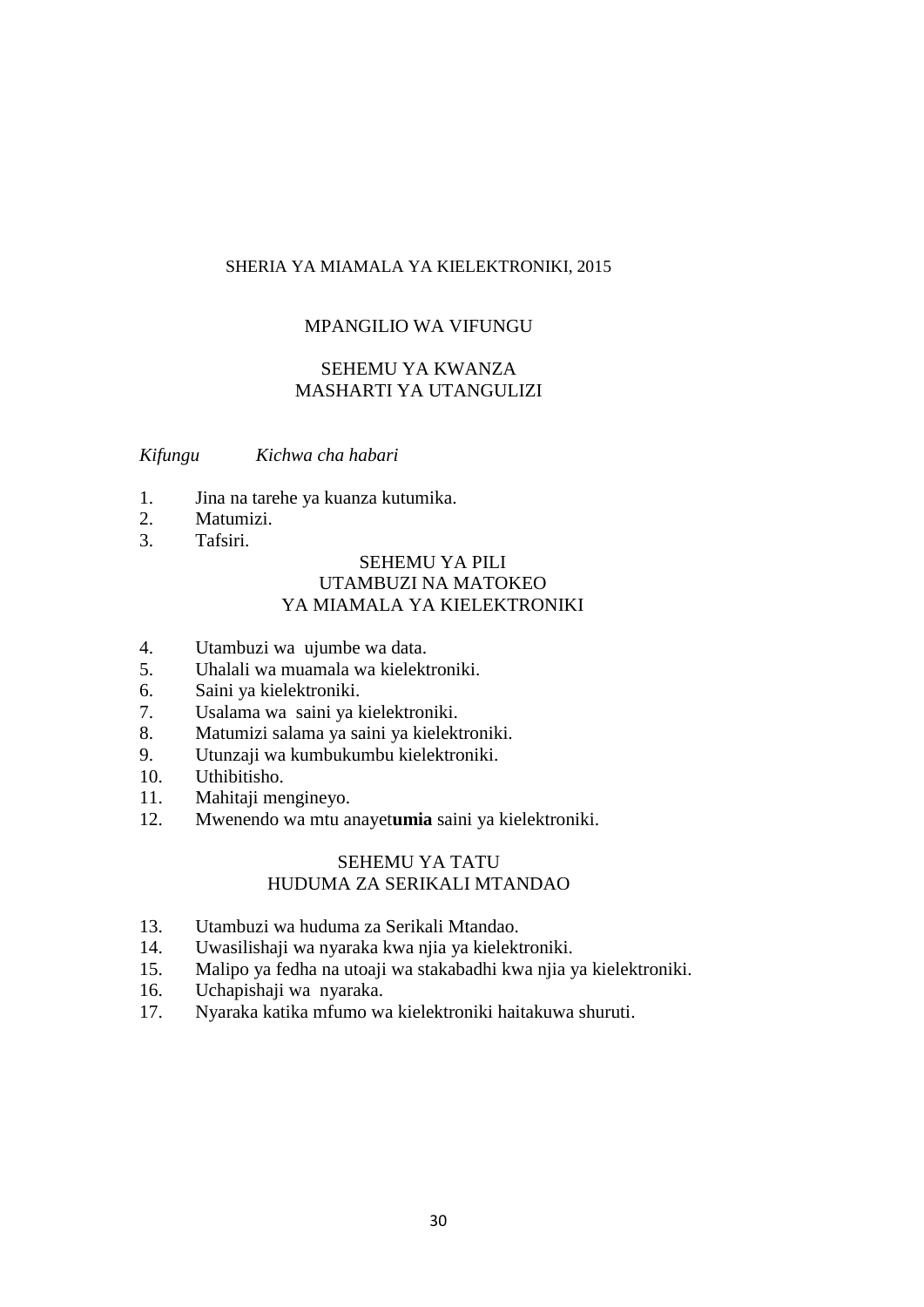2 **Na.13** *Sheria ya Miamala ya Kielektroniki* **2015** 

### SEHEMU YA NNE KUKUBALIKA KWA USHAHIDI NA UZITO WA USHAHIDI WA UJUMBE WA DATA

- 18. Kukubalika kwa ujumbe wa data.
- 19. Chanzo cha mawasiliano ya kielektroniki.
- 20. Kuwasilisha nyaraka halisi katika mfumo wa kielektroniki.

# SEHEMU YA TANO UTAMBUZI WA MIKATABA YA KIELEKTRONIKI

- 21. Utambuzi wa mikataba ya kielektroniki.<br>22. Muda wa kutuma na kupokea kwa mawa
- 22. Muda wa kutuma na kupokea kwa mawasiliano ya kielektroniki.
- 23. Uthibitishji wa kupokea mawasiliano.
- 24. Mahali pa kutuma na kupokea mawasiliano ya kielektroniki.
- 25. Muda na mahali ambapo mkataba umefungwa.
- 26. Mikataba kupitia mifumo inayojiendsha yenyewe.
- 27. Mnada kupitia Mtandao.

### SEHEMU YA SITA ULINZI KWA MTUMIAJI

- 28. Wajibu wa watoa huduma kwa **w**atumiaji wa mtandaoni.
- 29. Muda kwa ajili ya utekelezaji wa agizo.
- 30. Haki ya usitishaji.
- 31. Taarifa zitakazotolewa katika mawasiliano yakielektroniki.
- 32. Bidhaa, huduma au mawasiliano ambayo hayajaombwa.

# SEHEMU YA SABA WATOA HUDUMA ZA KRAIPTOGRAFIA NA WAIDHINISHAJI

33. Huduma za kraiptografia na uidhinishaji.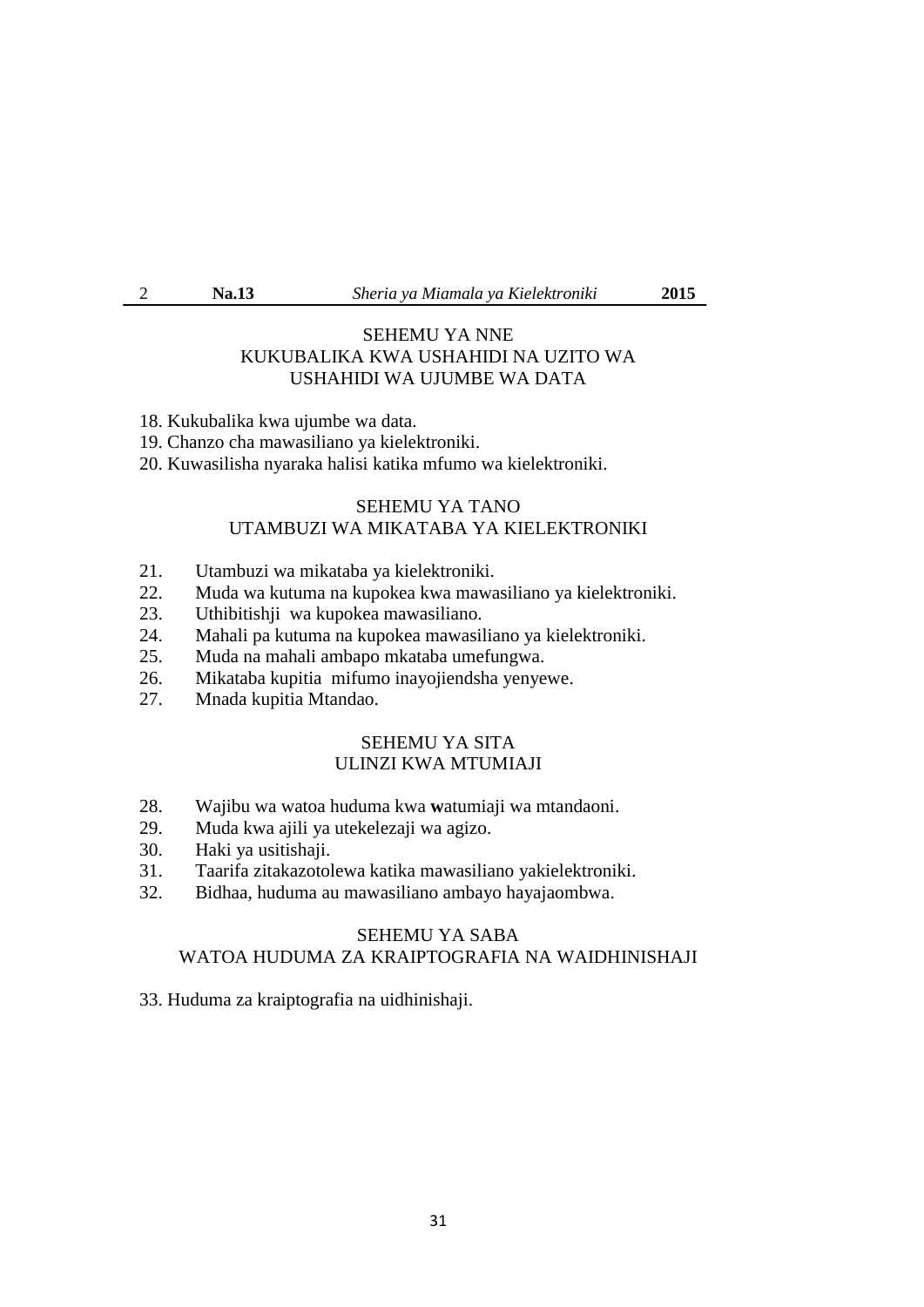**Na.13** *Sheria ya Miamala ya Kielektroniki* **2015** 3

34. Majukumu ya mdhibiti.

35. Maombi ya usajili.

36. Katazo la kutoa huduma za kraiptografia au uidhinishaji.

# SEHEMU YA NANE MASHARTI YA JUMLA

37. Mamlaka ya kutunga kanuni.

# SEHEMU YA TISA MAREKEBISHO YATOKANAYO

# *(a) Marekebsiho ya Sheria ya Mikataba, Sura ya 345*

38. Tafsiri.

39. Marekebisho ya kifungu cha 10.

40. Marekebisho ya kifungu cha 25.

#### *(b) Marekebisho ya Sheria ya Ushahidi, Sura ya 6*

- 41. Tafsiri.
- 42. Marekebisho ya kifungu cha 3.
- 43. Marekebisho ya kifungu cha 19.
- 44. Marekebisho ya kifungu cha 34.
- 45. Marekebisho ya kifungu cha 35B.
- 46. Marekebisho ya kifungu cha 64.

### *(c) Marekebisho ya Sheria ya Usimamizi wa Kumbukumbu, Sura ya 309*

#### 47. Tafsiri.

48. Marekebisho ya kifungu cha 2.

### *(d) Marekebisho ya Sheria ya Benki na Taasisi za Kifedha, Usimamizi wa , Sura ya 342*

### 49. Tafsiri.

50. Marekebisho ya kifungu cha 8.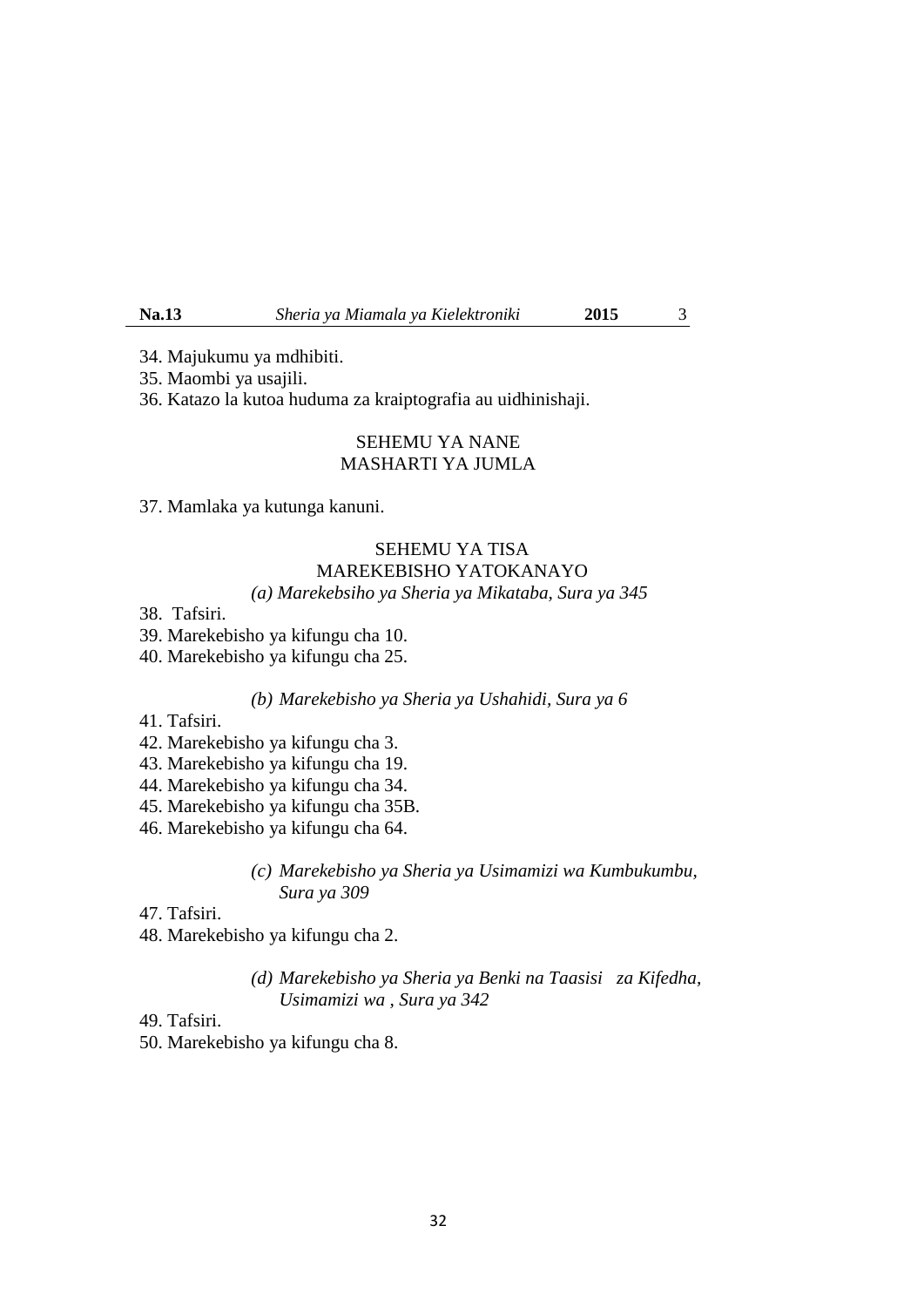# JAMHURI YA MUUNGANO WA TANZANIA



NA.13 YA 2015

NAKUBALI, JAKAYA MRISHO KIKWETE *Rais*

25 Aprili, 2015

**Sheria kwa ajili ya kuweka utambuzi wa kisheria wa miamala ya kielektroniki, huduma za Serikali mtandao, matumizi ya Teknolojia ya Habari na Mawasiliano katika ukusanyaji wa ushahidi, kukubalika kwa ushahidi wa kielektroniki; urahisishaji wa matumizi ya saini salama za kielektroniki na mambo mengine yanayohusiana na hayo.**

 **[…………………….]**

**IMETUNGWA** na Bunge la Jamhuri ya Muungano wa Tanzania.

### SEHEMU YA KWANZA MASHARTI YA UTANGULIZI

Jina na tarehe ya kuanza kutumika **1.** Sheria hii itaitwa Sheria ya Miamala ya Kielektroniki ya mwaka 2015 na itaanza kutumika kwa tarehe ambayo Waziri, kwa Tangazo litakalo chapishwa kwenye *Gazeti la Serikali*, atateua.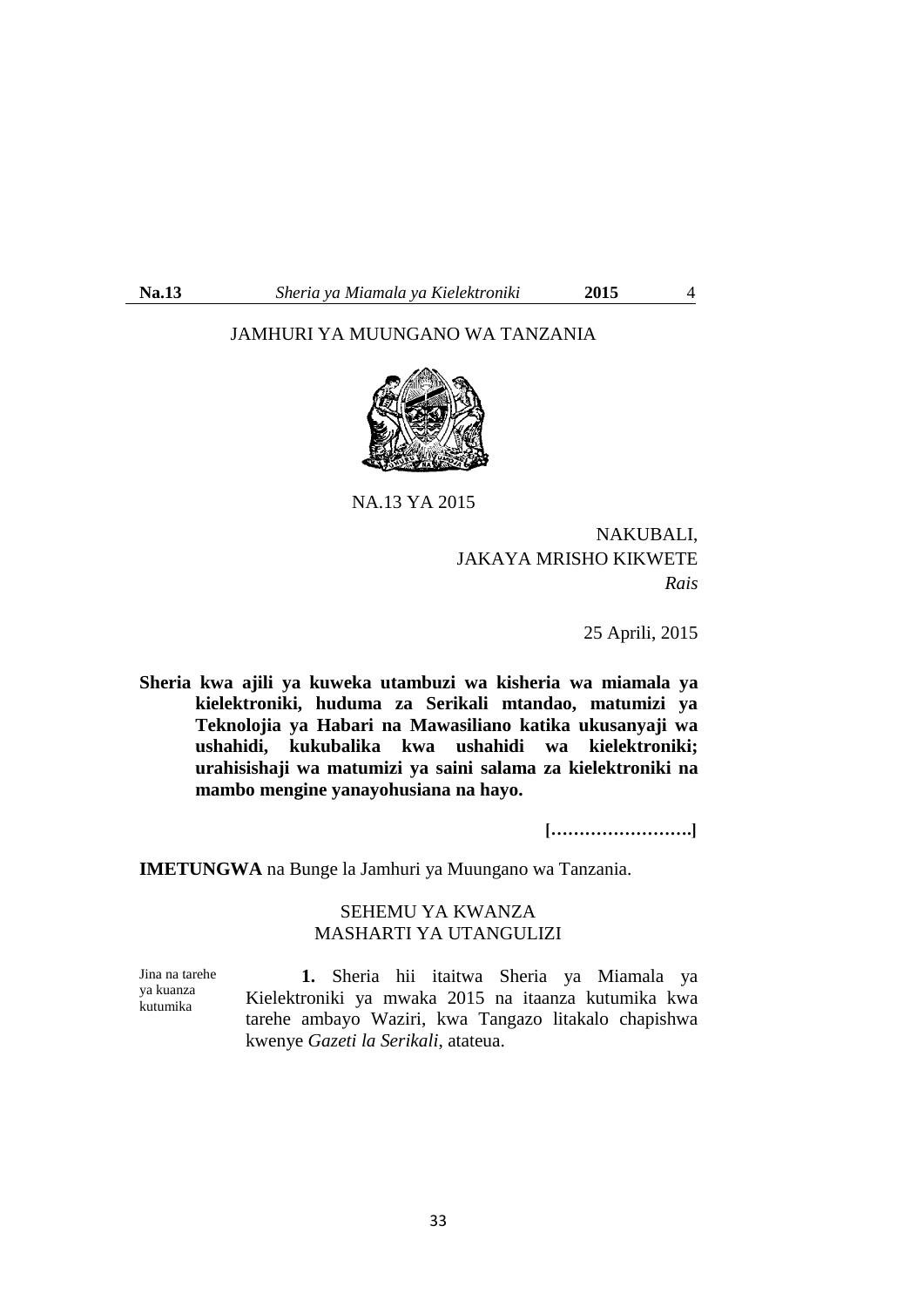Matumizi **2**. Isipokuwa kwa Sehemu ya Tatu, Sheria hii itatumika Tanzania Bara na Tanzania Zanzibar.

**Na.13** *Sheria ya Miamala ya Kielektroniki* **2015** 5

Tafsiri **3.** Katika Sheria hii, isipokuwa kama muktadha utahitaji vinginevyo-

- "kuingia" kuhusiana na mfumo wowote wa kompyuta maana yake ni kupata fursa ya kuingia, kutoa kuelekeza, kuwasiliana na, kuhifadhi data katika, kupokea data kutoka katika au vinginevyo kutumia rasilimali zozote za mfumo wa kompyuta au mtandao au mfumo wa kifaa cha kutunzia data ;
- "mlengwa" maana yake ni mtu au mhusikaambaye amedhaminiwa na mtumaji taarifa kupokea mawasiliano ya kielektroniki, isipokuwa haitajumuisha mtu anayetenda kama mtu kati kuhusiana na mawasiliano ya kielektroniki;
- "mfumo wa kompyuta" maana yake ni kifaa au mjumuiko wa vifaa, ikijumuisha mtandao, vifaa vya kwingiza na kutoa vinavyoweza kutumika pamoja na majalada ya nje ambayo yana programu za kompyuta, maelezo yakielektroniki, data zinazoingia na zinazotoka ambazo zinaleta mantiki, uhifadhi wa data za namba na udhibiti wa mawasiliano yanayorejea;
- "mtumiaji" maana yake ni mtu yeyote ambaye anayeingia au anayekusudia kuingia katika muamala wa kielektroniki na mtoa huduma akiwa kama mtumiaji wa mwisho wa bidhaa au huduma zinazotolewa na mtoa huduma;
- "kraiptografia" maana yake ni utaalam wa kulinda taarifa kwa kuzibadilisha kuwa kwenye mfumo usiosomeka;

"data" maana yake ni taarifa yoyote iliyowasilishwa kwa njia ya kielektroniki;

"ujumbe wa data" maana yake ni ujumbe uliyotengenezwa, uliyowasilishwa, uliyopokelewa au kutunzwa kwa njia ya kielektroniki, kwa simaku au njia nyingine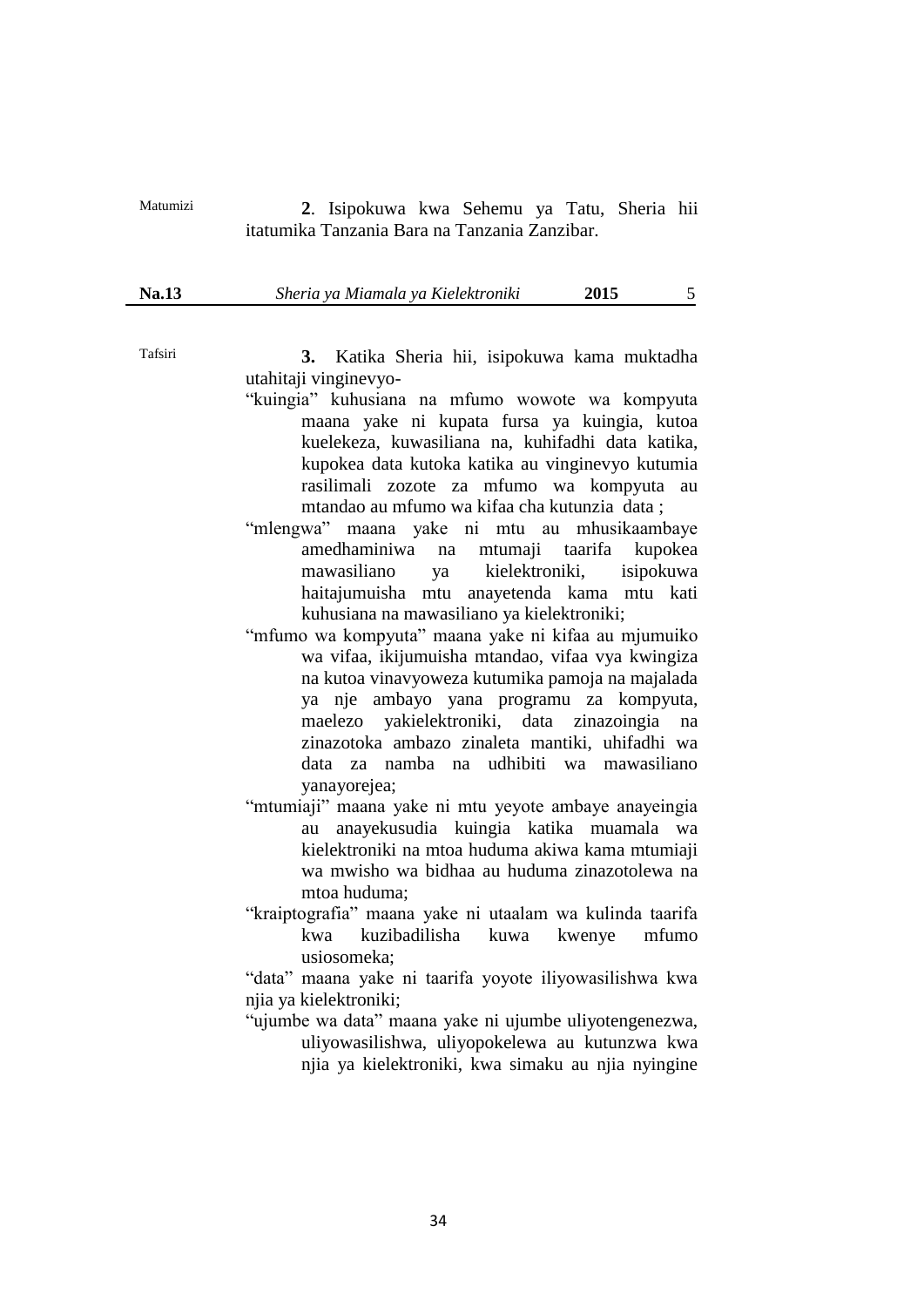yoyote katika mfumo wa mawasiliano au kwa ajili ya kusafirishwa kutoka katika mfumo mmoja wa mawasiliano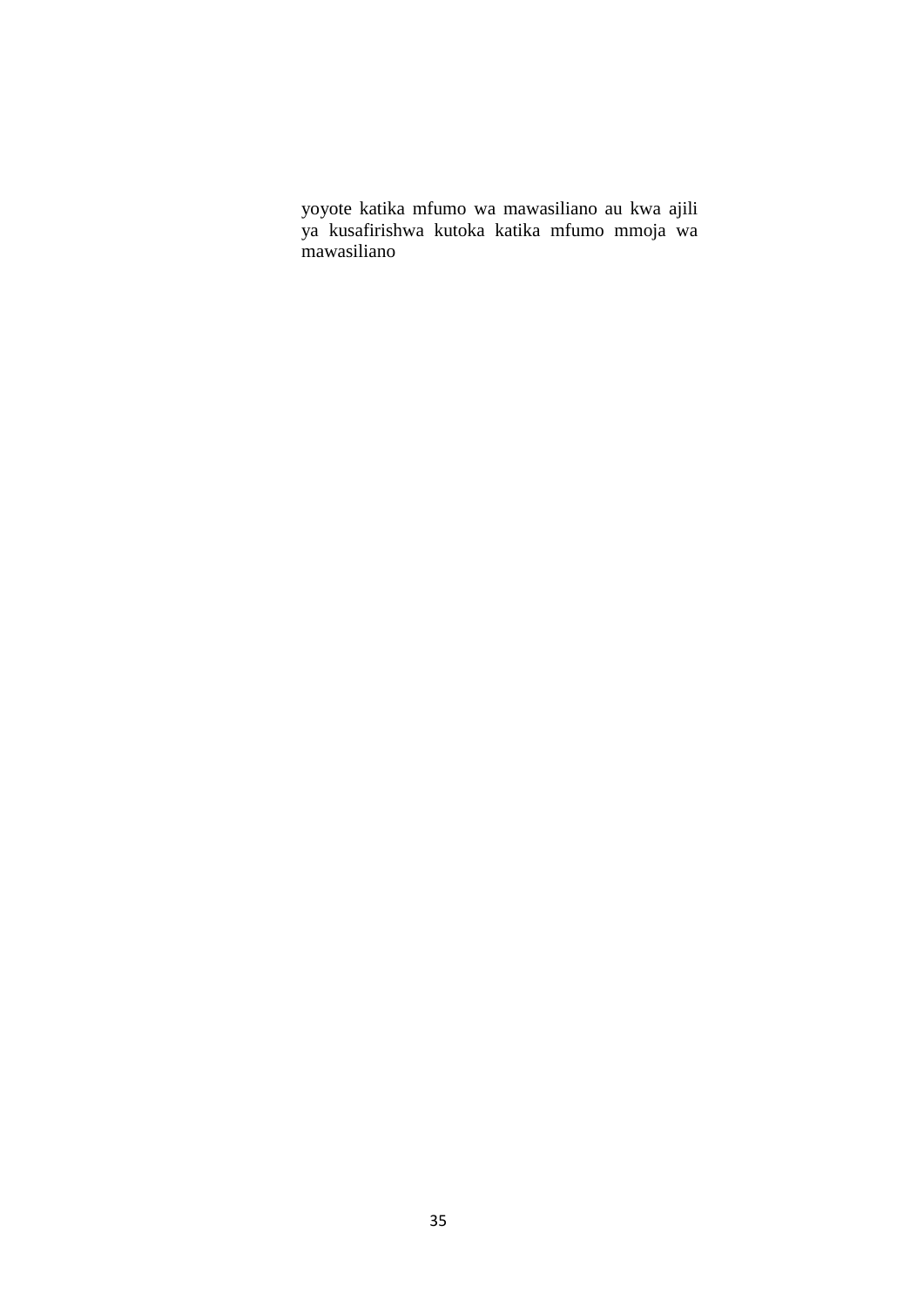kwenda kwenye mfumo mwingine;

- "mawasiliano ya kielektroniki" manta yake ni uhamishaji wowote wa alama, mawimbi au data zozote za kompyuta za aina yoyote zilizosafirishwa kwa mkupuo au sehemu kwa njia ya waya, redio, sumaku, picha za kielektroniki, picha za kioo au kwa njia nyingine yoyote zinazofanana na hiyo;
- "Gazeti la Serikali la kielektroniki" maana yake ni Gazeti la Serikali linalorejewa kwenye kifungu cha 16;
- "kumbukumbu ya kielektroniki" maana yake ni kumbukumbu iliyotunzwa kwa njia ya kielektroniki;
- "saini ya kielektroniki" maana yake ni data, ikijumuisha, sauti ya kielektroniki, alama au mchakato uliofanyika au kutumika katika kumtambua mhusika, ili kuashiria ridhaa au kusudio lake kuhusiana na taarifa iliyoko katika mawasiliano ya kielektroniki na ambayo imeambatanishwa kwenye au kimantiki inahusiana na mawasilano ya kielektroniki;
- "muamala wa kielektroniki" maana yake ni muamala, kitendo au fungo la miamala ama ya kibiashara au yasiyo ya kibiashara ambayo inafanyika kwa njia ya kielektroniki;
- "mfumo wa ujumbe unaojiendesha" maana yake ni mfumo unaojiendesha wenyewe au programu nyingine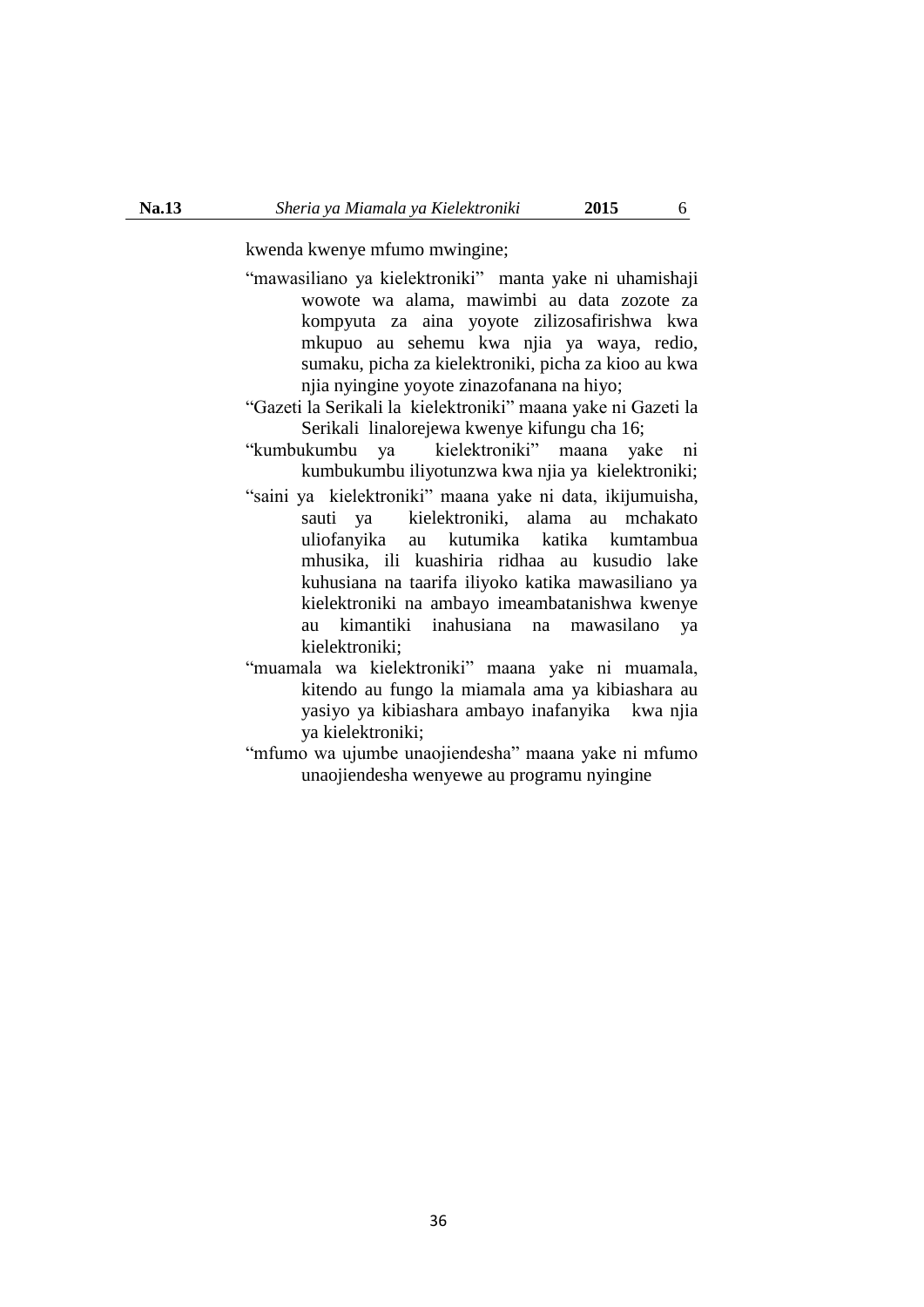iliyoandaliwa awali, inayotumika kuanzishia kitendo, kujibu mawasiliano ya kielektroniki au kuzalisha kazi nyingine kwa ukamilifu au kwa sehemu pasipo kurejea au kuingiliwa na mhusika kila wakati kitendo kinapofanywa au jibu linapotolewa na mfumo;

- "Waziri" maana yake ni Waziri mwenye dhamana na masuala ya Teknolojia ya Habari na Mawasiliano;
- "mtuma taarifa" maana yake ni mtu ambaye kutoka kwake mawasiliano ya kielektroniki yanadaiwa kuwa aliyatuma au kuyayazalisha;
- "sehemu ya biashara" maana yake ni sehemu yoyote ambayo mhusika anatunza ana mahala pa kuendesha shughuli ya kiuchumi mbali ya shughuli ya muda ya uuazaji wa bidhaa au huduma katika eneo maalum.

# SEHEMU YA PILI UTAMBUZI NA MATOKEO YA MIAMALA YA KIELEKTRONIKI

Kutambulika kwa ujumbe wa data

Uhalali wa muamala wa kielektroniki

**4**. Ujumbe wa data hautakataliwa nguvu ya kisheria, uhalali au ktumuika kwake kwa sababu ya kuwa umetengenezwa katika mfumo wa kielektroniki.

**5**.-(1) Endapo sheria inahitaji taarifa au muamala kuwa katika namna iliyoainishwa isiyo ya kielektroniki au kimaandishi, masharti hayo yatakuwa yametimizwa na taarifa au muamala wa kielektroniki ambayo-

- (a) imewekwa katika namna sawa au inayokaribiana na namna maalum isiyo ya kielektroniki;
- (b) inaweza kufikiwa na mtu mwingine kwa ajili ya rejea; na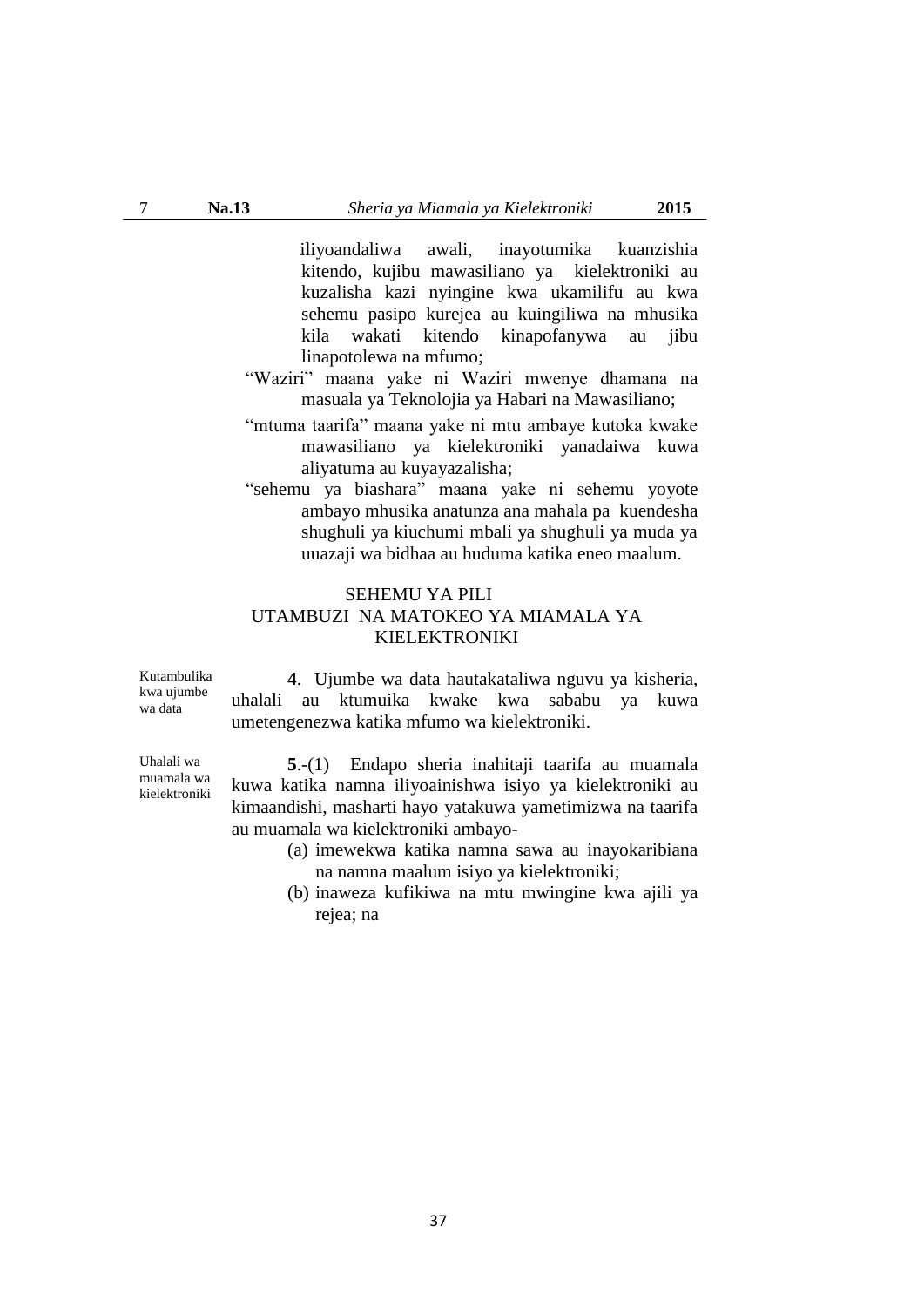(c) ina uwezo wa kuhifadhiwa na mtu huyo mwingine.

(2) Kifungu kidogo cha (2) kitatumika iwapo maelekezo ya kuwa katika maandishi ni ya lazima au iwapo sheria inaainisha madhara ya taarifa ambayo haiko kimaandishi.

Saini ya kielektroniki

**6**.-(1) Endapo sheria inahitaji saini ya mtu, kuwekwa masharti hayo yatatimizwa kwa kuweka salama na saini ya kielektroniki iliyowekwa chini ya Sheria hii.

(2) Masharti yanayohitaji saini ya kielektroniki chini ya kifungu kidogo cha (1) yatakuwa yametimizwa iwapo:

- (a) njia hiyo inatumika kumtambua huyo mtu na kuonesha nia ya mtu huyo kuhusu taarifa iliwasilishwa;
- (b) wakati wa matumizi ya njia hiyo, njia hiyo ilikuwa inaaminika na sahihi kwa madhumuni ambayo taarifa ilimesilishwa.

(3) Wahusika katika mkataba wanaweza kukubaliana kutumia njia fulani ya kusiani ya kielektroniki kwa kadri watakavyoona inafaa, isipokuwa kama imeelezewa vinginevyo na sheria.

Saini salama ya kielektroniki

**7**. Saini ya kielektroniki itachukuliwa kuwa ni salama iwapo:

- (a) ni ya kipekee kwa madhumuni ambayo inatumika;
- (b) inaweza kutumika kumtambua mtu ambaye anasaini mawasiliano ya kielektroniki;
- (c) inatengenezwa na kuwekwa kwenye mfumo wa mawasiliano ya kielektroniki na mweka saini;
- (d) ipo chini ya udhibiti wa mweka saini; na
- (e) imetengenezwa na kuunganishwa kwenye mawasiliano ya kielektroniki ambayo inahusiana nayo kwa namna ambayo iwapo kuna mabadiliko yoyote yanafanyika kwenye mawasiliano ya kielektroniki, mabadiliko hayo yatafichuliwa.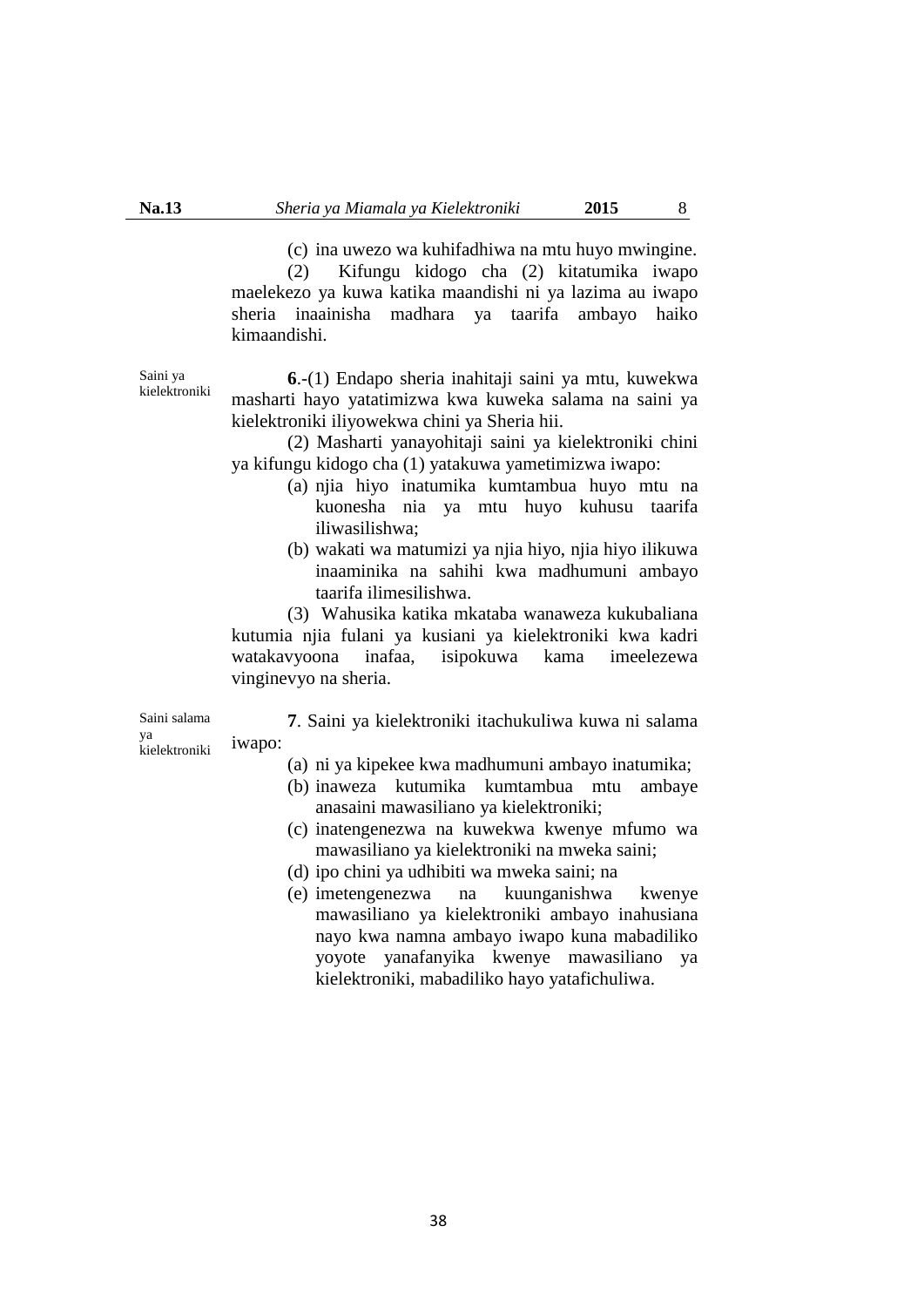Matumizi ya saini salama ya kielektroniki **8**. Saini salama ya kielektroniki itachukuliwa kuwa imetumika iwapo:

- (a) imetumwa na mmiliki wa saini salama ya kielektroniki;
- (b) inawekwa na mmiliki kwa lengo la kusaini au kuthibitisha mawasiliano hayo ya kielektroniki.

**9**.-(1) Endapo sheria inahitaji taarifa fulani au nyaraka kutunzwa, masharti hayo yatakuwa yametimizwa kwa kutumia taarifa ya kielektroniki, ilimradi masharti yafuatayo yatazingatiwa:

- (a) taarifa iliyomo kwenye kumbukumbu hiyo ipo katika njia ya kielektroniki,
- (b) kumbukumbu ya kielektroniki inashikiliwa au kuwekwa katika namna ambayo imezalishwa, imetumwa au imepokelewa au ipo katika mpangilio ambao umewekwa wazi ili kuonyesha taarifa hiyo ni saini; na
- (c) taarifa hiyo ya kielektroniki inashikiliwa au inatunzwa katika namna ambayo inawezesha utambuzi wa chanzo na sehemu ambayo taarifa hiyo ya kielektroniki au mawasiliano ya kielektroniki yanaelekea na tarehe na muda ambao ilitengenezwa au ilizalishwa, ilitumwa, ilipokelewa au kutunzwa.

(2) Wajibu wa kushikilia au kutunza nyaraka, kumbukumbu au taarifa kwa mujibu wa kifungu kidogo cha (1) hautahusu taarifa yoyote ambayo madhumuni yake pekeeni ni kuwezesha ujumbe kutumwa au kupokelewa.

Kutunza kumbukumbu kielektroniki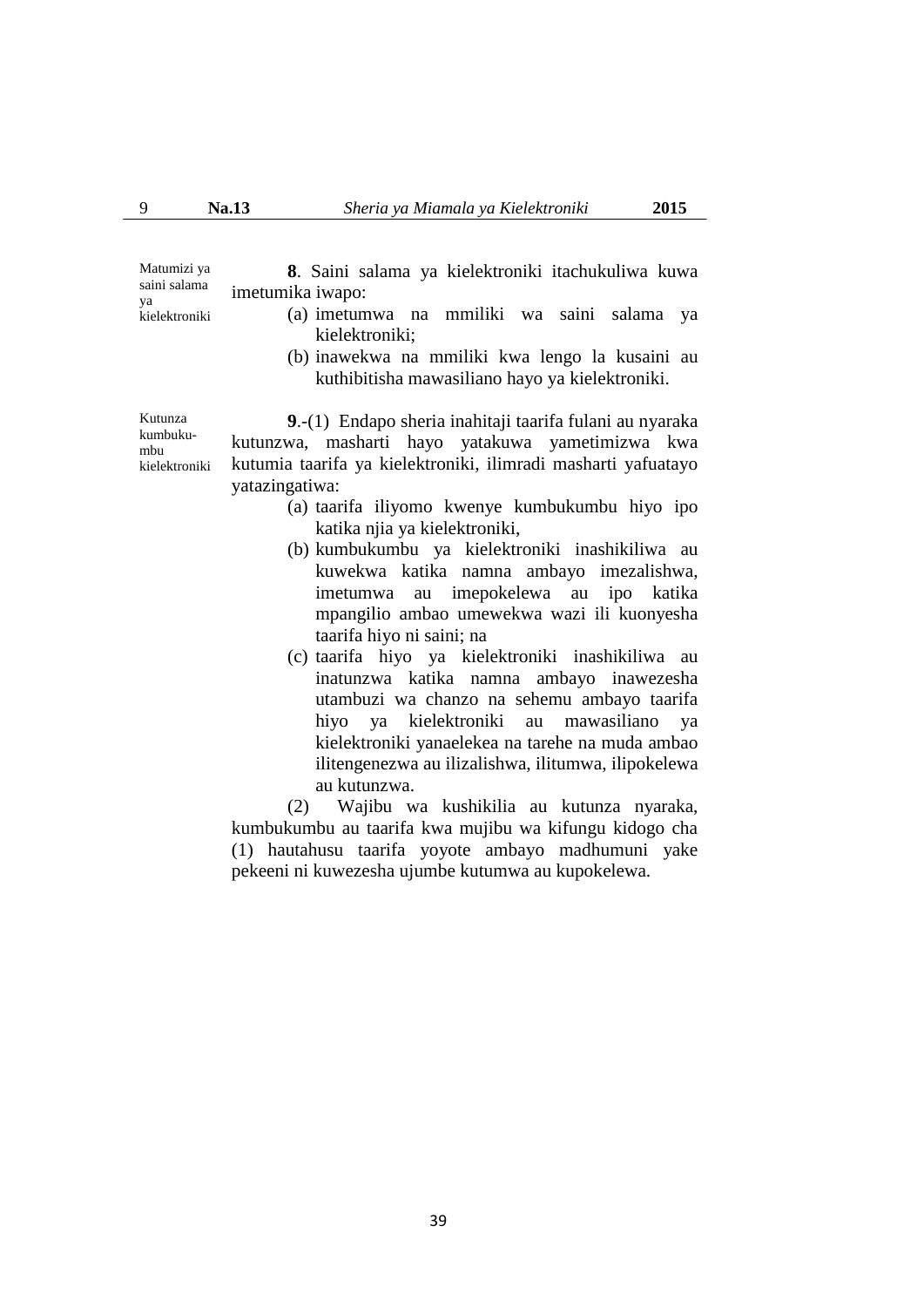# Uthibitisho **10**. Endapo sheria inahitaji-

- (a) saini, maelezo au nyaraka kuthibitishwa**,** rasmi, kukubaliwa, kuidhinishwa au kutolewa chini ya kiapo, masharti hayo yatachukuliwa kuwa yametimizwa iwapo saini ya kielektroniki ya mtu aliyeidhinishwa kutekeleza wajibu huo imeambatanishwa, imejumuishwa au katika hali ya kawaida inahusishwa na saini ya kielektroniki au ujumbe wa data;
- (b) mtu kutoa nakala ya nyaraka iliyoidhinishwa rasmi na nyaraka hiyo ipo katika mfumo wa kielektroniki, masharti hayo yatakuwa yametimizwa iwapo mtu huyo atatoa nakala ya nyaraka iliyochapishwa na kuthibitishwa.

Masharti mengineyo

#### **11**.-(1) Endapo Sheria inahitaji-

- (a) kuwasilishwa kwa nakala zaidi ya moja ya nyaraka kwenda kwa mlengwa mmoja kwa wakati mmoja, masharti hayo yatakuwa yametimizwa kwa uwasilishaji wa wasiliano moja la kielektroniki ambalo lina uweza wa kutolewa nakala na mlengwa huyo;
- (b) lakiri na saini kuwekwa kwenye nyaraka na sheria hiyo haiweki utaratibu au namna ambavyo nyaraka hiyo inaweza kufungwa au kuwekewa lakiri kwa njia ya kielektroniki, masharti hayo yatakuwa yametimizwa iwapo nyaraka hiyo itafungwa na kuwekewa lakiri na kusainiwa kwa njia ya kielektroniki na mtu ambaye alitakiwa kusaini na kuweka lakiri nyaraka hiyo;
- (c) mtu kutuma taarifa au nyaraka kwa njia ya posta au huduma sawa na hiyo, masharti hayo yatakuwa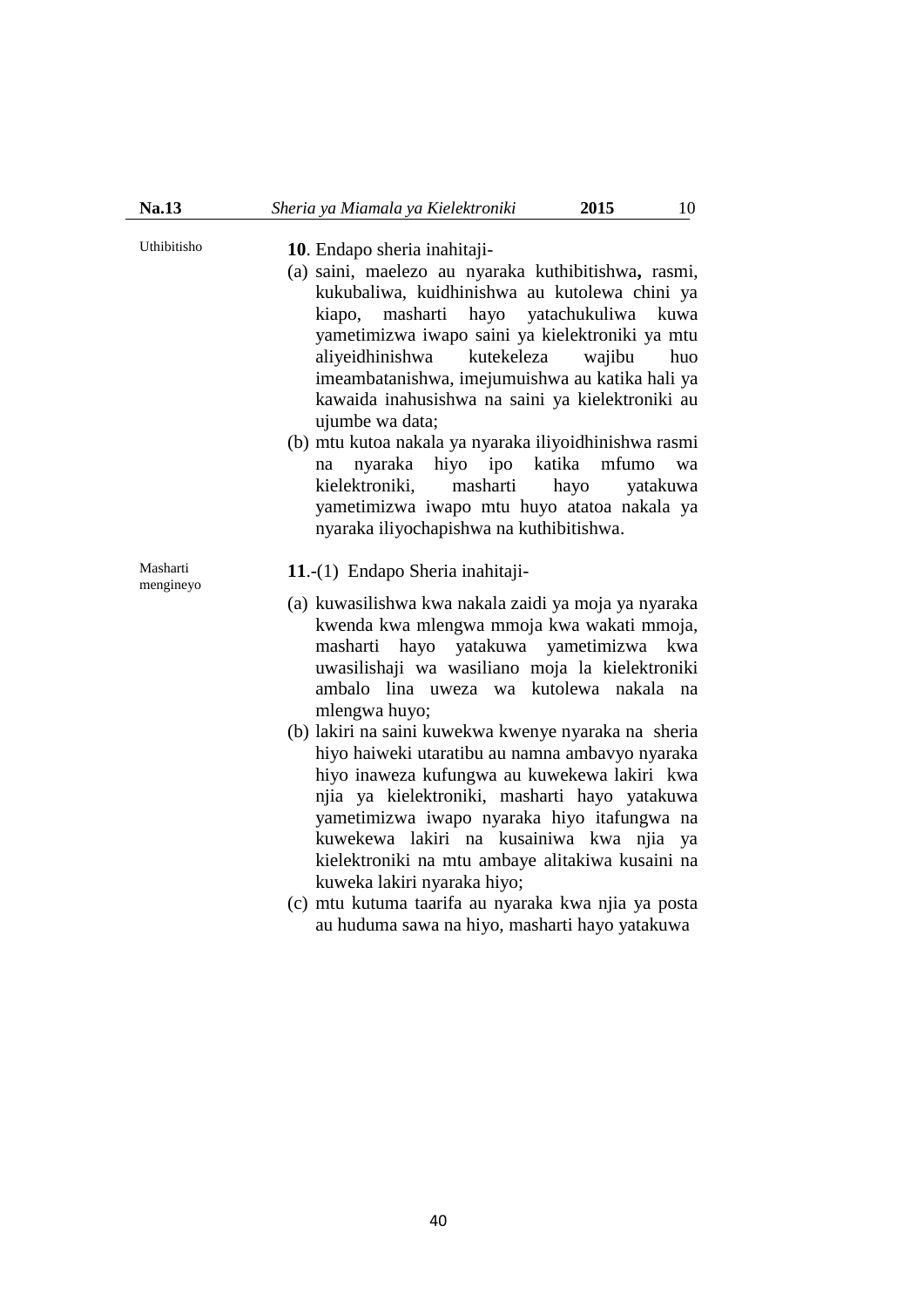yametimizwa iwapo taarifa au nyaraka **hiyo** imetumwa kwa njia ya kielektroniki.

(2) Maneno yaliyomo kwenye sheria, ikijumuisha maneno "nyaraka", "kumbukumbu", "jalada", "wasilisha", "peleka", "fikisha", "chapisha", "andika kwenye" au maneno au matamshi yenye maana kama hayo, yatatafsiriwa kwa namna ambayo itaruhusu aina, mfumo au tendo hilo kuwiana na mawasiliano ya kielektroniki isipokuwa kama imeelezwa vinginevyo chini ya Sheria hii.

**12.** Mtu anayetumia saini ya kielektroniki atawajibika kisheria kwa kushindwa kuchukua hatua stahiki kuthibitisha-

- (a) kuhakikisha uhalali wa saini inayotumika; na
	- (b) uhalali wa cheti au kuzingatia masharti yanayo husiana na cheti iwapo saini ya kielektroniki inawiana na cheti.

## SEHEMU YA TATU HUDUMA ZA SERIKALI MTANDAO

Utambuzi wa huduma za Serikali mitandao

**13**.-(1) Bila ya kuathiri sheria nyingine yoyote, ambapo taasisi ya umma ina mamlaka ya kushughulikia taarifa au nyaraka au kutoa huduma, inaweza kushughulikia taarifa au nyaraka hiyo au kutoa huduma hizo kwa njia ya kielektroniki kwa mujibu wa Sheria hii.

(2) Masharti kuwa taarifa au nyaraka itatolewa kimaandishi au kusainiwa haitatafsiriwa kuzuia matumizi ya njia ya kielektroniki.

(3) Taasisi ya umma inaweza kuchukua au kupokea malipo kwa njia ya kielektroniki kwa namna itakavyoainishwa.

> (4) Kwa madhumuni ya kifungu kidogo cha (1), Waziri anaweza kwa kushauriana na Waziri mwenye dhamana na masuala ya Serikali Mtandao na kwa Tangazo litakalo chapishwa kwenye *Gazeti la Serikali,* kutoa miongozo itakayo ainisha-

wa mtu anayetumia saini ya kielektroniki

Mwenendo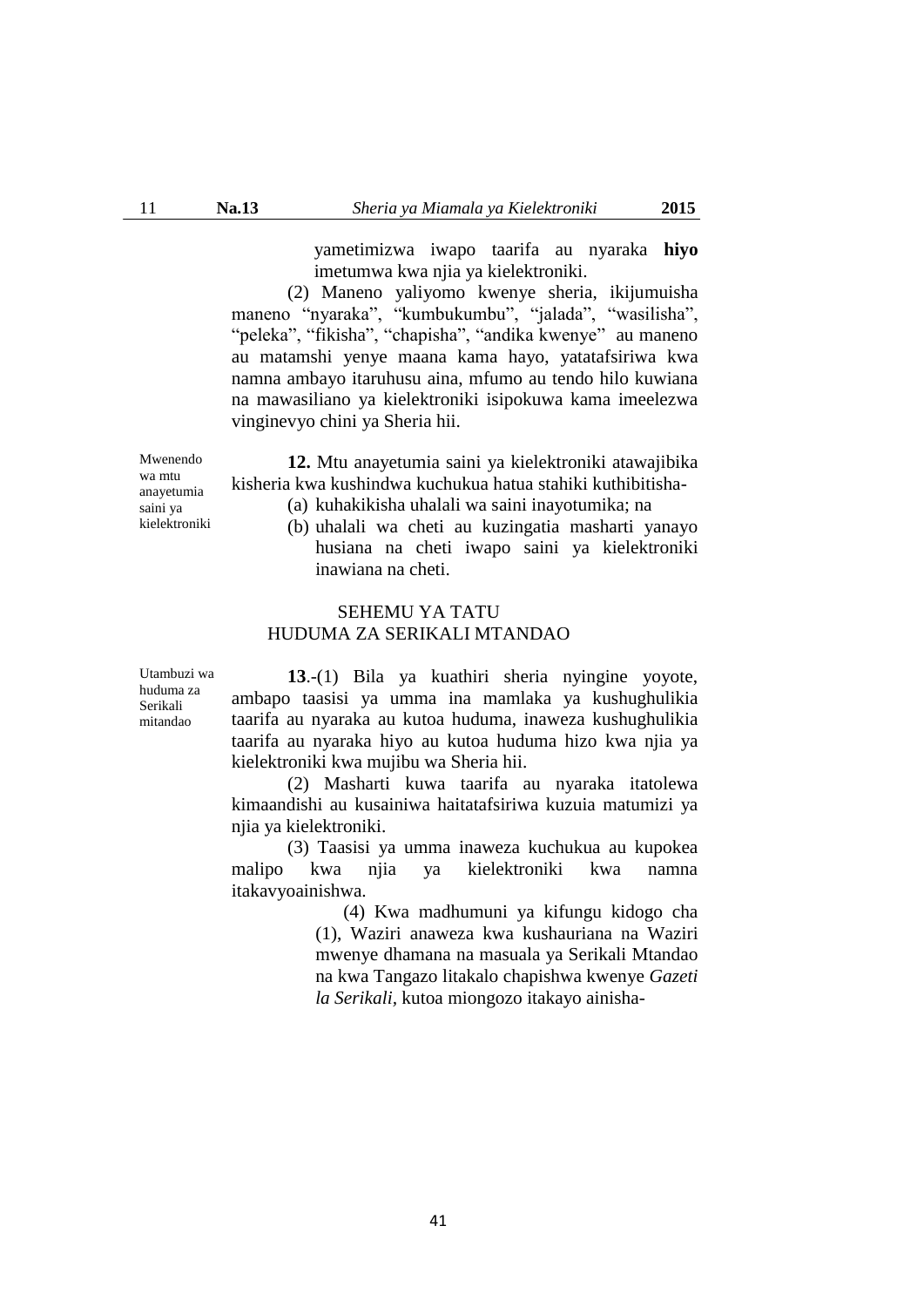- (a) namna na mfumo ambao muamala wa kielektroniki unaweza kufanyika;
- (b) aina ya saini ya kielektroniki inayohitajika, pale ambapo muamala wa kielektroniki unatakiwa kusainiwa;
- (c) namna na mfumo ambao saini ya kielektroniki inaweza kuambatanishwa au kuhusishwa na muamala wa kielektroniki;
- (d) mchakato wa udhibiti na taratibu za kuhakikisha uadilifu usalama na usiri wa taarifa;
- (e) utambulisho au utaratibu utakaozingatiwa na mtoa huduma aliyeidhinishwa kwa ajili ya kuwasilisha muamala wa kielektroniki;
- (f) mchakato wa udhibiti na utaratibu utakao hakikisha uadilifu wa kutosha, usalama na usiri wa muamala wa kielektroniki au malipo yakielektroniki; na
- (g) masharti mengine kwa yoyote ambayo yanahusiana na miamala ya kielektroniki.

(5) Bila kujali kifungu kidogo cha (4), taasisi yoyote iliyoidhinishwa, inaweza kutumia taratibu nyingine za uthibitishaji.

Uwasilishaji wa nyaraka kwa njia ya kielektroniki

**14**.-(1) Endapo sheria inahitaji nyaraka kuwasilishwa, masharti hayo yatakuwa yametimizwa iwapo nyaraka hiyo imewasilishwa kwa njia ya kielektroniki.

(2) Kifungu kidogo cha (1) kitatumika pale ambapo kuna mfumo wa kuandaa taarifa ambao unaweza-

- (a) kutambua chanzo, mwelekeo, muda na tarehe ya kutowasilishwa, kutuma na kupokea kwa taarifa;
- (b) kuthibitisha kupokewa kwa nyaraka.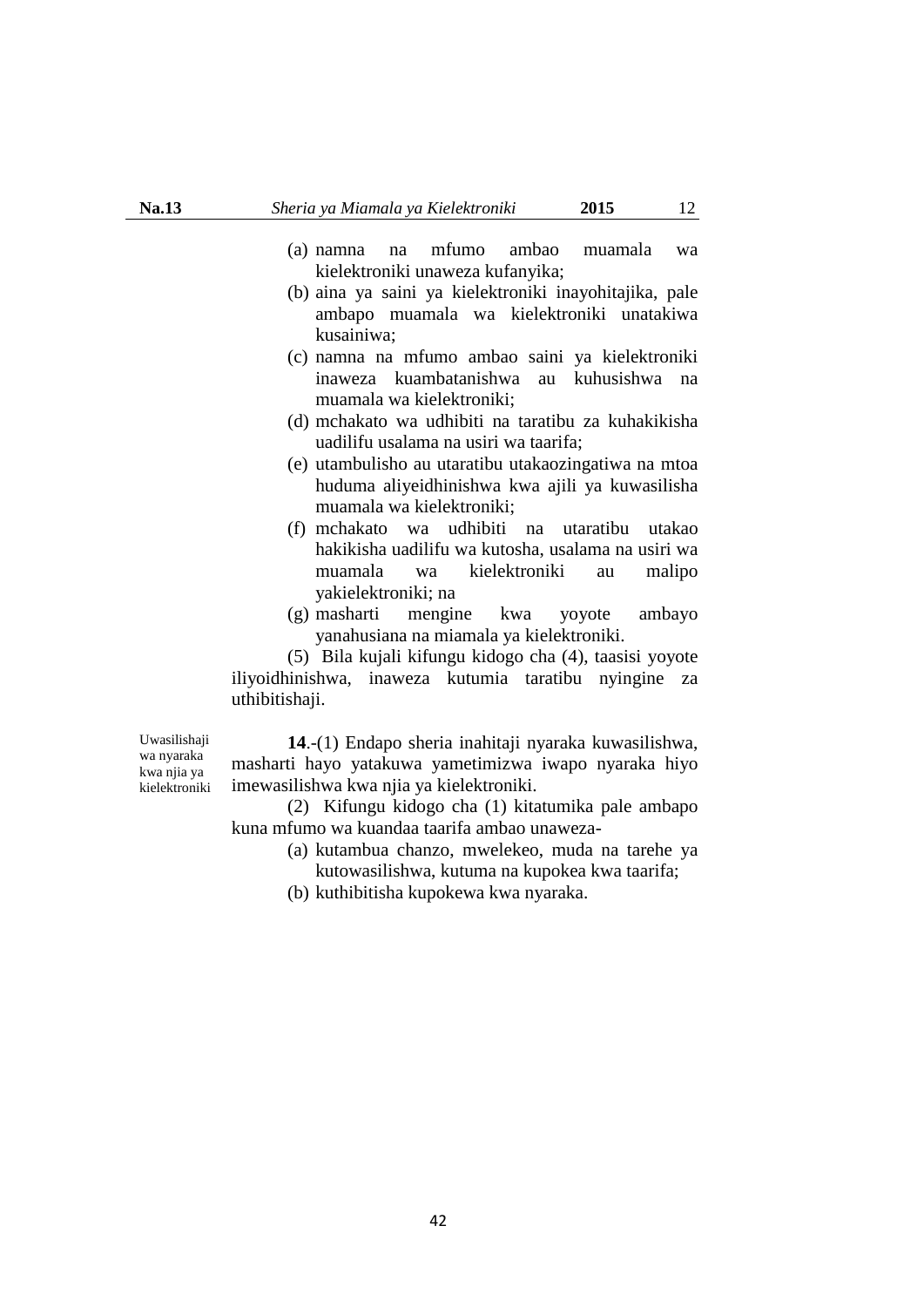Malipo ya fedha na utoaji wa stakabadhi kwa njia ya kielektroniki

Kukubalika kwa ujumbe wa

data

- **15**. Endapo sheria inahitaji-
- (a) malipo kufanyika, masharti hayo yatakuwa yametekelezwa iwapo malipo yatakuwa yamefanyika kwa njia ya kielektroniki na kukidhi masharti yoyote yaliyotolewa na sheria nyingine husika; na
- (b) utoaji wa stakabadhi yoyote ya malipo, masharti hayo yatakuwa yametekelezwa iwapo stakabadhi hiyo itakuwa katika mfumo wa ujumbe wa kielektroniki na ujumbe kusomeka na unaeleweka kiasi kwamba unaweza kutumika katika rejea.

Uchapishaji wa nyaraka **16**. Endapo sheria inahitaji nyaraka kuchapishwa kwenye *Gazeti la Serikali*, masharti hayo yatakuwa yametimizwa iwapo nyaraka hiyo itachapishwa kwenye *Gazeti la Serikali* la kielektroniki.

Nyaraka katika mfumo wa kielektronniki haitakuwa lazima **17**. Sheria hii haitatoa haki kwa mtu yeyote kushinikiza taasisi ya yoyote ya umma kushughulikia nyaraka yoyote kielektroniki.

#### SEHEMU YA NNE

### KUKUBALIKA NA UZITO WA USHAHIDI WA UJUMBE WA DATA

**18**.-(1) Katika mwenendo wa shauri lolote la kisheria, kanuni za ushahidi kitakacho tumika ili kukataa kukubalika kwa ushahidi wa ujumbe data kwa kigezo kwamba ni ujumbe data.

(2) Katika kuamua kukubalika na uzito wa ushahidi wa ujumbe data, yafuatayo yatazingatiwa-

- (a) kuaminika kwa namna ambayo ujumbe data umetengenezwa, umehifadhiwa au umewasilishwa;
- (b) kuaminika kwa namna ambayo uadilifu wa ujumbe data ulivyohifadhiwa;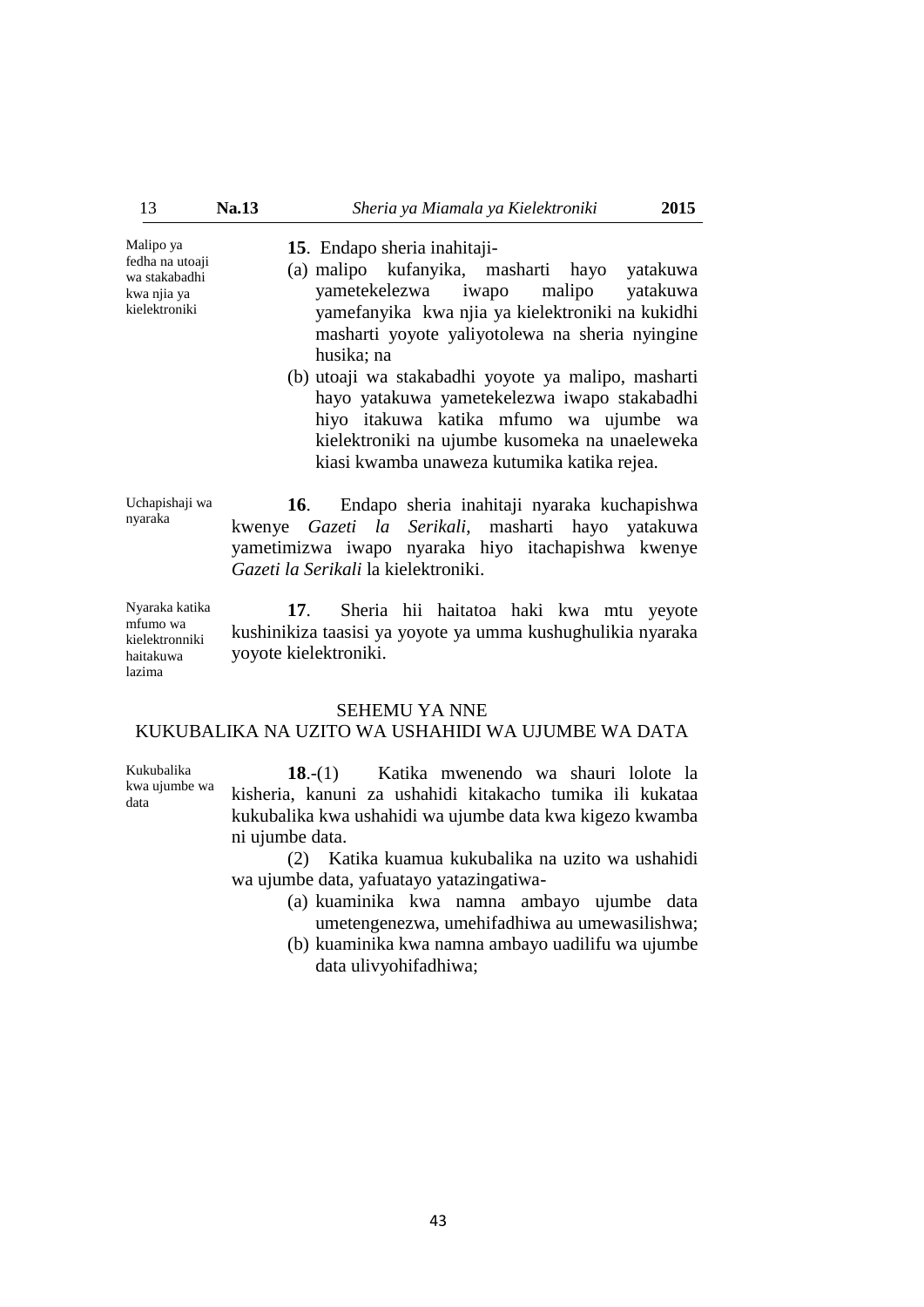- (c) namna ambayo chanzo cha ujumbe data kimetambuliwa;
- (d) vigezo vingine vyovyote vinavyofaa katika kutathmini uzito wa ushahidi huo.

(3) Uhalali wa kumbukumbu za mfumo wa kielektroniki ambamo kumbukumbu ya kielektroniki inanukuliwa au kutunzwa, iwapo hakuna ushahidi kinyume na, utachukuliwa kuwa-

- (a) iwapo kuna ushahidi unaothibitisha ukweli kuwa katika muda wote, mfumo wa kompyuta au kifaa kama hicho kilikuwa kinafanya kazi vizuri au iwapo hakikuwa kinafanya kazi vizuri, kitendo cha kutokufanya kazi kwake vizuri hakukuathiri uadilifu wa kumbukumbu ya kielelektroniki na hakuna sababu nyingine za msingi kushuku uhalali wa kumbukumbu za mfumo wa kielektroniki;
- (b) iwapo inabainika kwamba kumbukumbu ya kielektroniki ilirekodiwa au kuhifadhiwa na mhusika katika shauri ambaye ana maslahi tofauti na mhusika wa upande unaotaka kuutumia ushahidi huo; au
- (c) imebainika kuwa kumbukumbu ya kielektroniki ilirekodiwa au kuhifadhiwa katika utendaji kazi wa kawaida na mtu ambaye si mhusika katika shauri na ambaye hakurekodi au kuhifadhi kumbukumbu chini ya uangalizi wa mhusika wa upande unaotaka kuutumia ushahidi huo.

(4) Kwa madhumuni ya kuamua iwapo kumbukumbu ya kielektroniki inakubalika chini ya kifungu hiki, ushahidi unaweza kutolewa kuhusiana na kiwango chochote kilichowekwa, taratibu, mila au uzoefu kuhusiana na namna ambavyo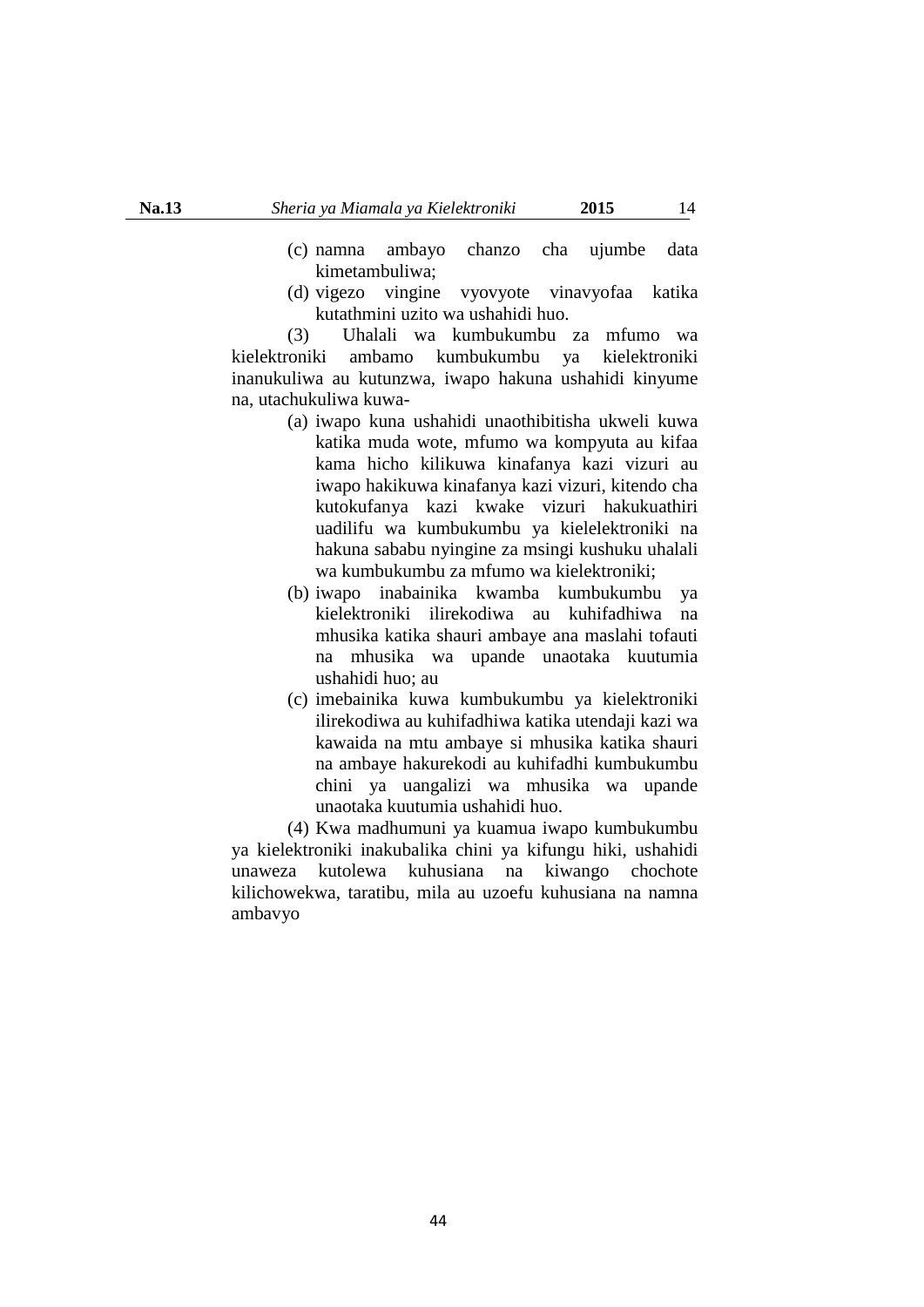kumbukumbu za kielektroniki zinatakiwa kuchukuliwa au kunakiliwa au kutunzwa kwa kuzingatia aina ya biashara au mfumo unaotumika, au kutunza kumbukumbu ya kielekektroniki na chanzo na madhumuni ya kumbukumbu ya kielektroniki.

**19**. Mawasiliano ya kielektroniki yatachukuliwa kuwa yametoka kwenye chanzo iwapo yametumwa na-

- (a) chanzo chenyewe;
- (b) mtu ambaye ameidhinishwa kwa namna hiyo na chanzo ili kufanya mawasiliano kwa njia ya kielektroniki kuhusiana na ujumbe data; au
- (c) mfumo wa kompyuta katika programu unaojiendesha yenyewe uliyowekwa na au kwa niaba ya chanzo.

**20**.-(1) Endapo sheria inamtaka mtu kwasilisha nyaraka au taarifa, matakwa hayo yatakuwa yametimizwa iwapo-

- (a) mtu huyo anawasilisha, kwa njia ya mawasiliano ya kielektroniki katika mfumo wa kielektroniki, fomu au nyaraka hiyo;
- (b) kwa kuzingatia mazingira yote husika, wakati mawasilano hayo ya kielektroniki yanatumwa, mfumo wa kutoa taarifa ya kielektroniki ya nyaraka hiyo ulitoa njia ya uhakika ya kuhakikisha utunzaji wa uadilifu wa taarifa iliyoko kwenye nyaraka;
- (c) wakati mawasiliano ya kielektroniki yanatumwa, ilikuwa ni sahihi kutarajia kuwa taarifa iliyoko ndani ya nyaraka hiyo au taarifa ingeweza kupatika na kwa urahisi ili kuiwezesha kutumika katika rejea ya taarifa hiyo.

mawasiliano ya kielektroniki

Chanzo cha

Kuwasilisha nyaraka halisi katika mfumo wa kielektroniki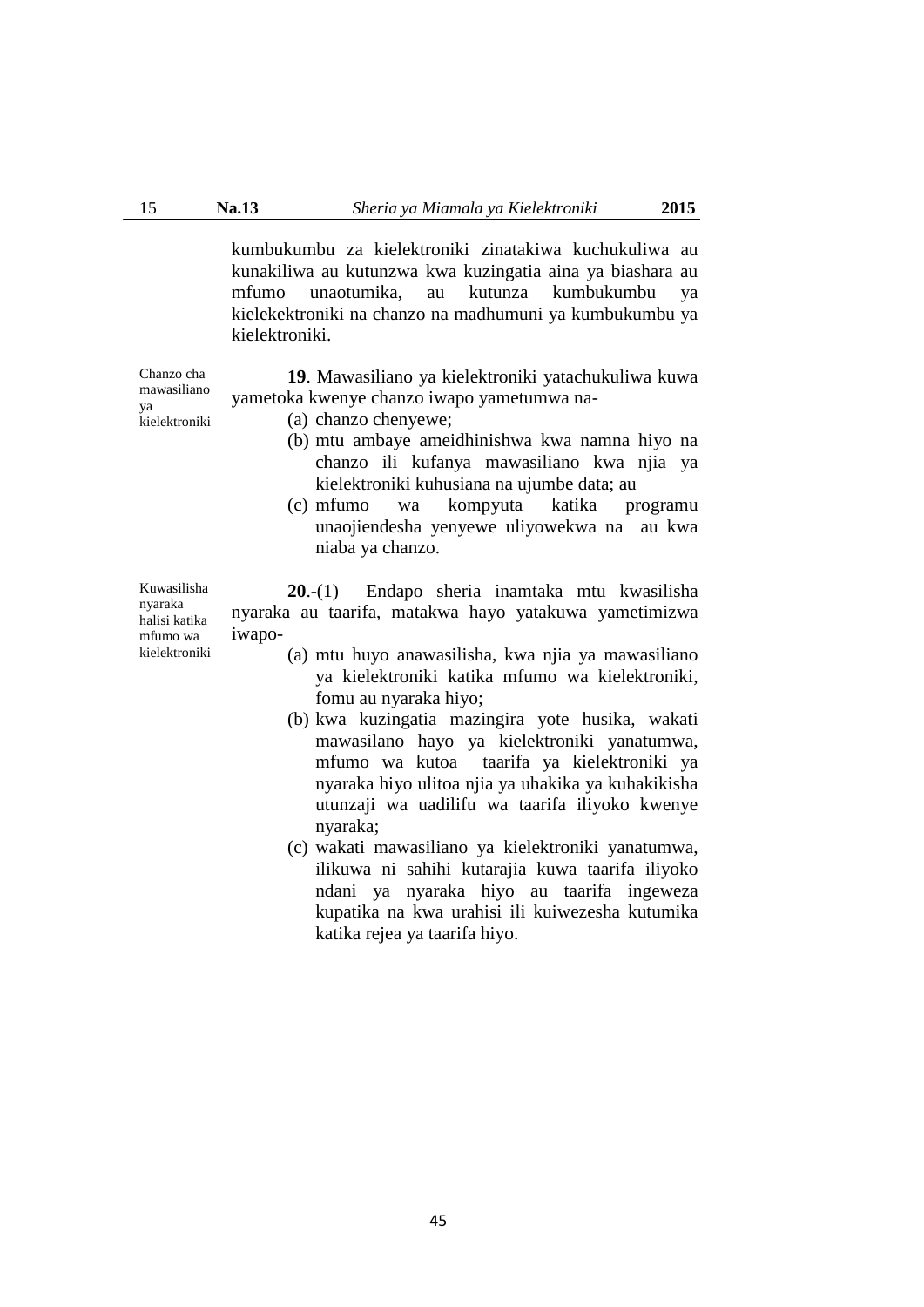(2) Kwa madhumuni ya kifungu kidogo cha (1), uadilifu wa taarifa iliyoko kwenye nyaraka utakuwa umezingatiwa iwapo taarifa i**t**abaki kuwa kamili na haijabadilishwa, isipokuwa kwa:

- (a) kuweka nyongeza ya uthibitisho **wowote**; au
- (b) mabadiliko yoyote ya msingi, ambayo yanatokea wakati wa kufanya mawasiliano ya kawaida, utunzaji au uwekaji wazi.

### SEHEMU YA TANO UTAMBUZI WA MIKATABA YA KIELEKTRONIKI

Utambuzi wa mikataba ya kielektroniki

**21**.-(1) Kwa madhumuni ya kuondoa shaka, mkataba unaweza kuandaliwa kwa njia ya kieleketroniki isipokuwa kama imekubaliwa vinginevyo na wahusika.

(2) Endapo kumbukumbu za kielektroniki zinatumika katika kuandaa mkataba, mkataba huo hautapoteza nguvu ya kisheria au uwezo wa kutekelezwa kutokana na sababu kuwa kumbukumbu za kielektroniki zilitumika kwa madhumuni hayo.

Muda wa kutuma na kupokea mawasiliano ya kielektroniki

**22**.-(1) Taarifa iliyoko kwenye mfumo wa kielektroniki itachukuliwa kuwa imetumwa pale inapoingia kwenye mfumo wa mawasiliano ulio nje ya uwezo wa chanzo cha taarifa au mtu ambaye aliituma taarifa hiyo ya kielektroniki kwa niaba ya chanzo.

(2) Endapo au mlengwa wa taarifa wapo kwenye mfumo mmoja wa mawasiliano ya kielektroniki, taarifa ya kielektroniki itachukuliwa kuwaimewasilishwa pale ambapo mlengwa anaweza kupata taarifa hiyo.

(3) Endapo mlengwa ametenga mfumo wa kompyuta kwa madhumuni ya kupokea mawasiliano ya kielektroniki, taarifa hiyo itachukuliwa kuwa imepokelewa wakati mawasiliano ya kielektroniki yanaingia kwenye mfumo wa mawasiliano uliotengwa.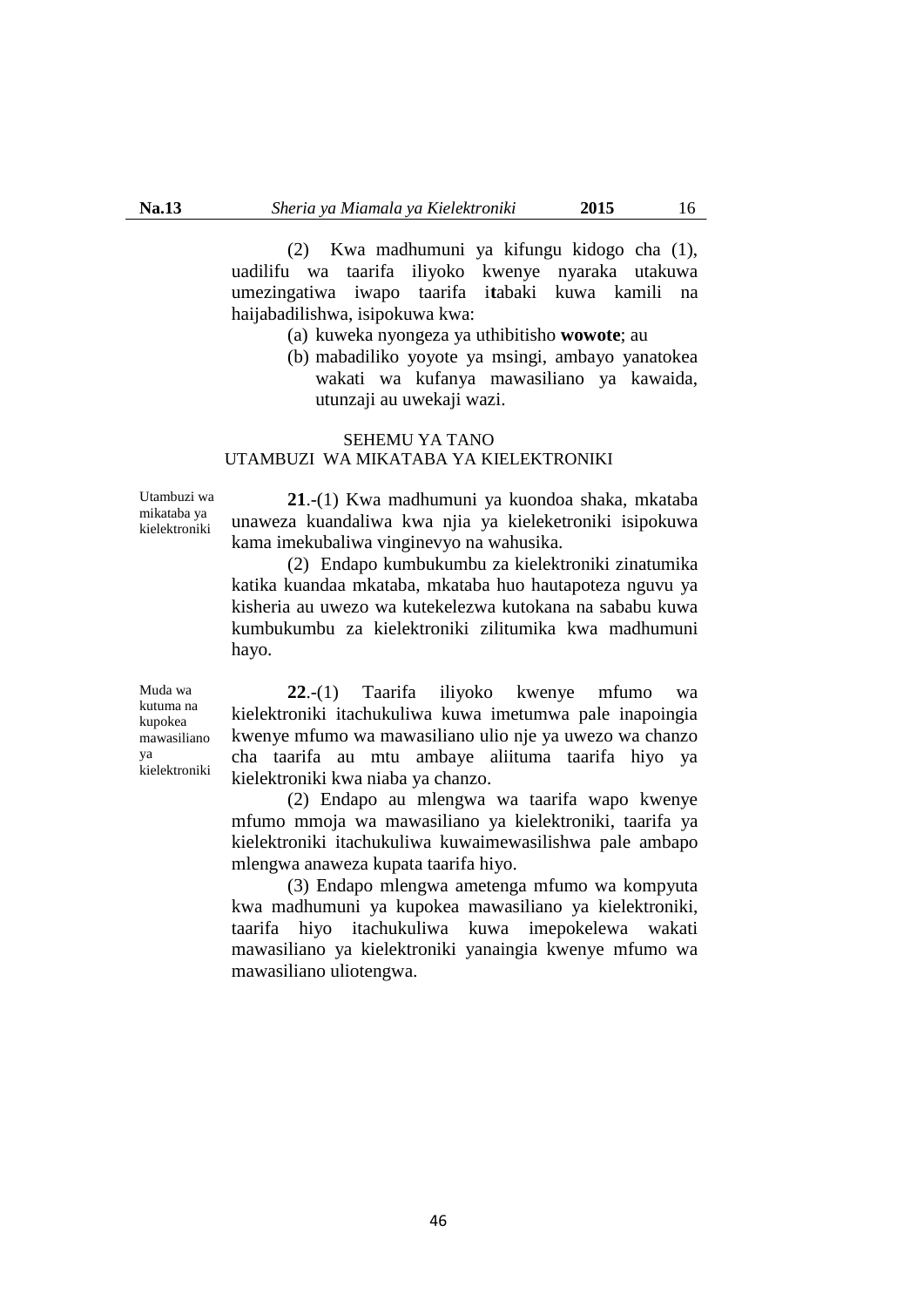(4) Endapo mawasiliano ya kielektroniki yanatumwa kwenye mfumo wa mawasiliano wa mlengwa ambao ni tofauti na mfumo wa kompyutauliotengwa, taarifa hiyo itachukuliwa kuwa imewasilishwa-

- (a) wakati ambapo mawasiliano ya kielektroniki yanaweza kupokelewa na mlengwa katika anwani hiyo; na
- (b) mlengwa anajua kuwa mawasiliano ya kielektroniki yametumwa kwenye anwani hiyo.

(5) Endapo mlengwa hajatenga mfumo wa mawasiliano, upokeaji wa taarifa unatimia pale ambapo mawasiliano ya kielektroniki yanapokelewa na mlengwa, au yalitakiwa katika kikawaida yakupokelewa na mlengwa.

**23**.-(1) Uthibitisho wa kupokea mawasiliano ya kielektroniki, iwapo chanzo na mlengwa hawajakubaliana kuhusu namna au njia ya mawasiliano, unaweza kutolewa kwa-

- (a) njia ya kielektroniki na mlengwa, ama kwa njia ya ujumbe kujiendesha wenyewe au vinginevyo; au
- (b) kwa kupitia kitendo chochote kilichofanywa na mlengwa, ambacho kinatosha kuashiria kwa chanzo cha mawasiliano kuwa mawasiliano ya kielektroniki yamepokelewa.

(2) Endapo chanzo cha mawasiliano ameainishakuwa mawasiliano ya kielektroniki yatawabana wahusika pale tu anapopokea uthibitisho wa kupokea au unapokelewa, na uthibitisho haujapokelewa, mwanzilishi atatakiwa-

> (a) ndani ya muda uliotajwa au kukubalika au, iwapo muda haujatajwa au kukubalika, ndani ya muda wa

Uthibitishaji wa upokeaji mawasiliano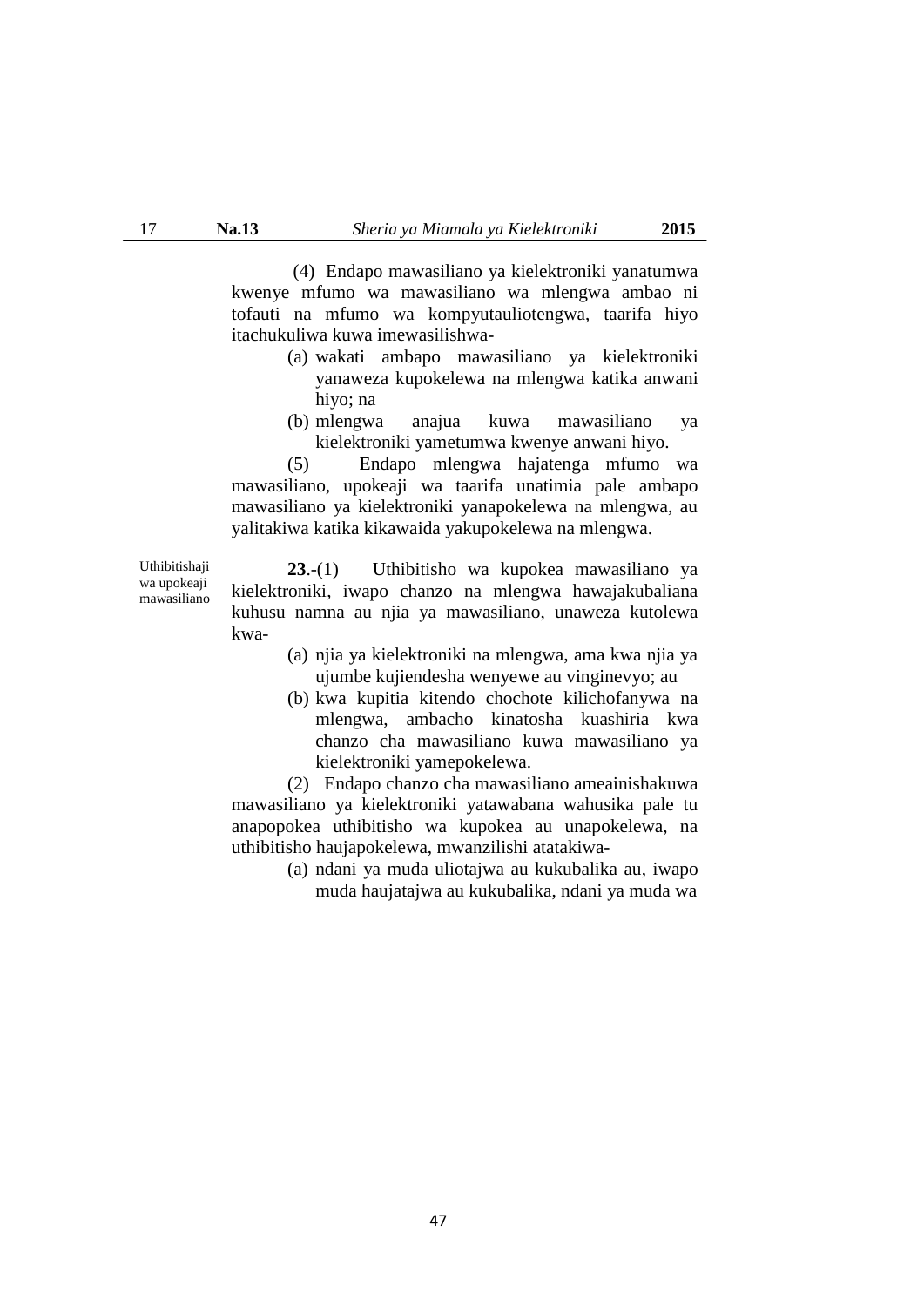kawaida, basi chanzo cha mawasiliano kinaweza kutoa taarifa kwenda kwa mlengwa ikielezea kuwa hakuna uthibitisho aliyopokea na ikiainisha muda wa kawaida ambao kwayo uthibitisho wa taarifa unatakiwa kuwa umepokelewa naye; au

(b) ndani ya ukomo wa muda uliotajwa, anaweza, baada ya kutoa taarifa kwa mlengwa, kuyachukulia mawasiliano hayo ya kielektroniki kama vile hayakuwahi kutumwa kabisa.

Mahali pa kutuma na kupokea mawasiliano ya .<br>kielektroniki

**24**.-(1) Isipokuwa kama imekubalika vinginevyo kati ya chanzo cha mawasiliano na mlengwa, mawasiliano ya kielektroniki yatachukuliwa kuwa yametumwa kwenye sehemu ambapo chanzo cha mawasiliano kinaendesha biashara yake na yatachukuliwa yamepokelewa katika sehemu ambayo mlengwa anaendesha biashara yake.

- (2) Kifungu kidogo cha (1) kitatumika-
- (a) hata kama chanzo cha taarifa au mlengwa hakuwepo katika sehemu yake ya kawaida ya biashara; na
- (b) kuamua sehemu ambapo mkataba uliingiwa kwa madhumuni ya kulipa kodi.

(3) Kwa madhumuni ya kifungu kidogo cha (1), iwapo chanzo cha mawasliano au mlengwa -

- (a) ana sehemu ya biashara zaidi ya moja, sehemu ya biashara itakuwa ni:
	- (i) ile ambayo **i**nahusiana kwa karibu zaidi na muamala husika kwa kuzingatia mazingira yanayojulikana au ya kufikiriwa na wahusika katika muda wowote kabla au wakati wa kufikia makubaliano ya mkataba; au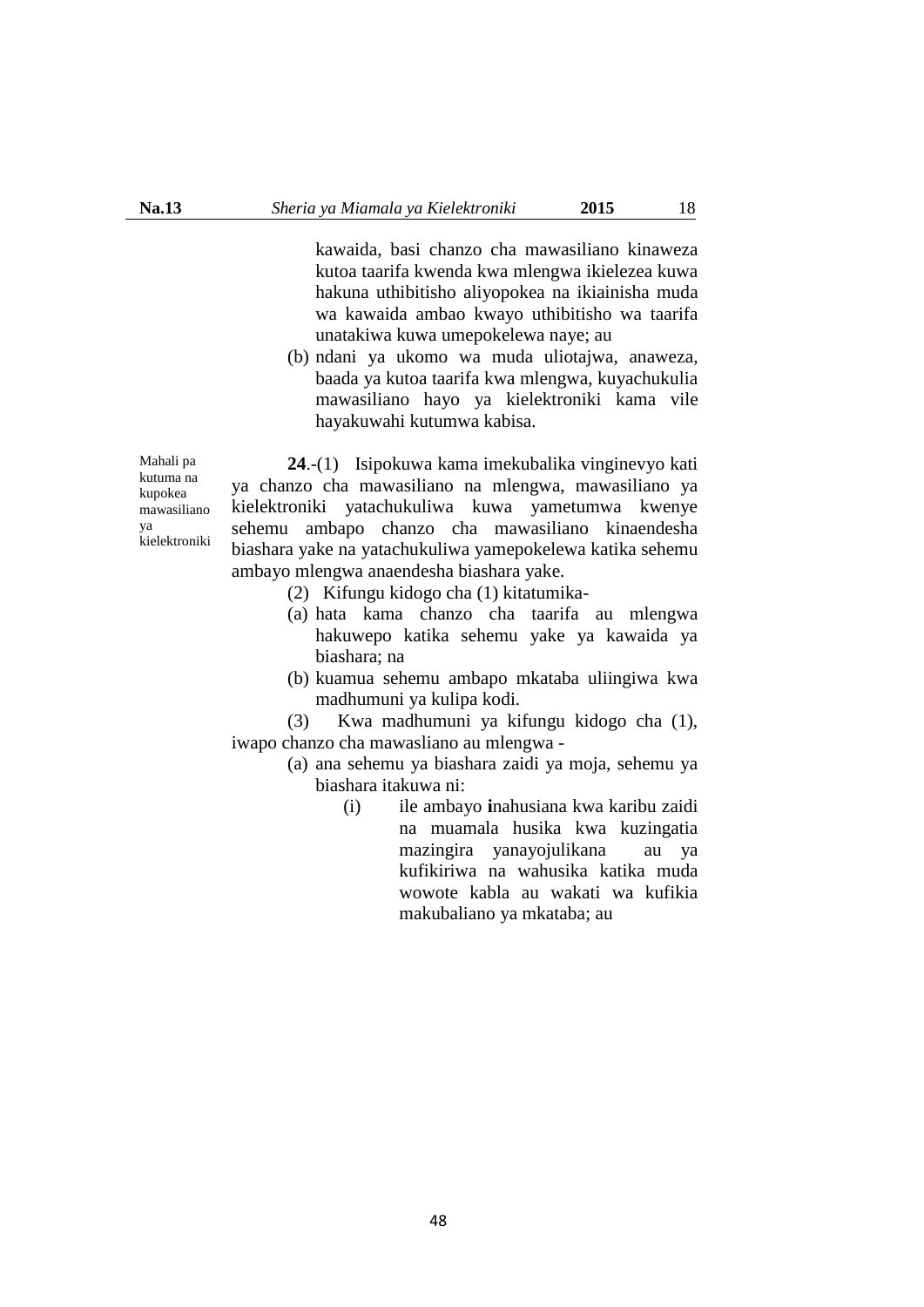(ii) pale ambapo hakuna muamala, sehemu yake aliyoizoea kwa ajili ya biashara.

(4) Iwapo kampuni hodhi haina sehemu ya biashara, sehemu ya biashara itakuwa ni anwani ya kibiashara ya kampuni hiyo au sehemu ilisajiliwa au kuanzishwa kisheria.

(5) Kifungu hiki kitatumika bila kujali kwamba sehemu ambapo mfumo wa kompyuta unaowiana na unawezesha kupatikana kwa anwani ya kielektroniki upo katika sehemu iliyotofauti na sehemu ambapo mawasiliano yakielektroniki yatachukuliwa kuwa yamepelekwa au kupokelewa.

Muda na mahali ambapo mkataba umefungwa

**25**.-(1) Endapo wahusika wanaingia kwenye mkataba kwa njia ya kielektroniki, mkataba huo utakuwa umefungwa kwa muda huo na sehemu ambayo mawasiliano ya makubaliano yalipokelewa.

(2) Mapendekezo ya mkataba yaliyo katika mfumo wa kielektroniki yatakuwa na nguvu katika muda ambao yatapokelewa na mpokea mapendekezo.

Mikataba **kupitia** mifumo **inayojiendesha**

**26.**-(1) Mkataba ulioingiwa kwa njia ya mwingiliano kati ya mfumo unayojiendesha wenyewe na mtu binafsi au mifumo yenyewe, haitapoteza nguvu ya kisheria kutokana na sababu kuwa hakuna mtu aliyefanya mapitio ya matendo ya kila mmoja wao yaliyotendwa kwa mifumo kuingiliana**.** 

(2) Mfumo unaojiendesha wenyewe utatoa nafasi kwa mtu kurekebisha kosa lolote la kiuingizaji wa taarifa lililofanywa katika mawasiliano ya kielektroniki baina ya mifumo inayoingiliana na mhusika wa upande wa pili.

(3) Endapo mtu anafanya kosa la kiuingizaji kwenye mawasiliano ya kielektroniki baina ya mifumo unaojiendesha wenyewe na mhusika wa upande wa pili na mfumo huo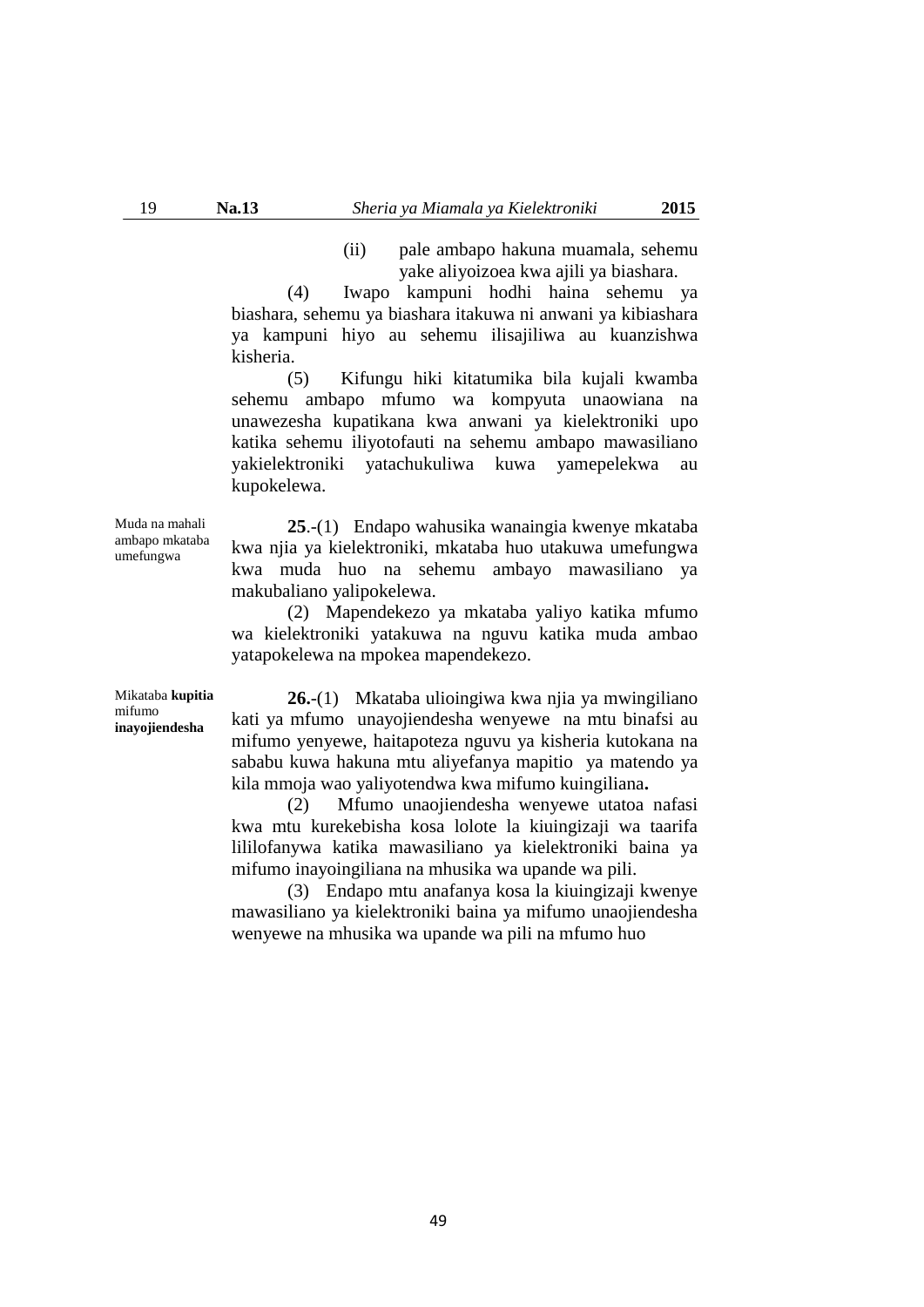unaoingiliana hautoi nafasi kwa mtu kurekebisha kosa **hilo** , mtu huyo atakuwa na haki ya kuondoa mawasiliano hayo ya kielektroniki ambamo ndani yake amefanya kosa la kiuingizaji**,** wapo-

- (a) anamtaarifu mhusika wa upande wa pili kuhusiana na kosa hilo haraka iwezekanavyo baada ya kugundua kosa hilo na anakusudia kusitisha mkataba au kurekebisha kosa la kiuingizaji ;
- (b) anachukua hatua madhubuti kutekeleza maelekezo yaliyotolewa na upande wa pili kurudisha bidhaa au huduma alizopokea kutokana na kutendeka kwa kosa hilo au kuharibu bidhaa au huduma au kurekebisha kosa hilo; na
- (c) hajatumia au kupokea faida yoyote au thamani ya bidhaa au huduma hiyo au kosa la kiuingizaji kutoka kwa mhusika wa upande wa pili.

(4) Mtu ambaye ameshalipia bidhaa au huduma kabla ya kutekeleza haki iliyotolewa chini ya kifungu kidogo cha (1), atastahili kurudishiwa malipo yake yote ndani ya siku thelathini baada ya kufutwa kwa muamala.

(5) Hakuna kitu chochote katika kifungu hiki kitakachoathiri matumizi ya sheria yoyote inayosimamia masuala yatokanayo na makosa yaliyofanywa wakati wa ufugwaji au utekelezaji wa aina ya mkataba huo mbali na kosa linalo husiana na uingizaji linatokea katika mazingira ya kifungu kidogo cha (3).

**27.** Endap**o** sheria inahitaji mkataba wa mauzo, utekelezwe kwa njia ya mnada, masharti ya **"**nyundo kugongwa**"** yatakuwa yamezingatiwa katika mnada utakaofanyika kupitia mtandao kwa kutumia muda ambao mawasiliano ya kielektroniki yalipokelewa kama kigezo cha ukomo wa muda kama njia ya kumchagua mzabuni wa mwisho.

Mnada kupitia mtandao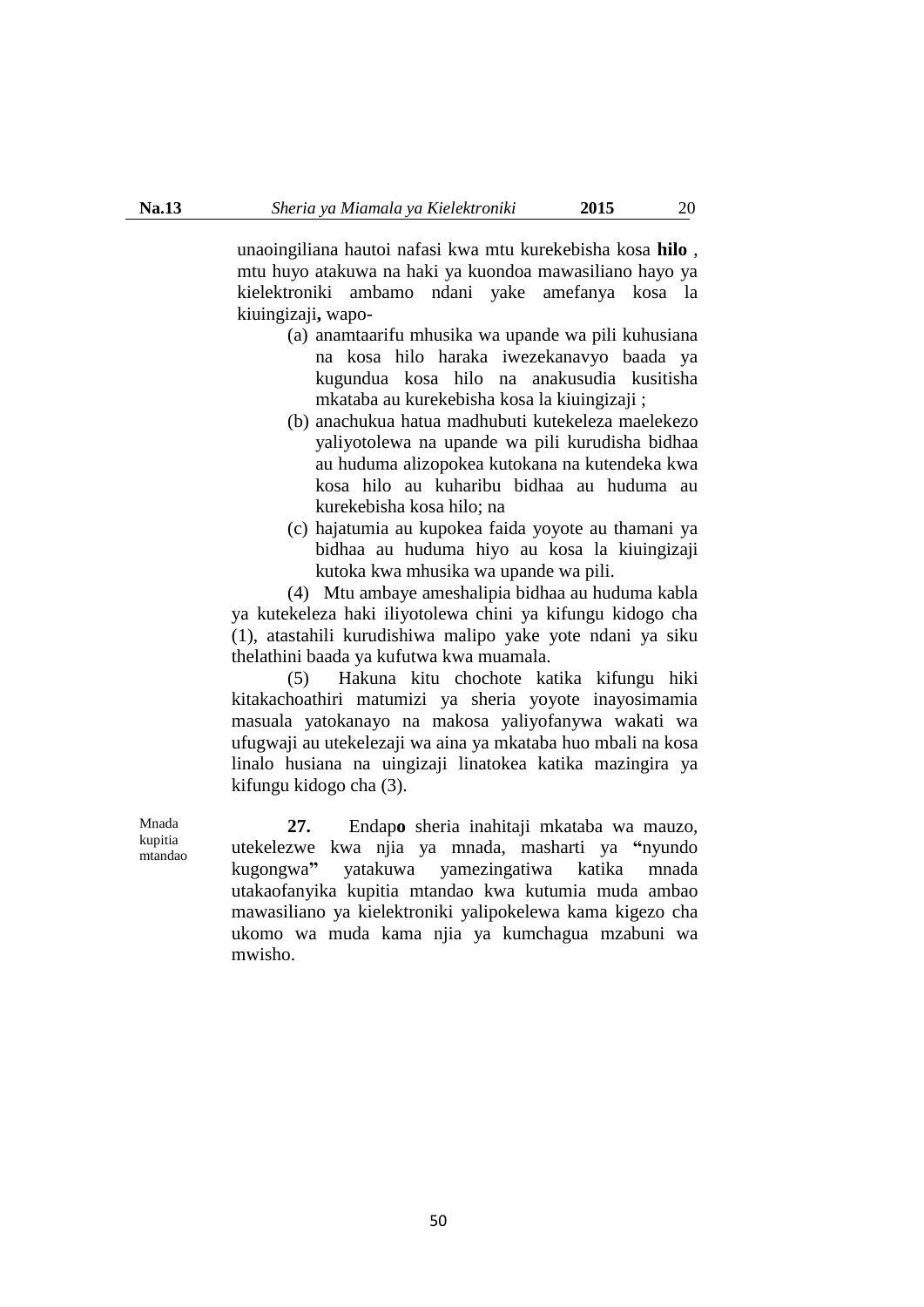# SEHEMU YA SITA ULINZI KWA MTUMIAJI

Wajibu wa watoa huduma kwa watumiaji wa mtandao

**28**-(1) Mtoa huduma anayeuza bidhaa au huduma kwa ajili ya mauzo, kukodisha au kwa ajili ya kubadilishana kwa njia ya kielektroniki, atatoa taarifa zifuatazo kwa watumiaji-

- (a) jina kamili, hadi ya kisheria na eneo la biashara;
- (b) maelezo yanayohusu anuwani yake kupatikana kwake zikijumuisha anuani ya makazi, nambari za simu na anuani ya barua pepe;
- (c) maelezo kamili ya bidhaa au huduma zinazotolewa;
- (d) bei ya bidhaa au huduma hiyo;
- (e) taarifa inayohusu malipo yatakayofanywa kwa mujibu wa sheria nyingine; na
- (f) taarifa nyingine yoyote muhimu.

(2) Kabla ya mtumiaji hajatoa maombi yake ya bidhaa au huduma, mtoa huduma atatoa nafasi kwa mtumiaji ya -

- (a) kufanya mapitio ya muamala mzima wa kielektroniki;
- (b) kurekebisha makosa yoyote; na
- (c) kujitoa kwenye muamala huo.

(3) Endapo mtoa huduma anakiuka masharti ya kifungu hiki, mtumiaji anaweza, ndani ya siku kumi na nne baada ya kupokea bidhaa au huduma, kufuta muamala.

**29**.-(1) Isipokuwa kama wahusika wamekubaliana vinginevyo, mtoa huduma atatekeleza agizo ndani ya siku thelathini kutokea siku ambayo mtoa huduma amepokea maombi ya bidhaa au huduma.

Muda kwa ajili ya kutekeleza agizo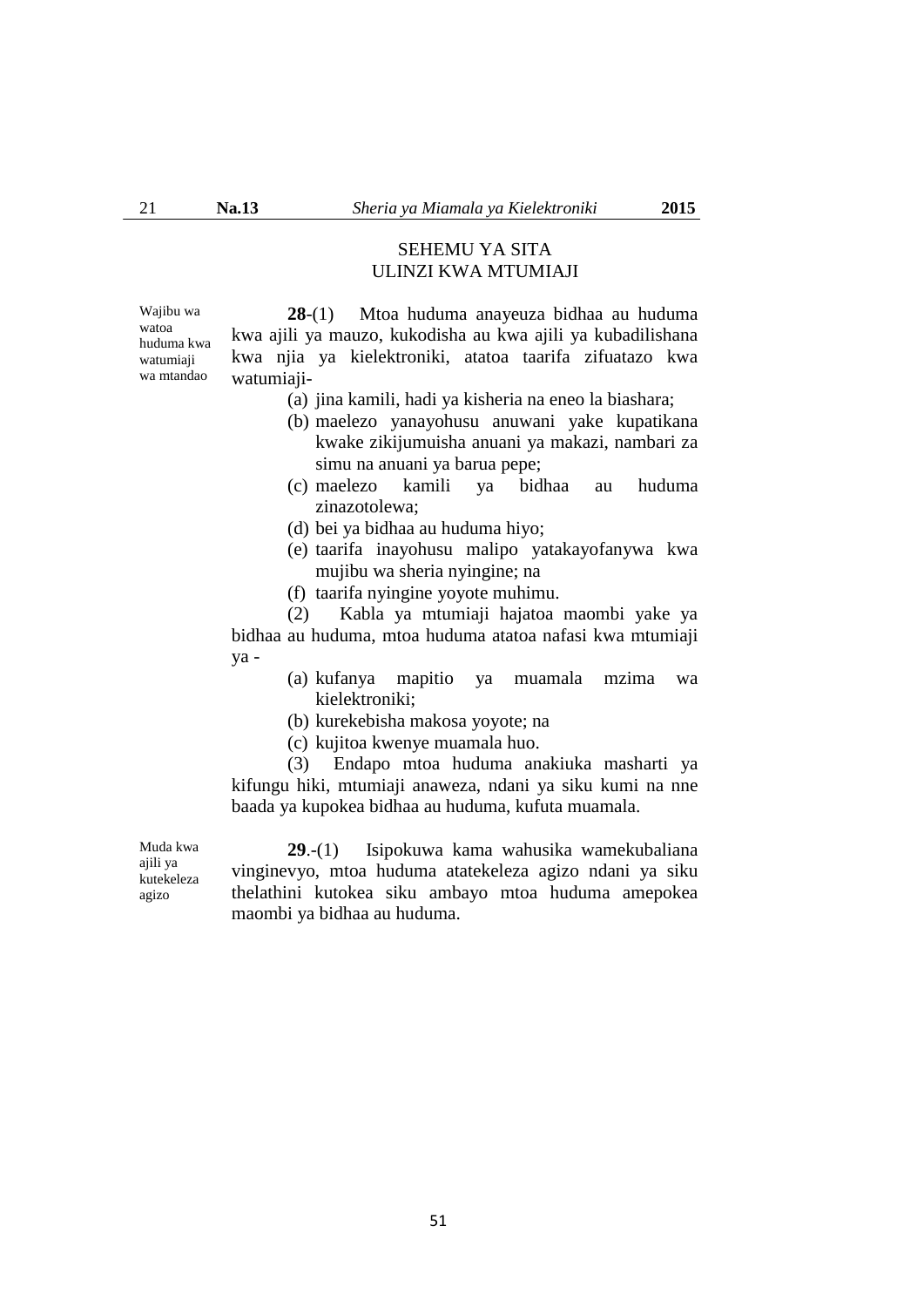(2) Endapo mtoa huduma anashindwa kutekeleza agizo ndani ya muda uliotajwa chini ya kifungu kidogo cha (1), mtumiaji anaweza kufuta makubaliano kwa kutoa taarifa ya siku saba.

(3) Endapo mtoa huduma anashindwa kutekeleza mkataba kutokana na sababu kuwa bidhaa au huduma zilizoagizwa hazipatikani, mtoa huduma, ndani ya siku thelathini, atamtaarifu mtumiaji na mtoa huduma atarudisha malipo yoyote ambayo yatakuwa yamefanyika.

Haki ya usitishaji

**30**.-(1) Bila ya kuathiri sheria nyingine yoyote, mtumiaji, anaweza ndani ya siku saba au muda mwingine zaidi uliokubalika ndani ya mkataba, baada ya kupokea bidhaa au kukamilika kwa makubaliano na mtumiaji hajapokea faida yoyote kutokana na miamala, huo kufuta makubaliano hayo kwa ajili ya usambazaji wa bidhaa au utolewaji wa huduma.

(2) Endapo mtumiaji anafuta mkataba chini ya kifungu kidogo cha (1), atalipa gharama zote za moja kwa moja za kurudisha bidhaa.

(3) Endapo mtumiaji amelipia bidhaa au huduma kabla ya kutekeleza haki iliyotolewa chini ya kifungu kidogo cha (1), atastahili kurudishiwa fedha.

(4) Fedha itakayotolewa chini ya kifungu kidogo cha (3) italipwa ndani ya siku thelathini baada ya tarehe ya kufutwa kwa muamala.

(5) Kifungu hiki hakitatumika kwa miamala ya kielektroniki-

(a) kwa ajili ya huduma za kifedha;

(b) kwa njia ya mnada;

(c) kwa usambazaji wa vyakula, vinywaji au bidhaa nyingine zilizokusudiwea kwa ajili ya matumizi ya kila siku;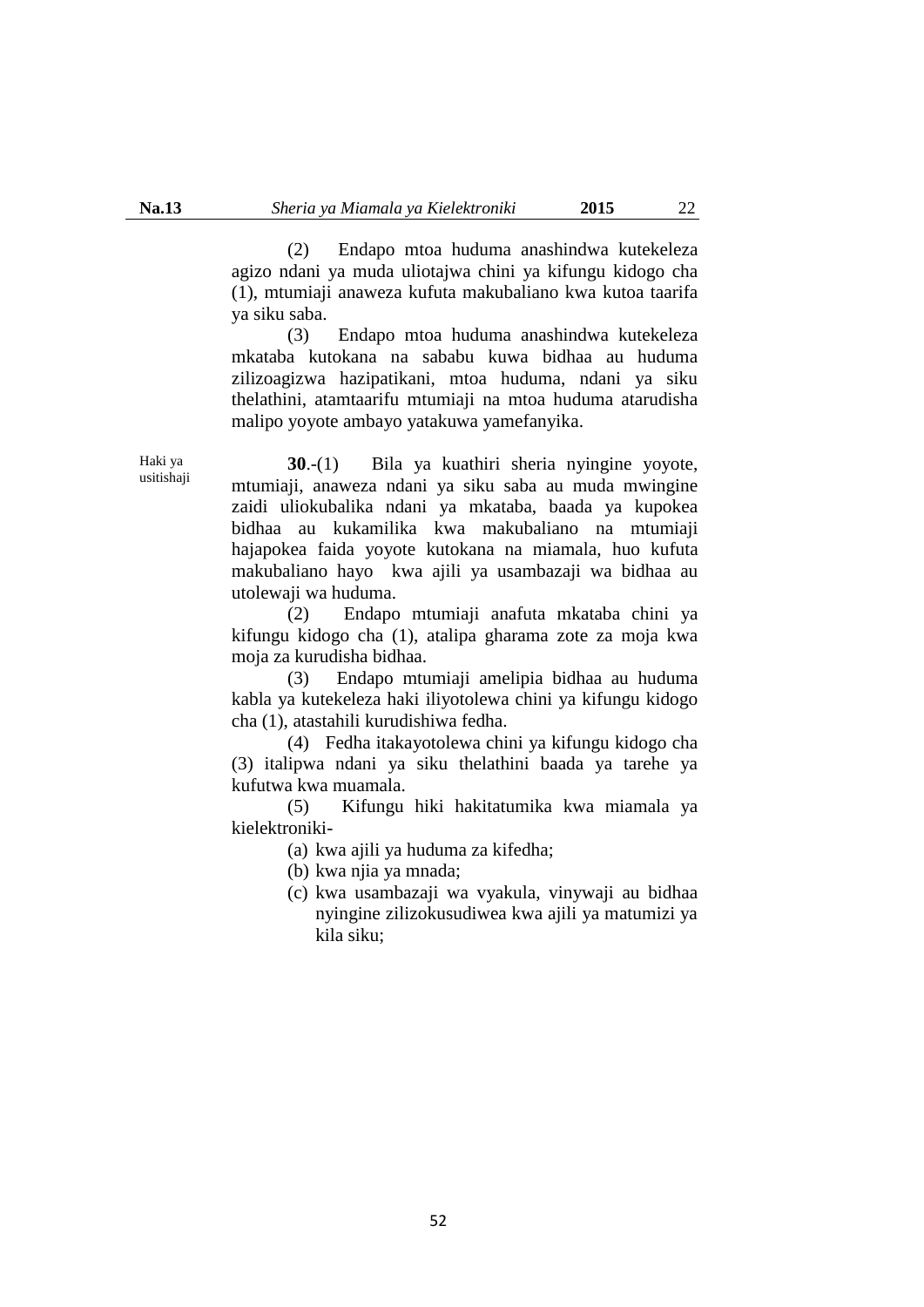- (d) kwa huduma zilizotokana na idhini ya mtumiaji kabla ya kupita kwa muda wa siku saba;
- (e) iwapo bei ya kusambaza bidhaa au huduma inategemea mfumuko wa bei katika masoko ya fedha na ambayo hayawezi kudhibitiwa na mtumiaji;
- (f) iwapo bidhaa:
	- (i) zimetengenezwa ili kukidhi matakwa ya mtumiaji;
	- (ii) zimetengenezwa maalum kwa ajili maalum;
	- (iii) kutokana na hali yake, haziwezi kurudishwa; au
	- (iv) zina uwezekano wa kuharibika au kupitwa na muda wa matumizi haraka;
- (g) iwapo rekodi za kusikiliza au za video au programu za kompyuta zilipakuliwa au kuondolewa lakiri na mtumiaji;
- (h) kwa ajili ya uuzaji wa magazeti, makala, majarida na vitabu;
- (i) kwa ajili ya kutolewa kwa huduma za michezo ya kubahatisha au bahati nasibu;
- (j) kwa ajili ya michezo ya kubahatisha inayofanyika kwa kupitia mtandao;
- (k) kwa ajili ya kutolea huduma za malazi, usafiri na chakula; na
- (l) kwa kadri ambavyo Waziri anaweza kwa tangazo litakalochapishwa kwenye *Gazeti* la Serikali, kuanzisha miamala mingine yoyote.

(6) Kwa madhumuni ya kifungu hiki, "gharama za moja kwa moja" maana yake ni gharama zilizoingiwa na zinajumuisha gharama za usafiri au kutumia wakati wa kurudisha bidhaa au huduma, isipokuwa haitajumuisha gharama zozote za upakiaji au usambazaji.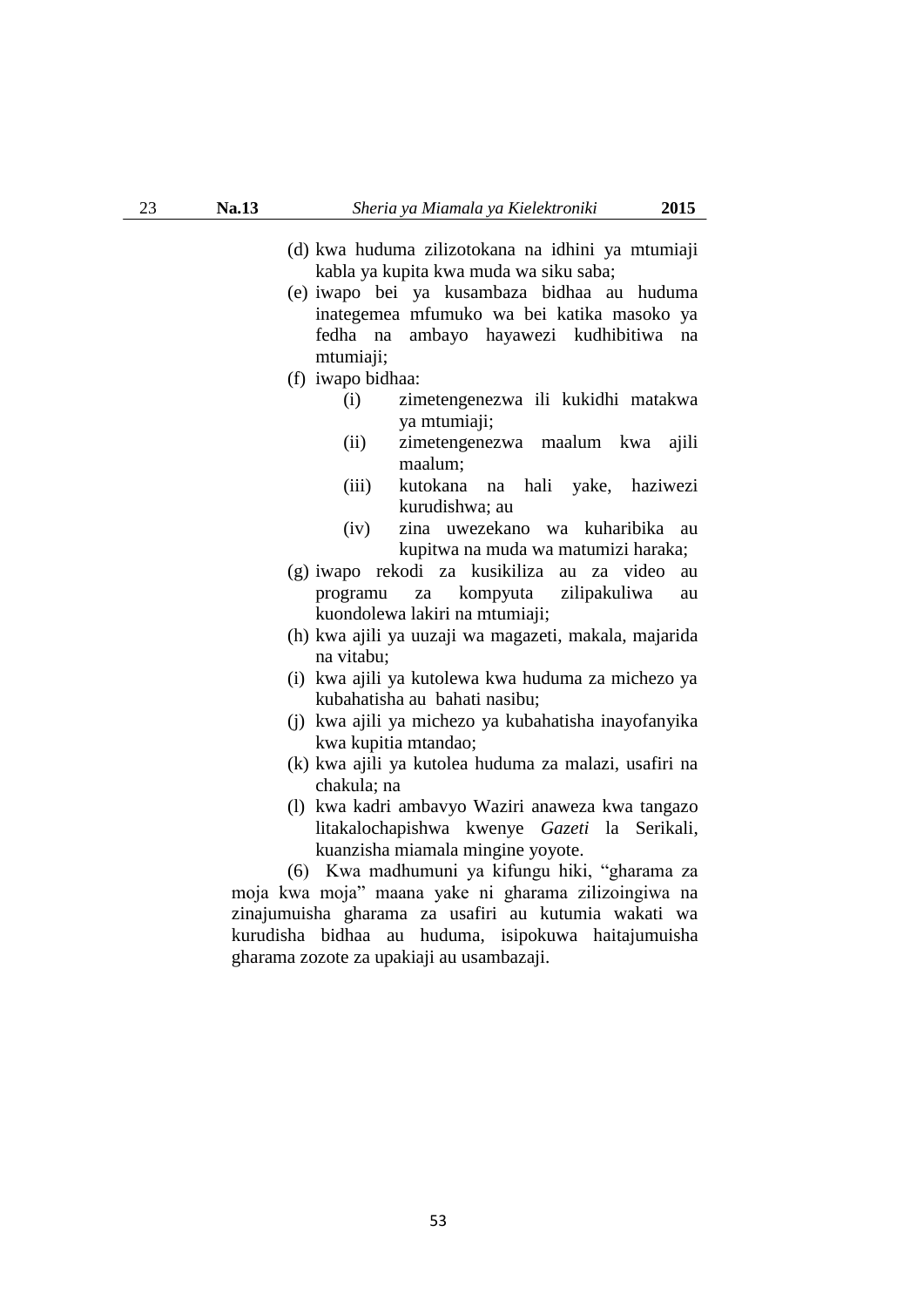Taarifa zitakazo tolewa katika mawasiliano ya kielektroniki

**31.**-(1) Mtu anayeuza bidhaa au huduma za mawasiliano ya kielektroniki atampatia mlengwa –

- (a) utambulisho wa chanzo cha mawasiliano na maelezo kuhusiana na anuwani yake;
- (b) chombo halali cha utekelezaji ambacho kitatoa nafasi ya mtu kuamua kutokuendelea kupokea mawasiliano katika siku za mbele; na
- (c) maelezo kuhusiana na chanzo ambacho kutoka kweke chanzo cha mawasiliano kilipata taarifa binafsi za mlengwa.

Bidhaa, huduma au mawasiliano ambayo hayajaombwa

**32**.-(1) Mtu hatatuma mawasiliano ya kibiashara yanayphusu bidhaa au huduma ambazo hazijaombwa na mlengwa, isipokuwa kama-

- (a) mtumiaji anaridhia mawasiliano hayo;
- (b) mwanzoni mwa mawasiliano, mawasiliano hayo yanaweka wazi utambulisho wa mtumaji na madhumuni ya mawasiliano; au
- (c) mawasiliano hayo yanaweka utaratibu wa kukataa mawasiliano hayo siku zijazo.

(2) Masharti ya mtu kuridhia ama kutokuridhia yatachukuliwa kuwa yametimizwa iwapo-

- (a) anuwani ya mlengwa wa mawasiliano na taarifa nyingine binafsi ambayo ilikusanywa na mtuma taarifa wakati wa mauzo au majadiliano kwa ajili ya mauzo;
- (b) mtuma taarifa anatuma matangazo ya biashara yanayohusiana bidhaa au huduma zinazofanana kwa mlengwa;
- (c) mtoa taarifa ametoa nafasi kwa mlengwa fursa ya kujitoa na kufanya hivyo; na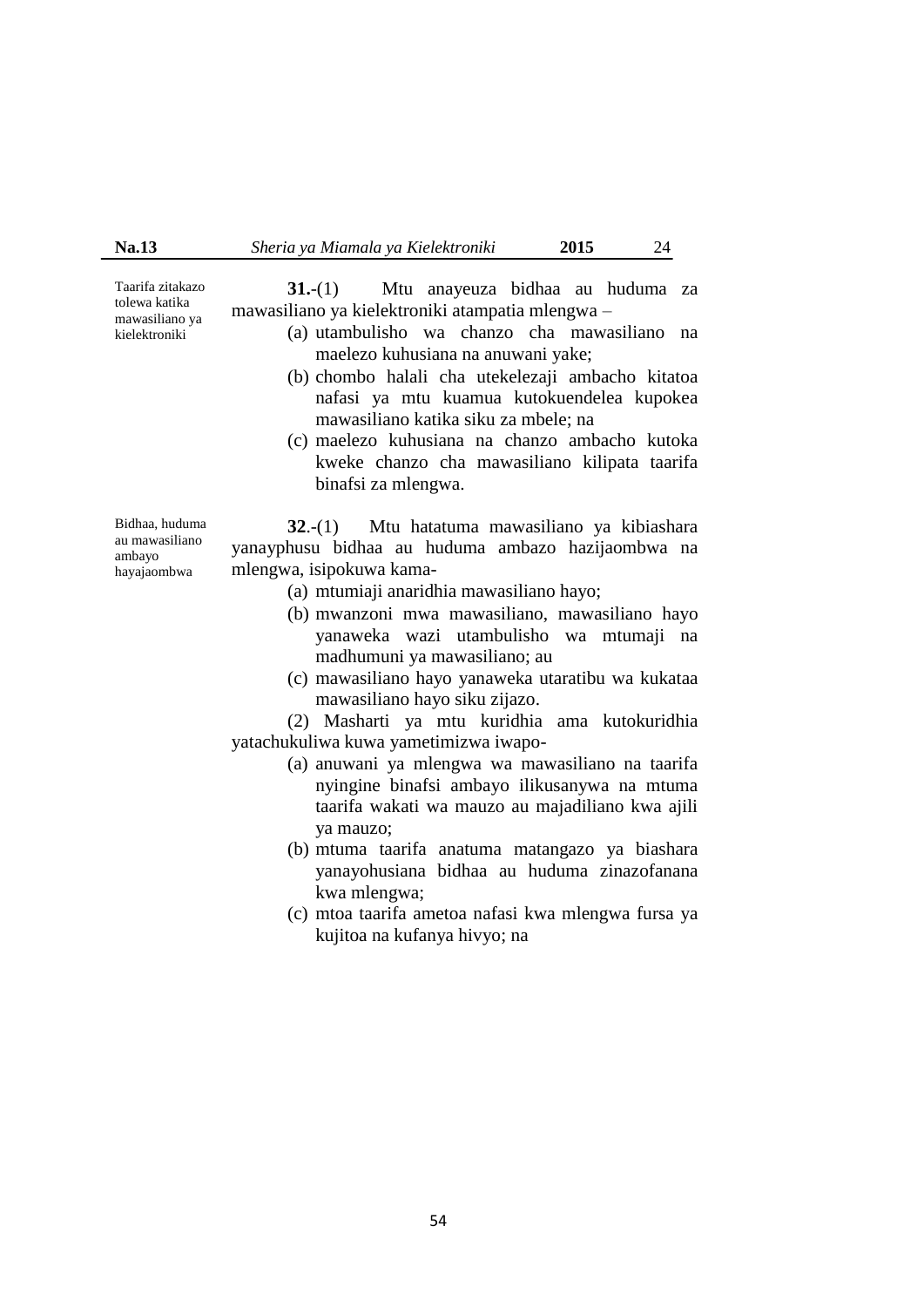(d) fursa ya kujitoa imetolewa na mtoa taarifa kwenda kwa mlengwa kwa kila ujumbe utakaotumwa.

(3) Mtuma taarifa atayayekiuka masharti ya kifungu hiki atakuwa ametenda kosa na atawajibika, pale atakapotiwa hatiani, kulipa faini isiyopungua shilingi milioni kumi au kutumikia kifungo kwa kipindi kisichopungua mwaka mmoja au vyote kwa pamoja.

## SEHEMU YA SABA WATOA HUDUMA ZA KRAIPTOGRAFIA NA UIDHINISHAJI

Huduma za kraiptografia na uidhinishaji

**33**. Waziri anaweza, kwa taarifa itakayochapishwa kwenye *Gazeti la Serikali,* kuteua taasisi ya kiserikali chini ya Wizara yenye dhamana na Teknolojia ya Habari na Mawasiliano kuwa mdhibiti wa Huduma za Kraiptografia na Uidhinishaji.

Majukumu ya mdhibiti **34.** Majukumu ya mdhibiti huyo yatakuwa ni-

- (a) kutoa leseni na kusimamia huduma za kraiptografia na uidhinishaji;
- (b) kuainisha viwango vya kiusalama vya kraiptografia na saini za za kielektroniki;
- (c) kuamua viwango vitakavyozingatiwa na mamlaka za uidhinishaji;
- (d) kuweka na kutunza rejesta ya watoa huduma wa huduma za kraiptografia na uidhinishaji; na
- (e) kufanya vitu vingine vyovyote ambavyo ni muhimu kwa utekelezaji wa masharti ya Sehemu hii.

Maombi ya usajili **35**. (1) Mtu anayekusudia kutoa huduma za kraiptografia au uidhinishaji atawasilisha maombi yake kwa mdhibiti .

> (2) Maombi yaliyofanywa chini ya kifungu kidogo cha (1) yatakuwa na maelezo yafuatayo: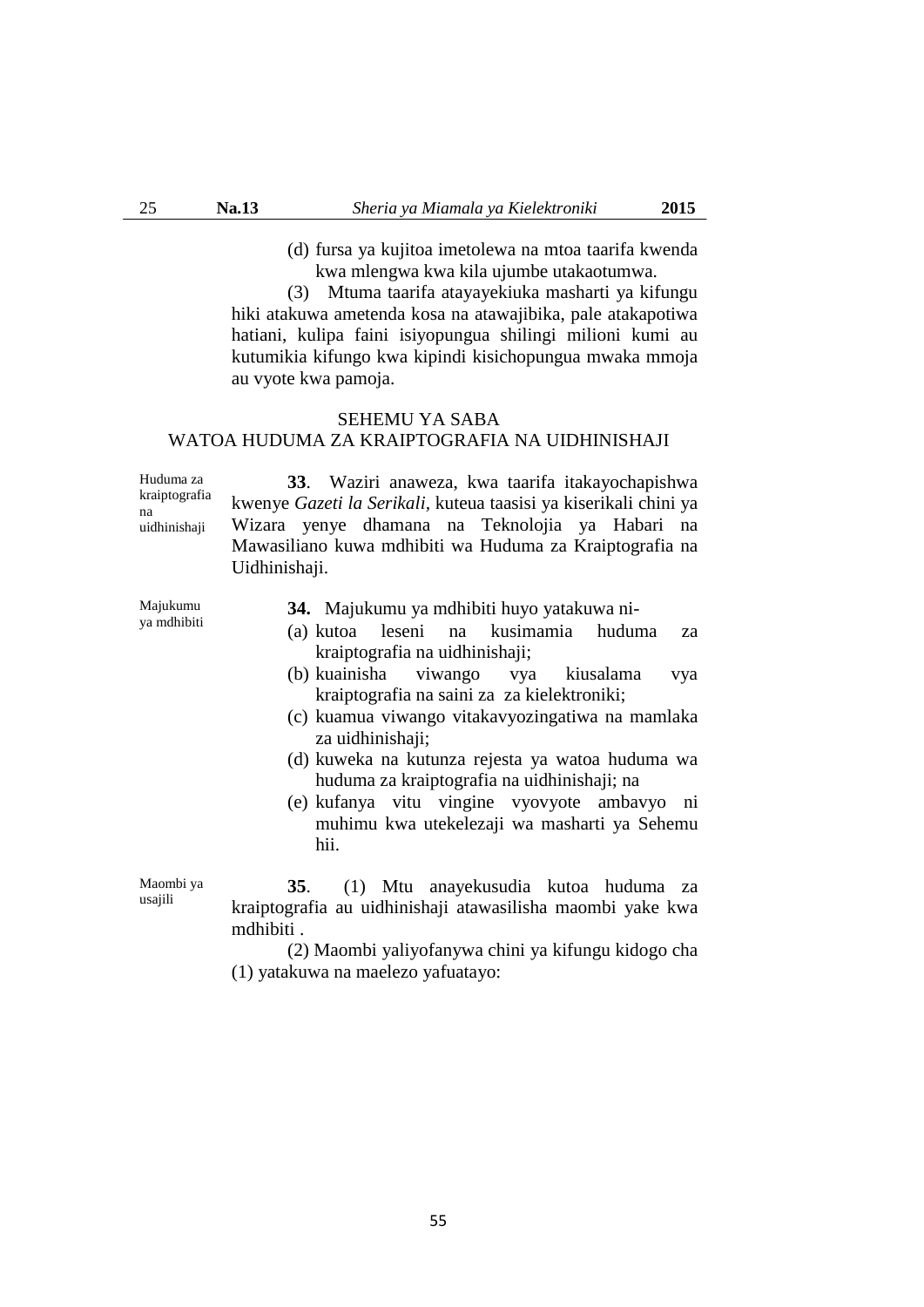- (a) jina na mawasiliano yake, ikijumuisha **anuwani** ya makazi, simu na barua pepe;
- (b) maelezo yanayohusu aina ya huduma itakayotolewa;
- (c) maelezo ya madhumuni ya huduma itakayotolewa;
- (d) maelezo yanayohusu teknolojia itakayotumika katika utowaji wa huduma hiyo; na
- (e) maelezo mengine yoyote kwa kadri itakavyoelekezwa na msimamizi.

**36**.-(1) Mtu hatatoa huduma za kraiptografia au uidhinishaji bila ya kuwa na leseni.

(2) Mtu atakayekiuka masharti ya kifungu kidogo cha (1) atakuwa ametenda kosa na iwapo atatiwa hatiani, atawajibika kulipa faini isiyopungua shilingi milioni kumi au kutumikia kifungo kwa kipindi kisichopungua miaka mitano au vyote kwa pamoja.

#### SEHEMU YA NANE MASHARTI YA JUMLA

Mamlaka ya kutunga kanuni

**37**. Waziri anaweza kutunga kanuni kwa jumla zinazohusu jambo lolote ambalo linatakiwa kuainishwa na Sheria hii au ambalo ni la umuhimu kwa ajili ya utekelezaji **bora** wa masharti ya Sheria hii.

## SEHEMU YA TISA MASHARTI YATONANAYO PART IX CONSEQUENTIAL AMENDMENTS *(a) Amendment of the Law of Contract Act, Cap. 345*

Construction Cap.345

**38**. This Part shall be read as one with the Law of Contract Act, hereinafter referred to as the "principal Act".

Amendment of section 10

**39**. The principal Act is amended in section 10 by inserting the words "or in electronic form" immediately after the words "in writing" appearing in the proviso of that section.

Katazo la kutoa huduma za kraiptografia au uidhinishaji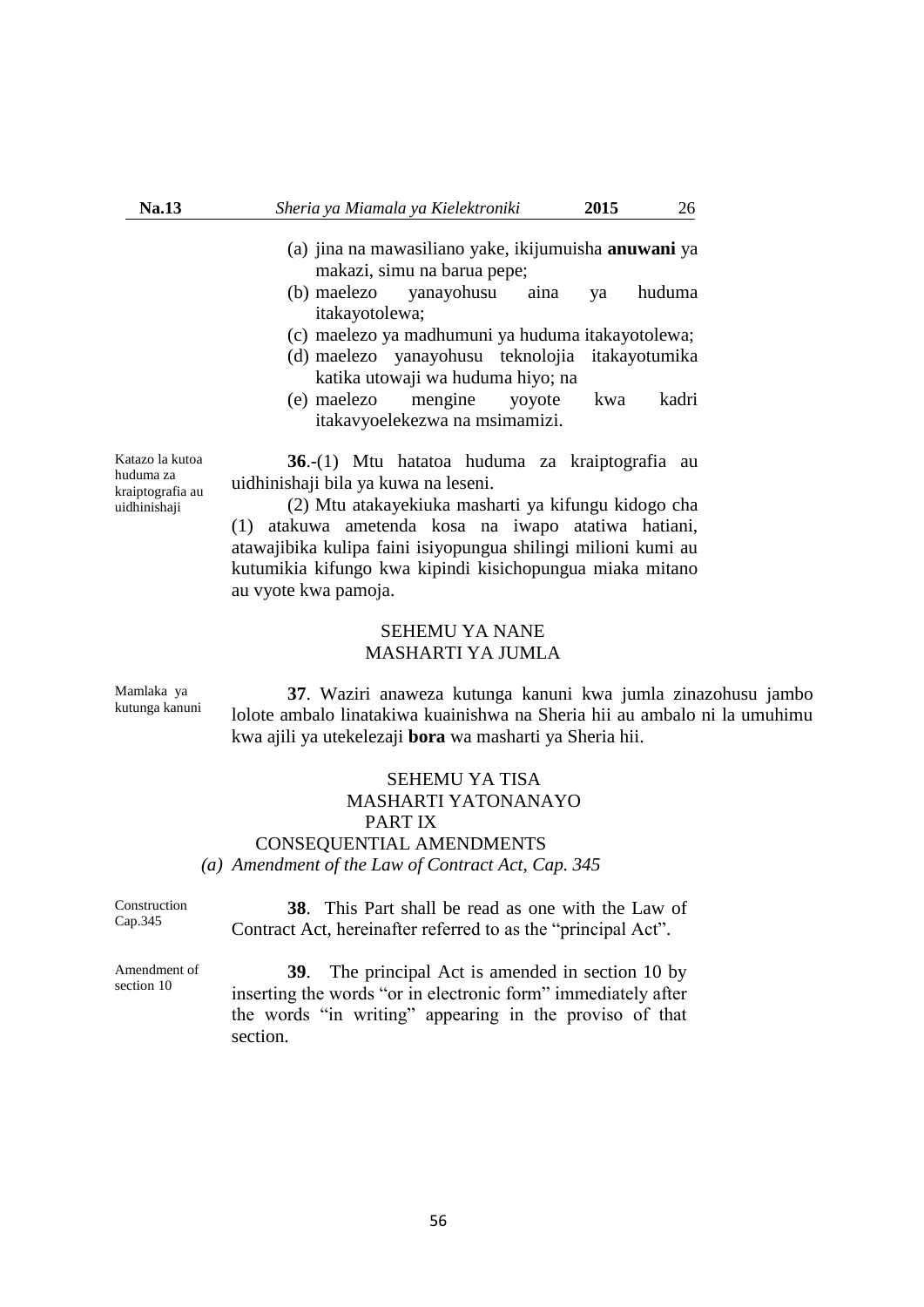Amendment of section 25

**40**. The principal Act is amended in section 25, by – the following:

"Agreement without consideration is void"

- (c) inserting the words "in electronic form" immediately after the word "writing" appearing in paragraph (a);
- (d) inserting the words "or electronic form" immediately after the word "writing" appearing in paragraph (c);

*(b) Amendment of the Law of Evidence Act, Cap.6*

**41**. This Part shall be read as one with the Law of Evidence Act, hereinafter referred to as the "principal Act".

**42**. The principal Act is amended in section 3 by deleting the definition of the term "document" and substituting for it with the following:

"document" means any writing, handwriting, typewriting, printing, Photostat, photography, computer data and every recording upon any tangible thing, any form of communication or representation including in electronic form, by letters, figures, marks or symbols or more than one of these means, which may be used for the purpose of recording any matter provided that recording is reasonably permanent and readable;.

**43.** Section 19 of the principal Act is amended by inserting the word " electronic" immediately after the word "oral";

**44**. Section 34 of the principal Act is amended by inserting the word " electronic" immediately after the word "written":

**45.** Section 34B of the principal Act is amended by inserting the words "or electronic" between the words "written" and "statements" wherever" they appear in that section.

Construction Cap. 6

Amendment of section 3

Amendment of section 19

Amendment of section 34

Amendment of section 34B